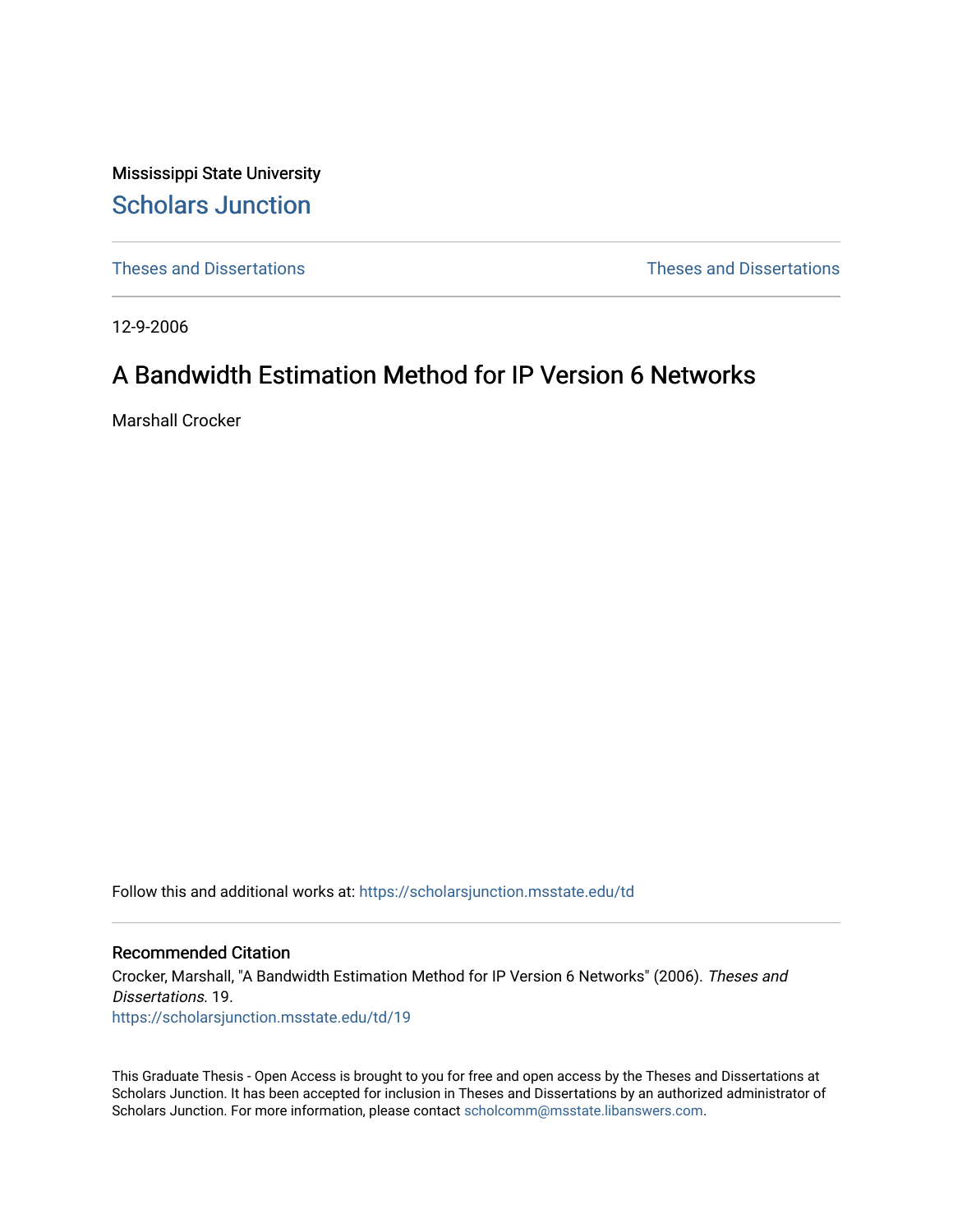# A BANDWIDTH ESTIMATION METHOD FOR

# IP VERSION 6 NETWORKS

By

Marshall Crocker

A Thesis Submitted to the Faculty of Mississippi State University in Partial Fulfillment of the Requirements for the Degree of Master of Science in Computer Engineering in the Department of Electrical and Computer Engineering

Mississippi State, Mississippi

December 2006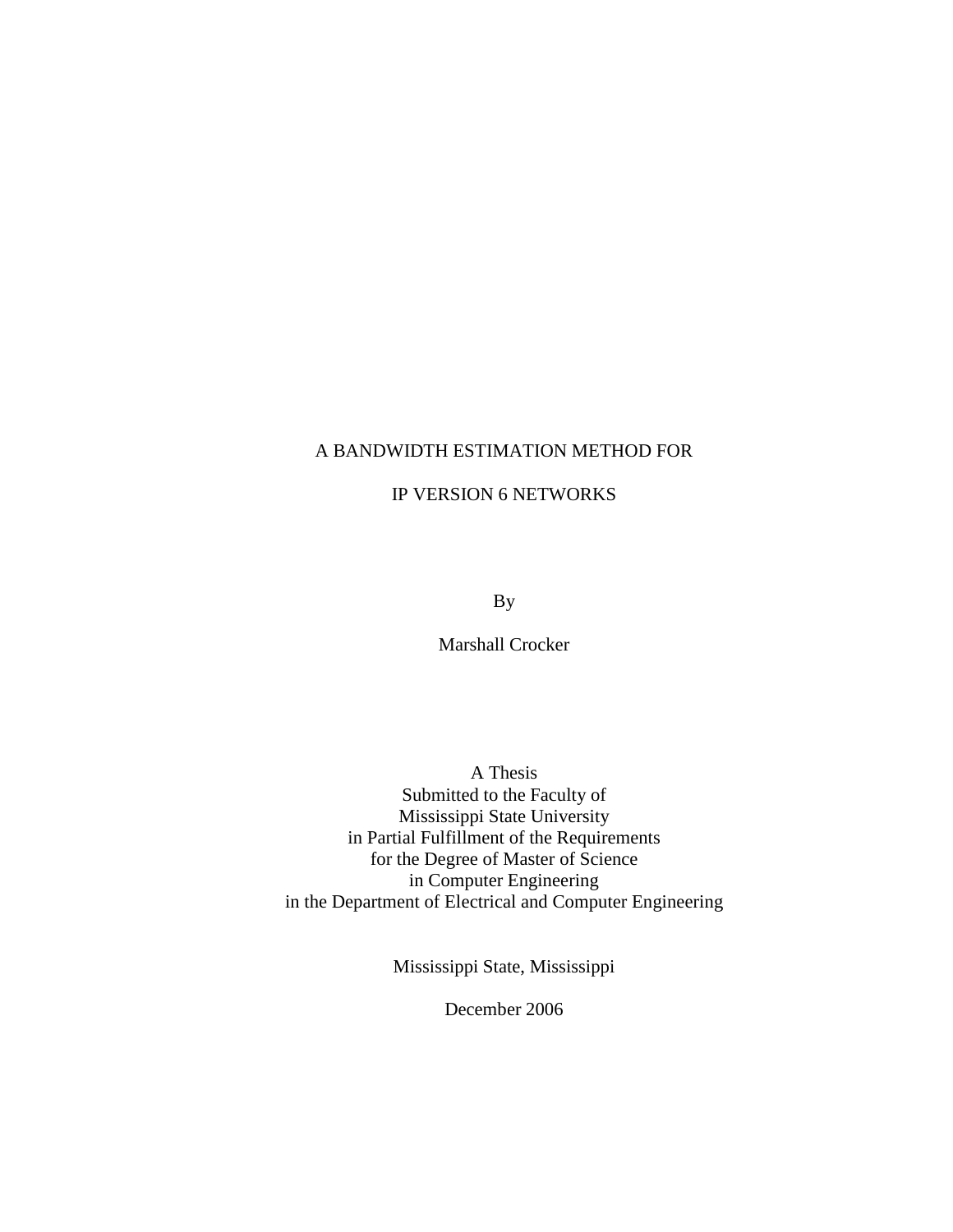Copyright by

Marshall Crocker

2006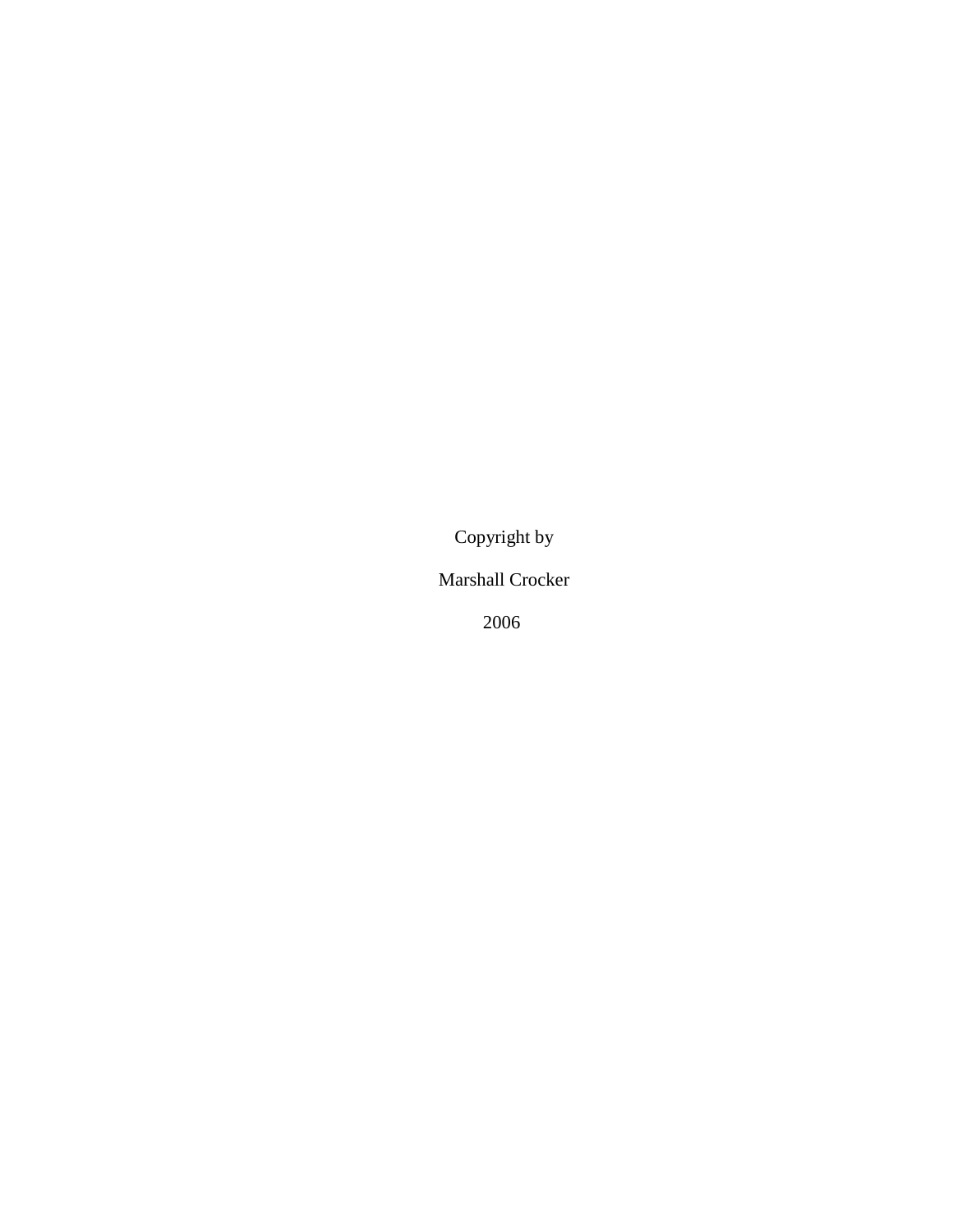# A BANDWIDTH ESTIMATION METHOD FOR

# IP VERSION 6 NETWORKS

By

# Marshall Crocker

\_\_\_\_\_\_\_\_\_\_\_\_\_\_\_\_\_\_\_\_\_\_\_\_\_\_\_\_\_\_\_\_\_ \_\_\_\_\_\_\_\_\_\_\_\_\_\_\_\_\_\_\_\_\_\_\_\_\_\_\_\_\_\_\_\_\_

\_\_\_\_\_\_\_\_\_\_\_\_\_\_\_\_\_\_\_\_\_\_\_\_\_\_\_\_\_\_\_\_\_ \_\_\_\_\_\_\_\_\_\_\_\_\_\_\_\_\_\_\_\_\_\_\_\_\_\_\_\_\_\_\_\_\_

Approved:

Georgios Lazarou Joseph Picone Assistant Professor of Electrical and Professor of Electrical and Computer Engineering Computer Engineering (Major Advisor and Director of Thesis)

Computer Engineering<br>(Committee Member)

Julie Baca Nicholas H. Younan Professor at Center for Advanced<br>
Professor of Electrical and<br>
Computer Engineering<br>
Computer Engineering (Committee Member) (Graduate Coordinator)

Computer Engineering

Roger L. King Associate Dean for Research and Graduate Studies

\_\_\_\_\_\_\_\_\_\_\_\_\_\_\_\_\_\_\_\_\_\_\_\_\_\_\_\_\_\_\_\_\_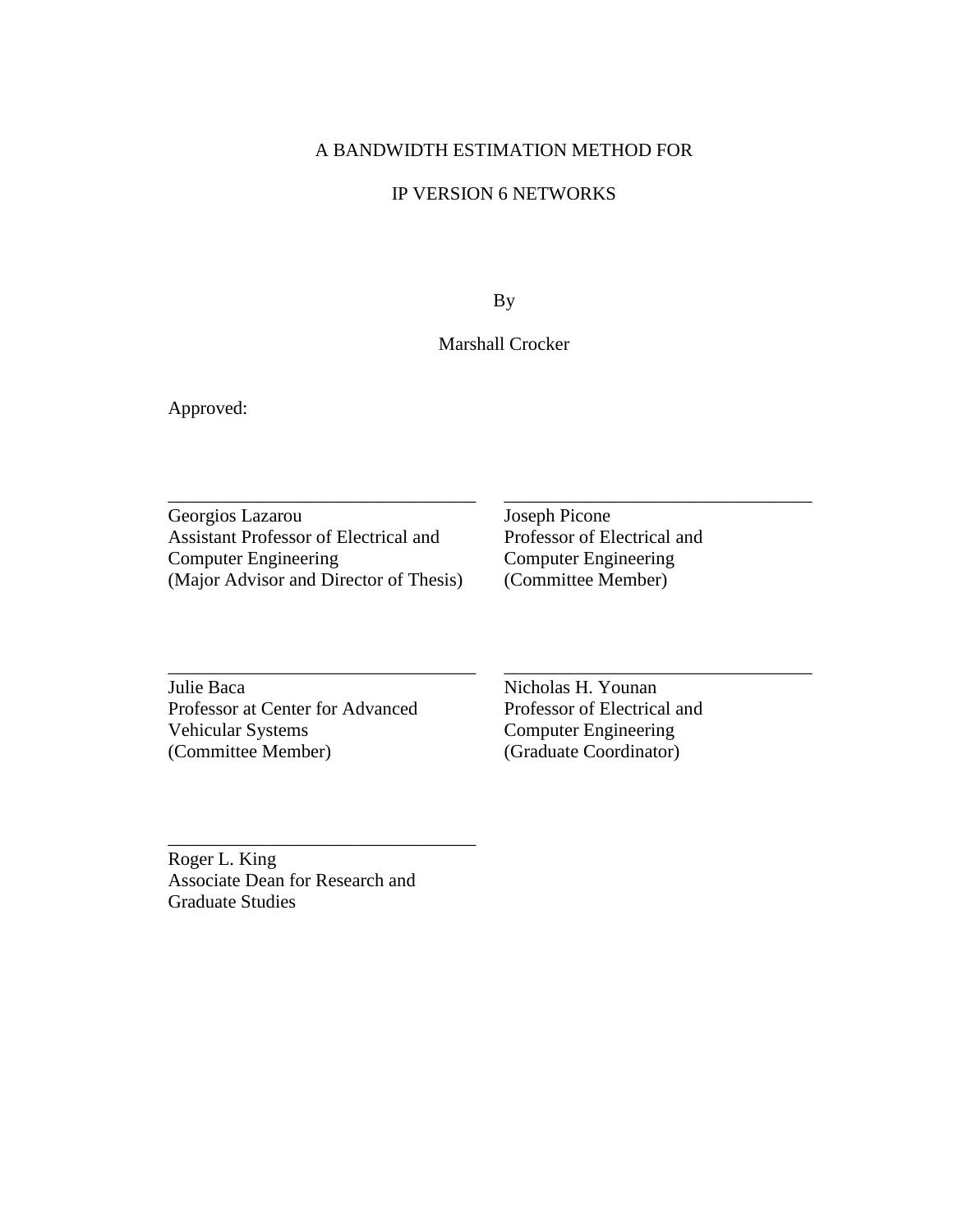Name: Marshall Crocker

Date of Degree: December 8, 2006

Institution: Mississippi State University

Major Field: Computer Engineering

Major Professor: Dr. Georgios Lazarou

Pages in Study: 66

# Title of Study: A BANDWIDTH ESTIMATION METHOD FOR IP VERSION 6 NETWORKS

Candidate for Degree of Master of Science

Efficiently and accurately estimating bandwidths in packet networks is an intriguing problem. There is no simple method for estimating bandwidths in IPv4 networks that is accurate, efficient, flexible, and multi-applicable. Many techniques suffer from flaws such as inaccuracy due to simple assumptions about the network or an overall high complexity that makes it inappropriate in all but a few specific situations.

The next generation Internet Protocol, IPv6, has the framework necessary to implement feedback mechanisms to assist in bandwidth estimations. This thesis proposes a timestamp hop-by-hop option for IPv6 and then applies this option to create a new bandwidth estimation technique. Instead of passive observations, the network infrastructure actively assists in bandwidth measurements resulting in a bandwidth estimation technique that is accurate, efficient, flexible, and suitable for many different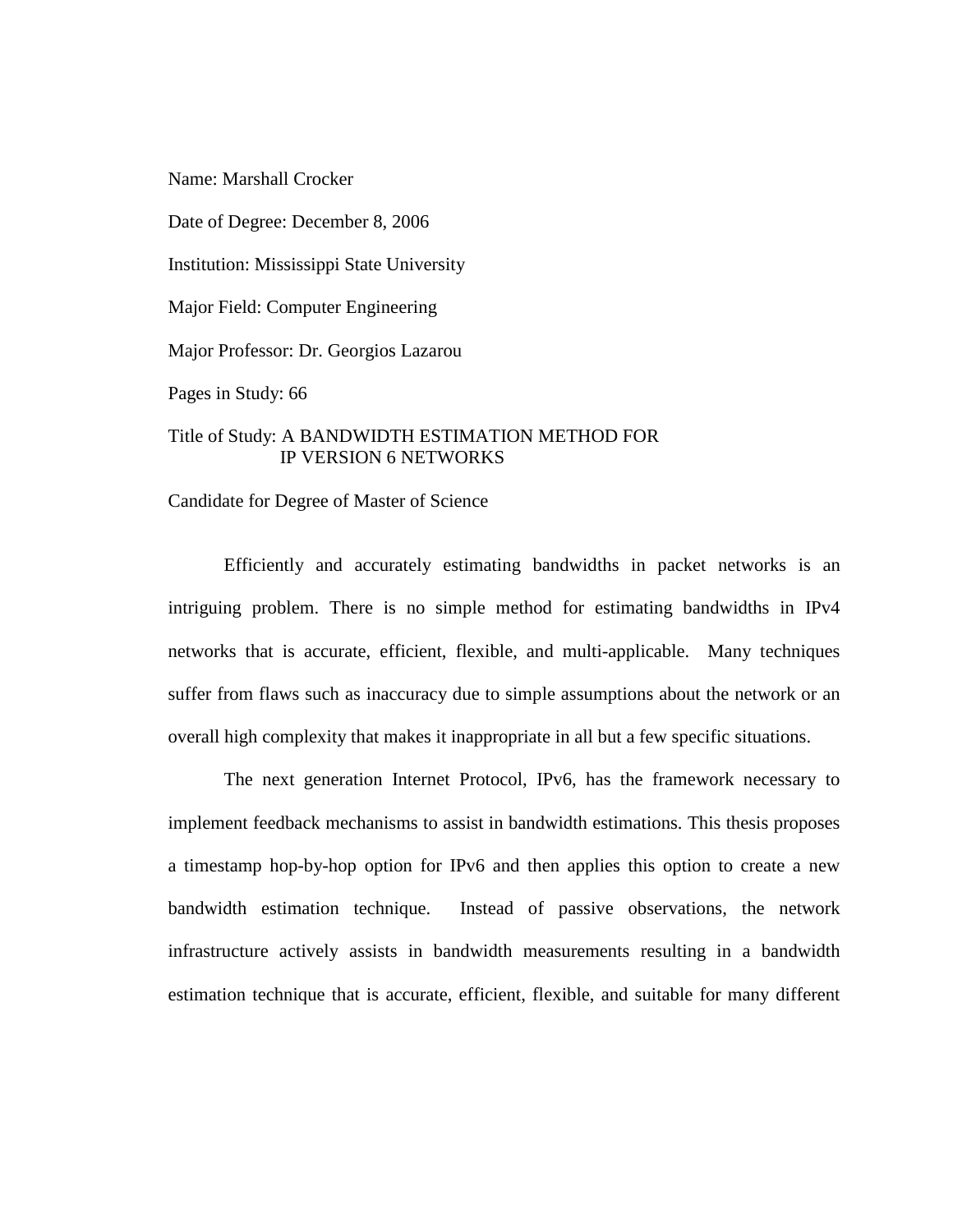applications and scenarios. Both analytical and simulation analysis show that the IPv6 bandwidth estimation technique outperforms a comparable IPv4 estimation method.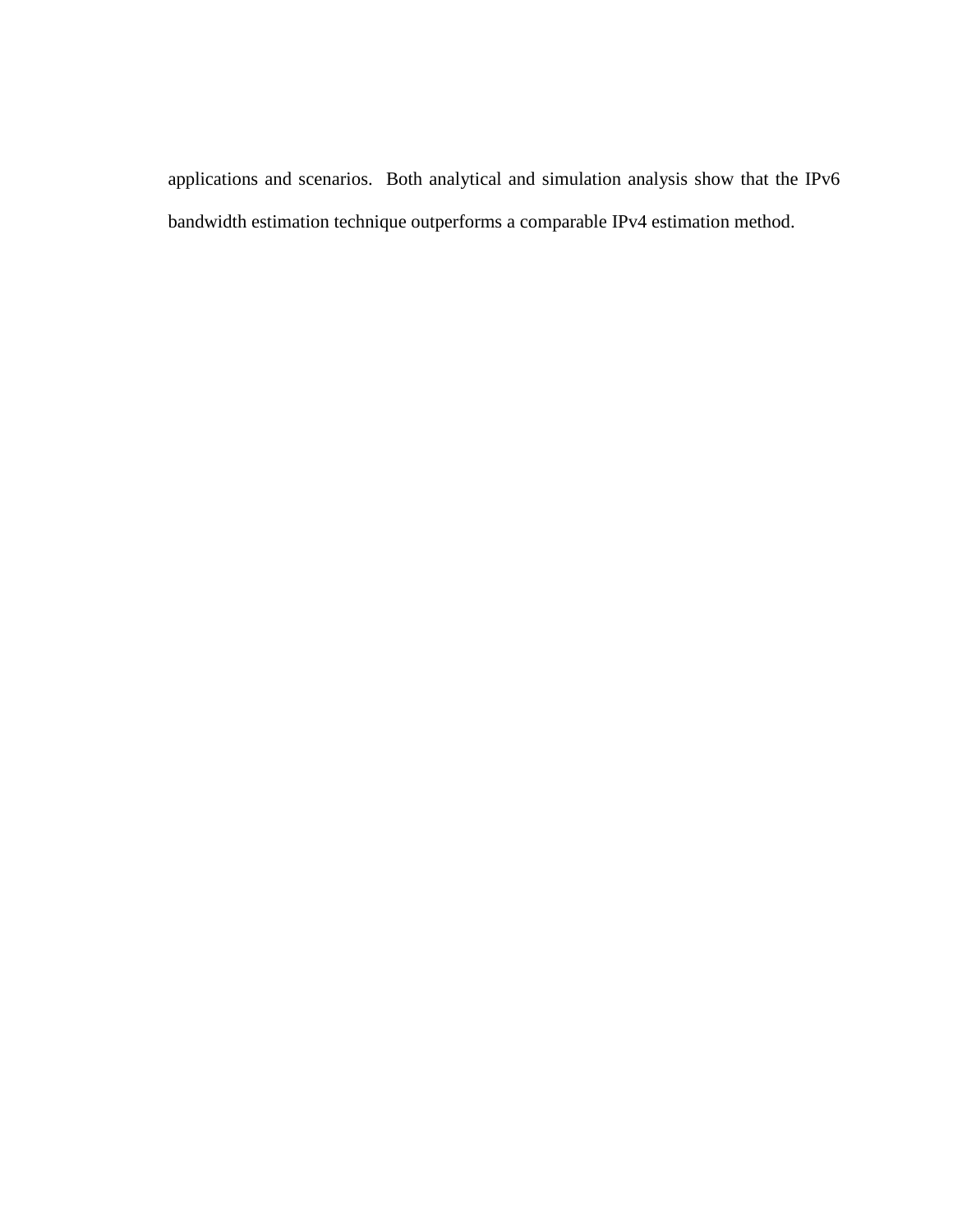# DEDICATION

In memory of my father who always believed in me.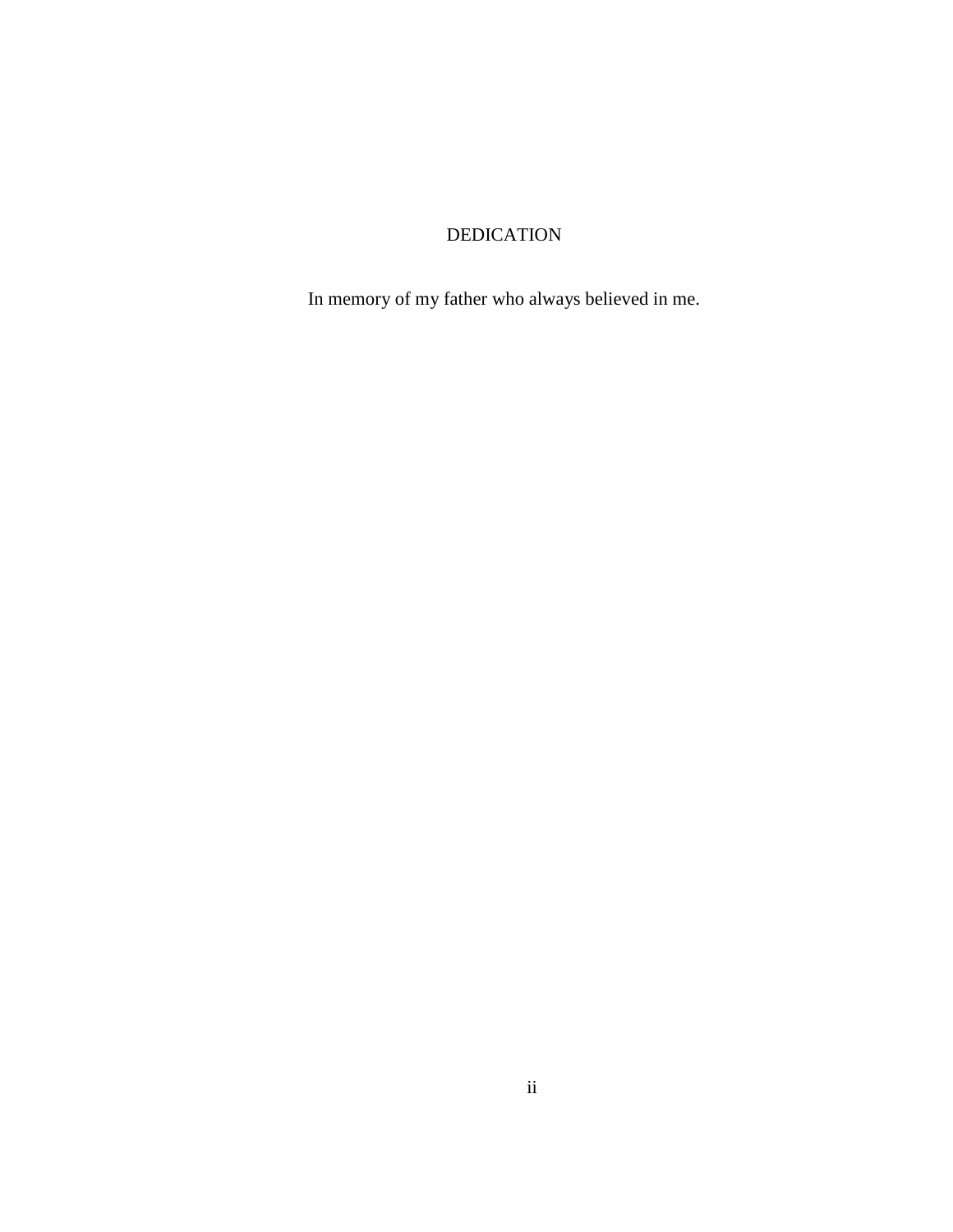#### ACKNOWLEDGEMENTS

I wish to thank my major advisor Dr. Georgios Lazarou who has been an inspiration to me throughout my graduate career. Without his constant encouragement and support I would never have reached my full potential. I am forever grateful for all that he has done. I would like to thank Dr. Julie Baca for her invaluable guidance and support during my thesis composition. There is no doubt this thesis would not have been completed without her constructive criticism and direction. I also wish to express my gratitude to Dr. Joseph Picone. I have learned so much from him and have thoroughly enjoyed our discussions.

 I am also grateful to everyone in the IES group who made my graduate career a memorable one. I have learned so much from this group and I know I will never forget the impact they all have had on my life. Finally, I want to thank my wife Kimberly. She has always been an unending source of encouragement, confidence, and love.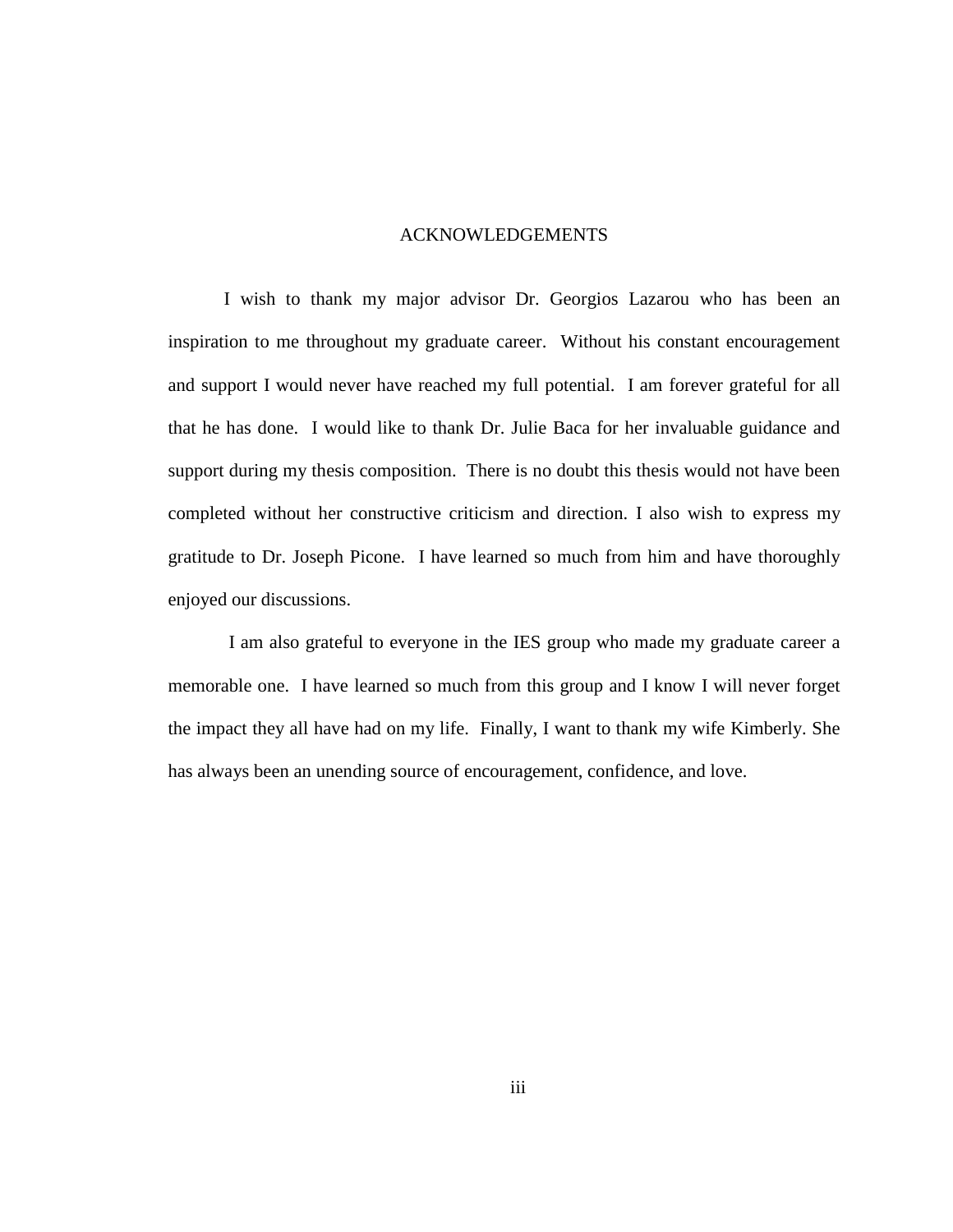# TABLE OF CONTENTS

|                |                                                | Page     |  |
|----------------|------------------------------------------------|----------|--|
| iii            |                                                |          |  |
|                |                                                |          |  |
|                |                                                |          |  |
|                |                                                |          |  |
| <b>CHAPTER</b> |                                                |          |  |
|                |                                                | 1        |  |
| 1.1            |                                                | 3        |  |
| 1.2            |                                                | 6        |  |
| 1.3            |                                                | 6        |  |
| H.             |                                                | 8        |  |
| 2.1            |                                                | 8        |  |
|                |                                                | 8        |  |
|                |                                                | 10       |  |
|                |                                                | 11       |  |
| $2.2\,$        |                                                | 12       |  |
|                |                                                | 12       |  |
|                |                                                | 13       |  |
|                | 2.2.3 Relevant Bandwidth Estimation Techniques | 15       |  |
| 2.3            |                                                | 17       |  |
|                |                                                | 17       |  |
|                |                                                | 18<br>20 |  |
|                |                                                |          |  |
|                |                                                | 22       |  |
| 3.1            |                                                | 22       |  |
|                |                                                | 22       |  |
|                |                                                | 24       |  |
|                |                                                | 25       |  |
| 3.2            |                                                | 27       |  |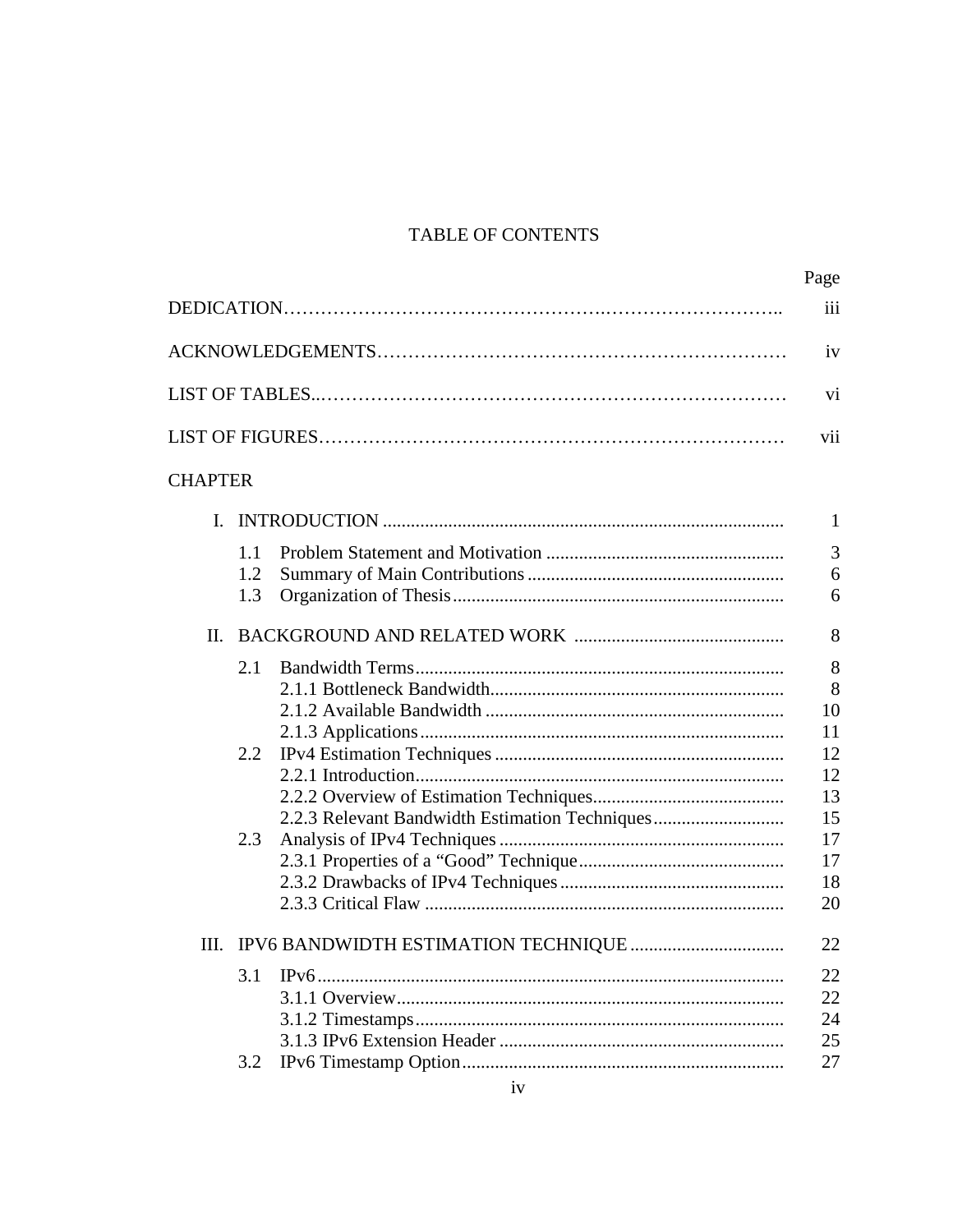|              |     | 27 |
|--------------|-----|----|
|              |     | 29 |
|              |     | 31 |
|              | 3.3 | 34 |
|              |     | 34 |
|              |     | 35 |
|              |     | 38 |
| ${\rm IV}_+$ |     | 40 |
|              | 4.1 | 40 |
|              |     | 40 |
|              |     | 43 |
|              |     | 43 |
|              | 4.2 | 44 |
|              |     | 44 |
|              |     | 54 |
|              |     | 56 |
|              | 4.3 | 57 |
| $\mathbf V$  |     | 59 |
|              | 5.1 | 59 |
|              | 5.2 | 60 |
|              |     | 60 |
|              |     | 62 |
|              |     | 62 |
|              |     | 64 |
|              |     |    |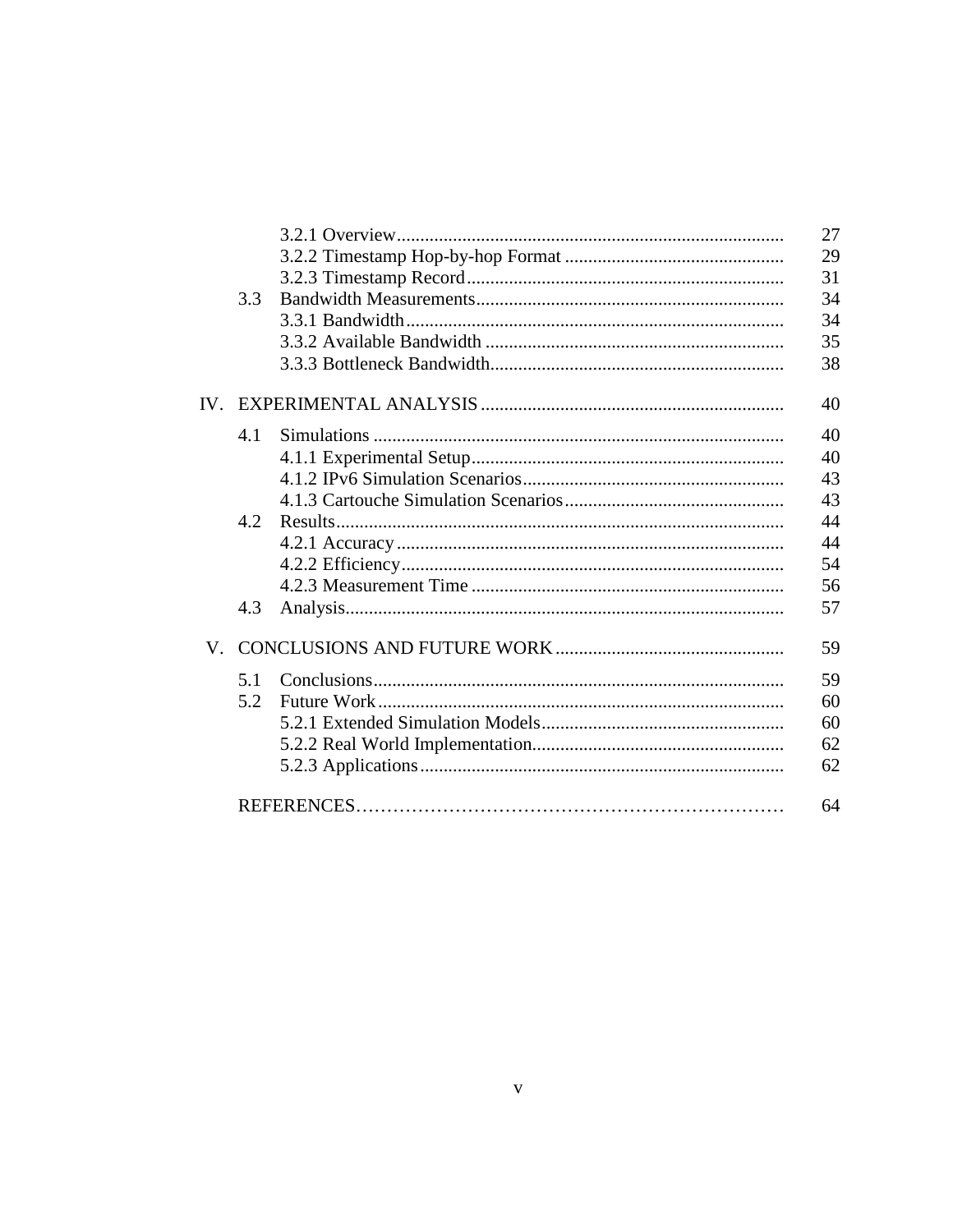# LIST OF TABLES

| <b>TABLE</b> |               | Page |    |
|--------------|---------------|------|----|
|              |               |      | 41 |
|              | $\mathcal{D}$ |      | 43 |
|              | $\mathcal{R}$ |      | 44 |
|              | 4             |      | 46 |
|              | 5             |      | 55 |
|              | 6             |      | 55 |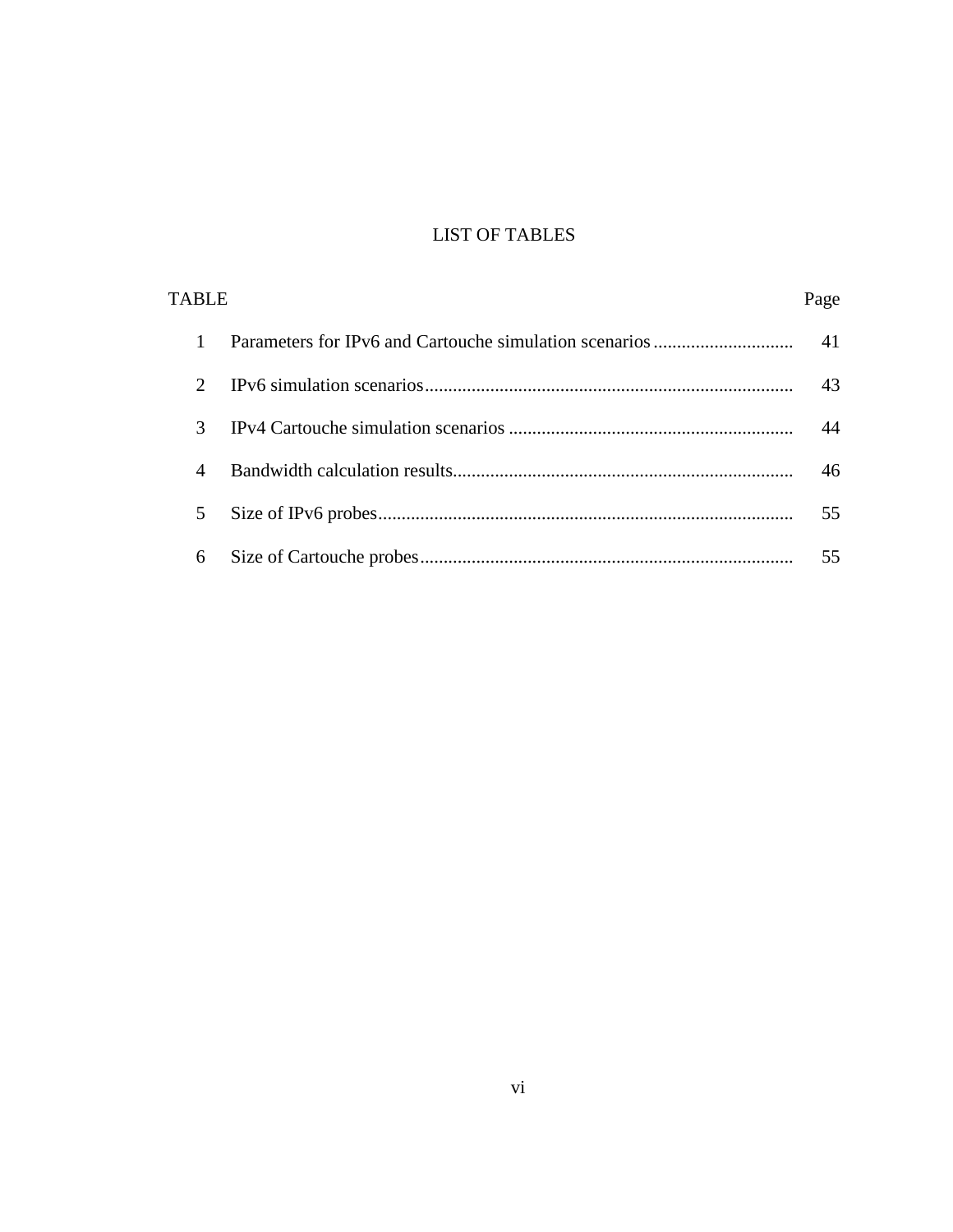# LIST OF FIGURES

| FIGURE<br>Page |                                                                      |    |
|----------------|----------------------------------------------------------------------|----|
| 1              | Example network scenario used in illustrating bandwidth terms        | 8  |
| $\overline{2}$ | Illustration where packet spacing is not preserved in a network      | 21 |
| 3              |                                                                      | 29 |
| 4              |                                                                      | 32 |
| 5              | Packet-pair probe separated by congestion at $L3$ produces incorrect | 37 |
| 6              | Network configuration for bandwidth estimation                       | 41 |
| 7              | Measurement results from IPv6 scenario 1 (a) and scenario 4 (b)      | 48 |
| 8              | Measurement results from Cartouche scenario 1 (a) and scenario 4 (b) | 48 |
| 9              | Frequency of IPv6 bandwidth measurements for                         | 50 |
| 10             | Frequency of Cartouche bandwidth measurements for                    | 51 |
| 11             | Frequency of Cartouche bandwidth measurements for                    | 53 |
| 12             | Frequency of Cartouche bandwidth measurements for                    | 54 |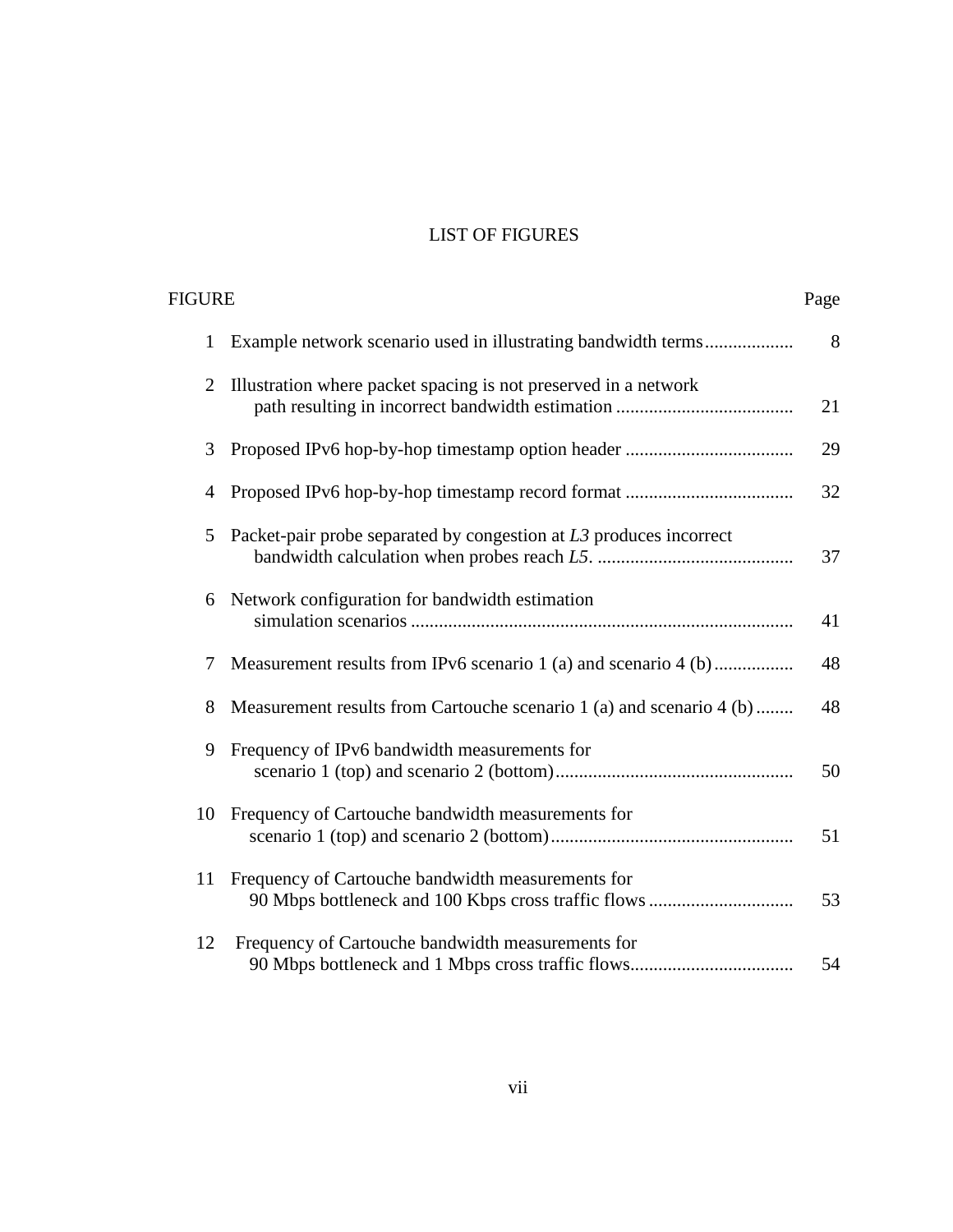# CHAPTER I

#### INTRODUCTION

Current computer communication systems have expanded far beyond the simple networks created just over twenty years ago. No longer are networks restricted to a small subset of possible physical links with only a few distinguishable properties. Instead, the networks of today are complex, varied, and exhibit a wide range of physical characteristics.

One physical characteristic of importance is bandwidth. Bandwidth is not a property that can be measured directly and so it must be estimated. Accurately estimating the bottleneck and/or available bandwidths in network paths is essential for the correct and efficient operation of many Internet applications and protocols as well as network management applications. The following are examples where bandwidth estimations are valuable:

- End-to-end flow control: Hosts use end-to-end bandwidth estimations to determine the rate at which to send data. Increasing estimations indicate ample available bandwidth that the host can move to capture, while decreasing estimations indicate the host must reduce sending rate to avoid congestion.
- Server selection for downloads and streaming media: By estimating the bandwidth to several different servers, a host can determine which server has the highest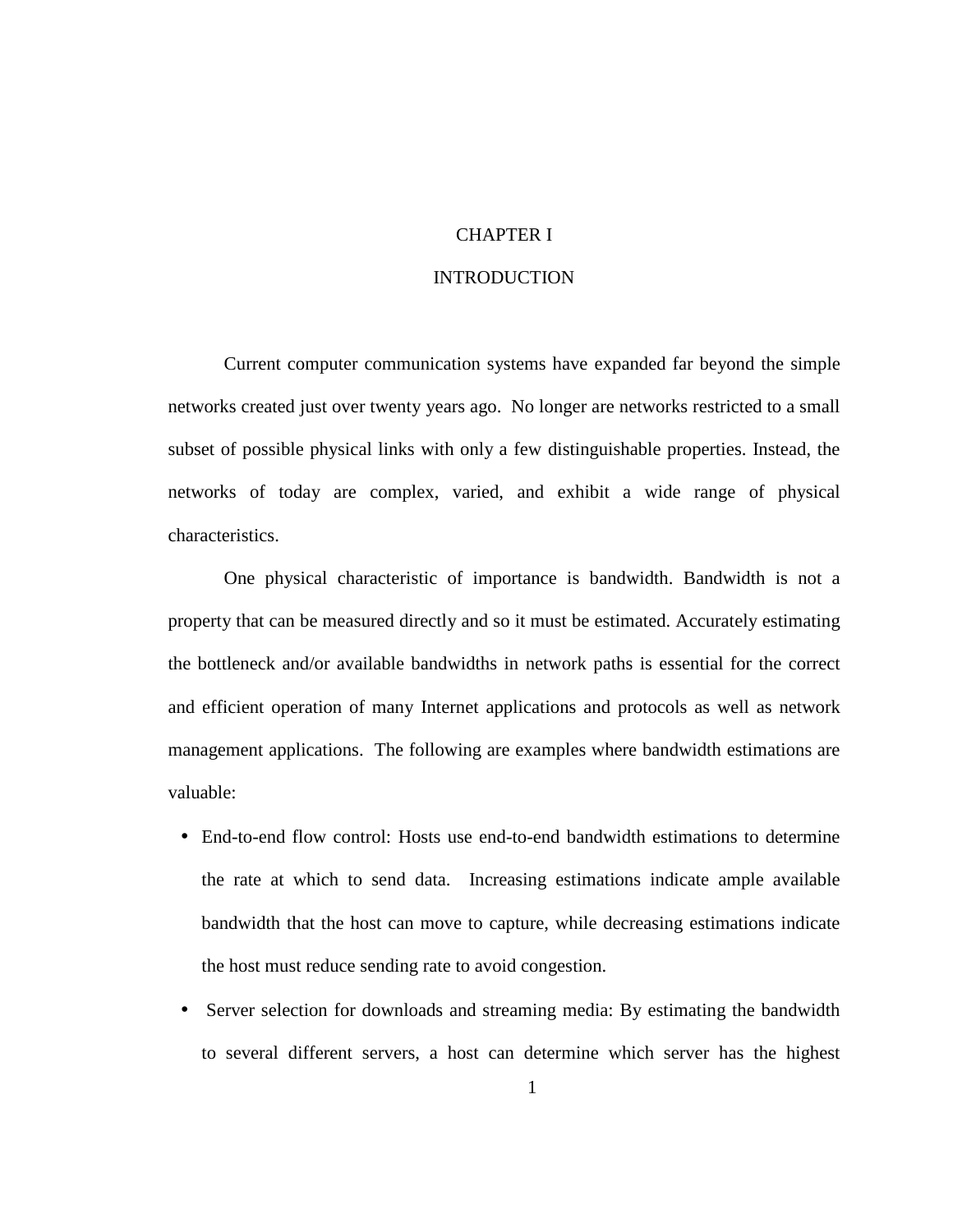potential bandwidth and whether the network has enough available bandwidth to meet the desired rate of the host.

- Peer-to-peer host selection and content delivery: In peer-to-peer networks, bandwidth estimations provide the host with a representation of the network. With this information, the host can select peers that will result in the most timely and efficient transfer of content.
- Multicast configuration protocols**:** In order to perform multicast transmissions, multicast operations must be configured so that the transmissions do not exceed the network capacity or negatively affect competing transmissions. Bandwidth estimations provide multicast configuration protocols with the information necessary to determine a safe and optimal transmission rate.
- Network Management: Bandwidth estimations provide administrators and network engineers with network utilization information in order to troubleshoot networks, redistribute network capacity, reroute network traffic, and plan for future network expansion.

Knowing the capacity of a network path is indeed valuable in a number of situations, but the best methods for measuring bandwidth are essentially limited due to the nature of the network. The disadvantage of current IPv4 measurement techniques is that they attempt to infer characteristics about a network that is not designed to reveal any information to data that traverses it; this is especially true of the Internet. The network simply transports data to its destination as best it can, which is why the Internet is considered a best effort network [1]. There are no guarantees for data traveling through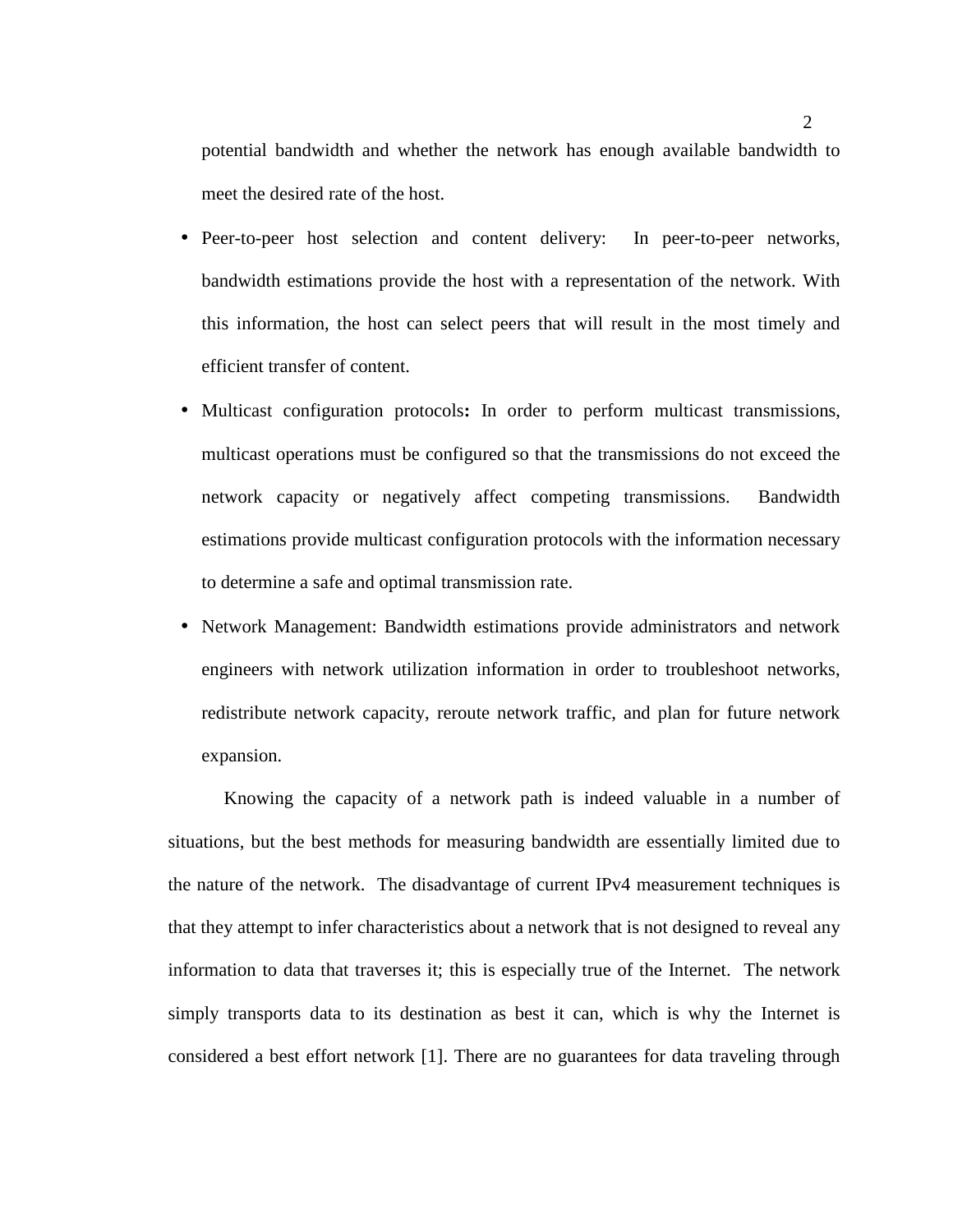the Internet and there is no way to accurately predict how data will be handled. The only way to determine link capacities and utilization of the links is by examining how the network delivers a single packet or sequence of packets to the destination or to specific hops along the path to the destination.

Despite these limitations, researchers have been able to devise methods that can measure bandwidths in a network, even the Internet, with some degree of accuracy. Each method has its own limitations and tradeoffs as argued in the Chapter 2, but none of these methods provide a simple, accurate, efficient, and flexible solution. Such a solution is simply not possible with the current Internet Protocol. The next generation Internet Protocol, IPv6, has the potential to offer an improved solution through the use of the *hopby-hop* option and timestamps.

#### **1.1 Problem Statement and Motivation**

Each current IPv4 bandwidth estimation technique suffers from one or more of the following drawbacks:

- Increased complexity
- Decreased efficiency
- Decreased accuracy
- Application specificity
- Susceptibility to various factors

All of the IPv4 estimation methods are susceptible to various factors including network load, cross-traffic, packet-size variability, probing packet size, train length, and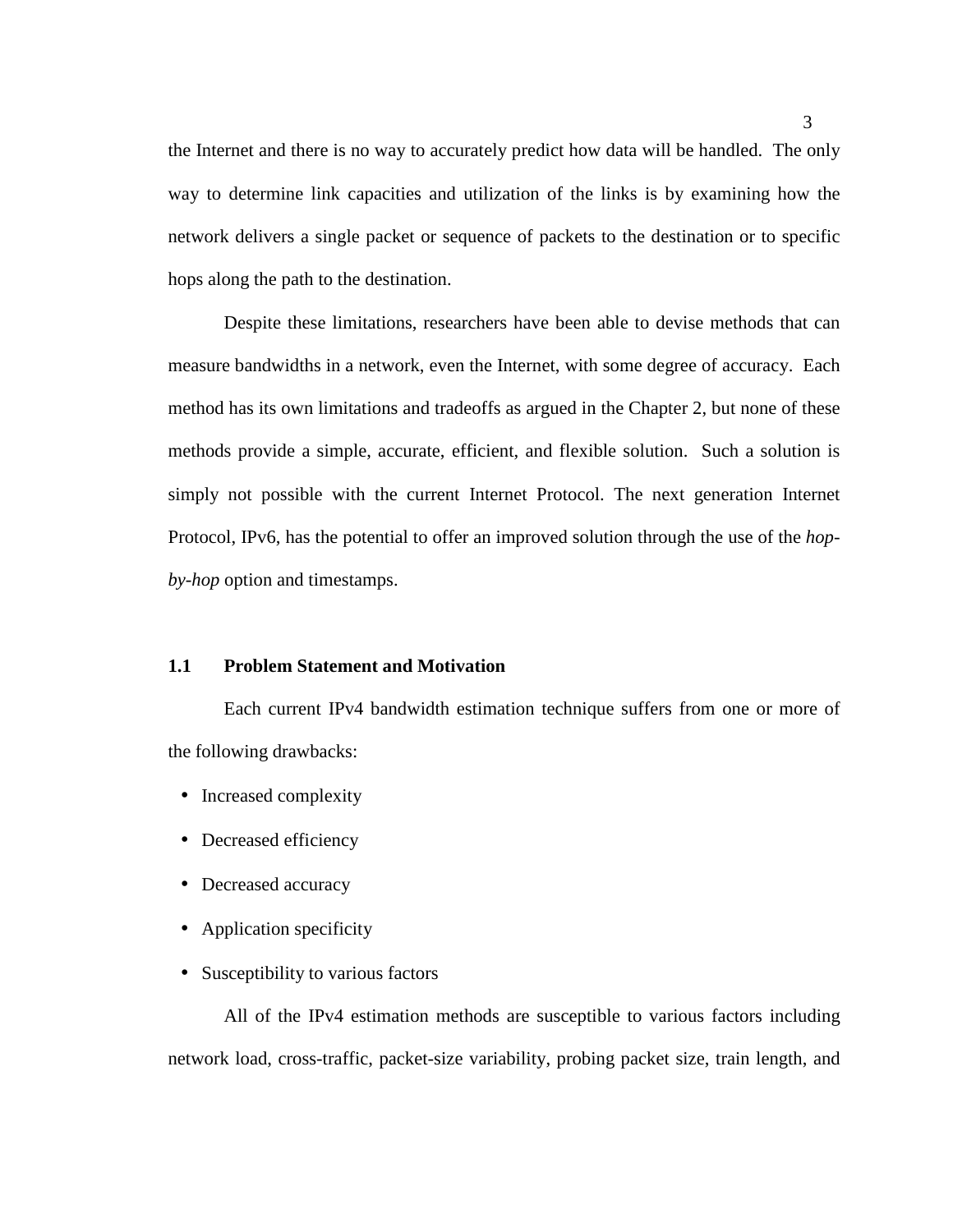cross-traffic routing. Some methods sacrifice accuracy for simplicity and efficiency while others gain accuracy at the expense of increased complexity, decreased efficiency, and are generally limited to specific uses. In addition, network technologies such as wireless local area networks (Wi-Fi), wireless broadband (WiMax), cellular broadband (EvDO, HSDPA), mobile networks, asymmetric rate links, and high capacity links contribute to the various factors that negatively affect bandwidth estimation accuracies.

As network technologies continue to evolve, current techniques and methodologies will need to be improved or abandoned in favor of newly developed approaches. This cycle will continue due to the inability of the network to provide explicit feedback about network conditions. Internet Protocol Version 4 (IPv4) lacks the framework necessary to implement feedback mechanisms, while proprietary or nonstandard feedback mechanisms are impractical and undesirable.

Internet Protocol Version 6 (IPv6) is the future designated successor to IPv4. IPv6 addresses the shortcomings of IPv4 by extending the available address space, improving efficiency, reducing complexity, greatly extending the functionality, in addition to other factors discussed in further depth in Chapter 3. Included with the extended functionality is the *hop-by-hop* header which provides a framework suitable for implementing network feedback. The *hop-by-hop* header is suitable for requesting and holding capacity information for each node in a network path. Ideally, the *hop-by-hop* header would be used to request and receive the exact capacity information from every desired node. In reality, the IETF has rejected a similar proposal due to complexity and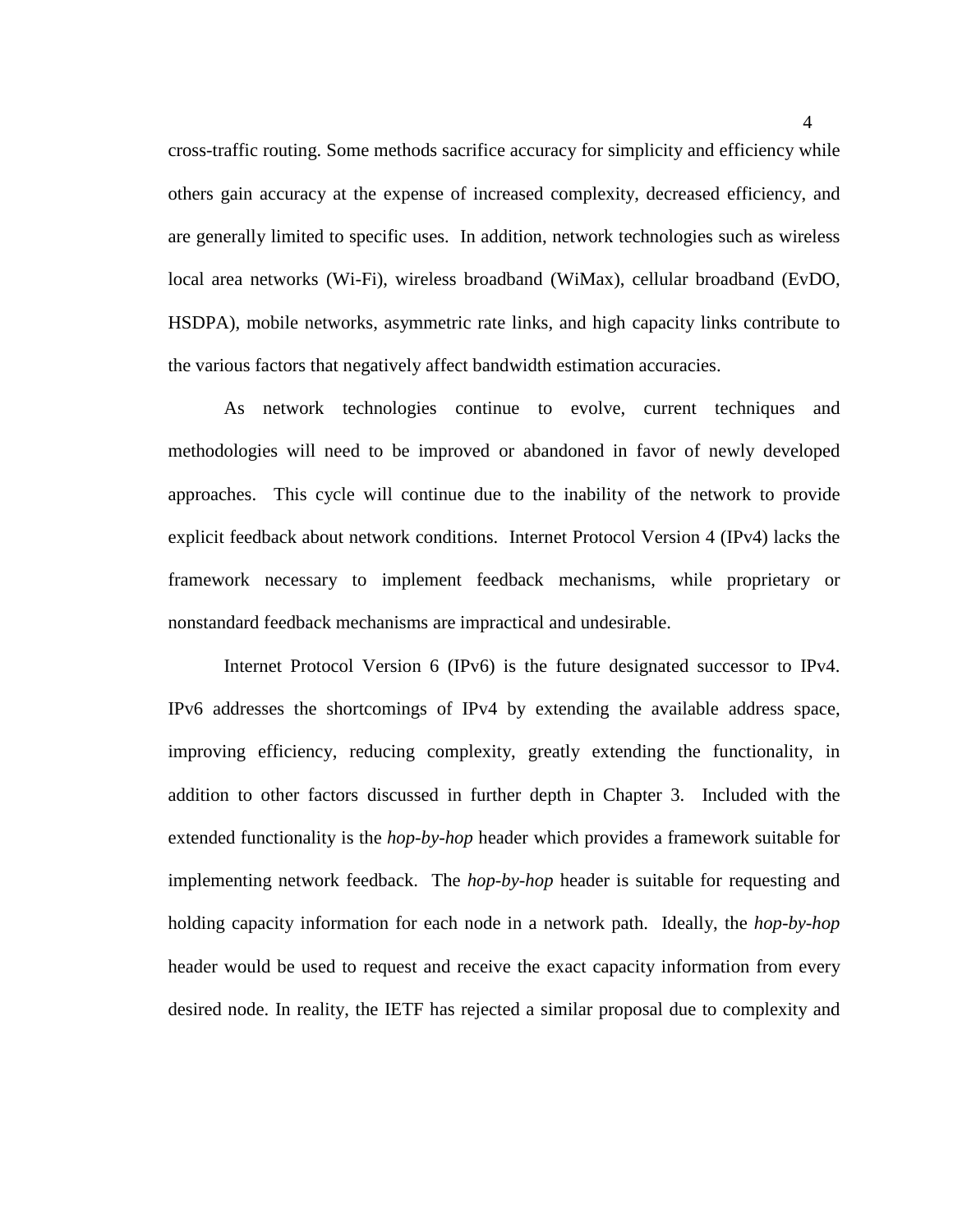potential for divulgence of proprietary information. The other possibility is a timestamp option for the *hop-by-hop* header.

A timestamp option was included for IPv4 but has never been useful due to limitations of IPv4, but with IPv6, the full potential of a timestamp option is possible. Used in conjunction with probing techniques developed for IPv4, the IPv6 timestamp option can be used to estimate the network capacity as well as the network utilization for each hop in a network path. The result is a solution that is stable throughout network advancements, is extremely accurate, only minimally affected by various factors, and can be used for a number of applications and scenarios.

The main goals of this research include the following:

- 1) Propose a timestamp option for IPv6 routers that can be used for estimating network capacity and utilization.
- 2) Develop a new bandwidth estimation method using the IPv6 timestamp option which is:
	- simple with respect to current IPv4 methods
	- applicable for a variety of network characteristics and scenarios
	- minimal in network resource requirements for correct operation
	- accurate within 10% of the actual capacities
	- minimally impacted by external factors
- 3) Create simulation models to evaluate the performance of the IPv6 bandwidth estimation method against methods used in IPv4.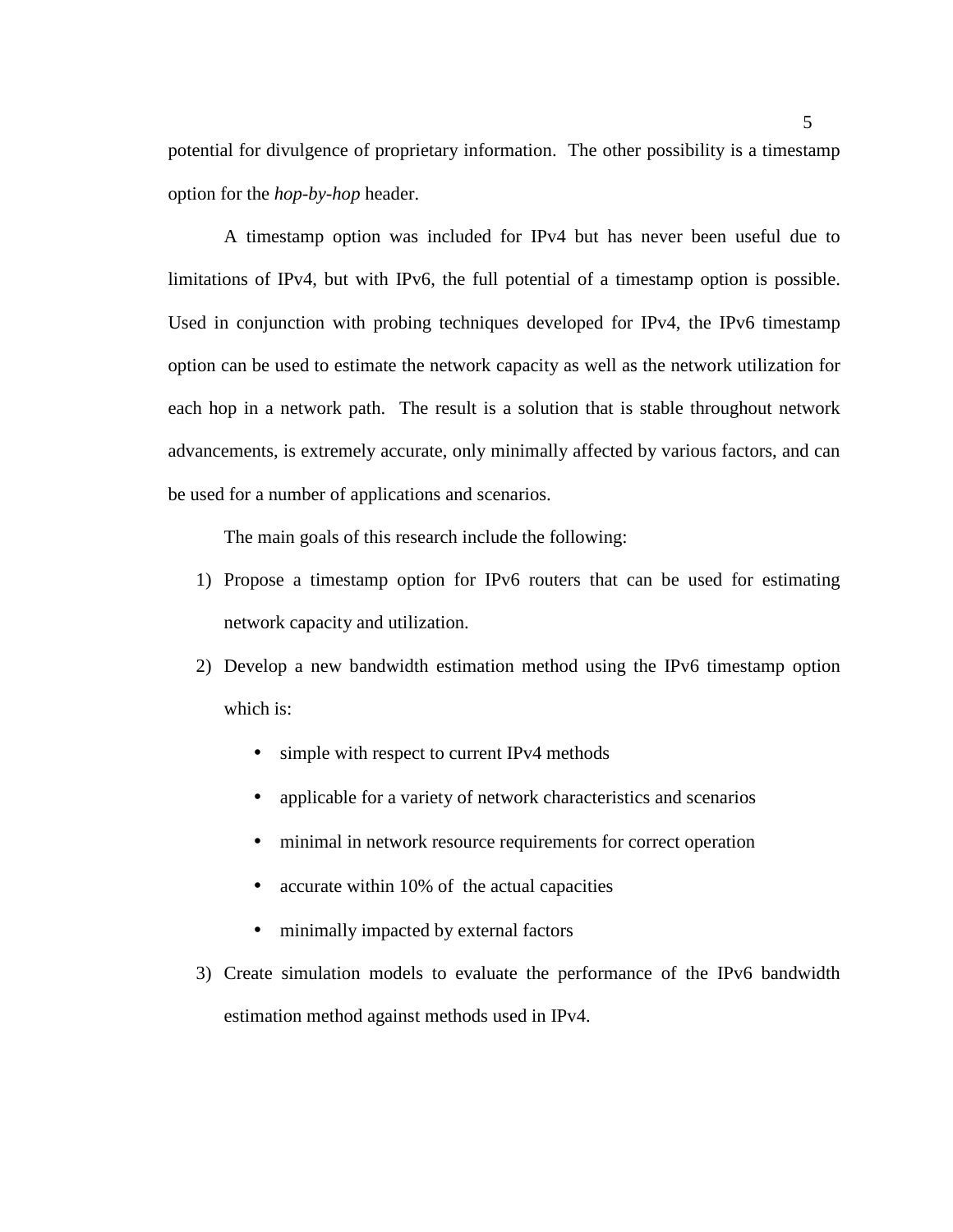# **1.2 Summary of Main Contributions**

The main contributions of this work are as follows:

- 1) Proposal for IPv6 *hop-by-hop* timestamp option that includes the following capabilities:
	- Record timestamps at incoming, outgoing, or both interfaces
	- Record timestamps from all or specified network hops
	- Record timestamps in high or low granular resolutions
	- Specify timestamp resolution and format
	- Record counter value in timestamp record
- 2) Development of bandwidth estimation method using a probe packet pair approach and IPv6 timestamp option.
- 3) Construction of simulation models for evaluation and comparison.
- 4) Results that show
	- Increased accuracy for IPv6 bandwidth estimations compared to most accurate IPv4 methods
	- Reduced complexity compared to IPv4 bandwidth estimation methods
	- IPv6 bandwidth estimation technique is applicable for a variety of scenarios and network conditions
	- Tolerance to various factors that affect IPv4 measurement techniques

# **1.3 Organization of Thesis**

The organization of this thesis is as follows: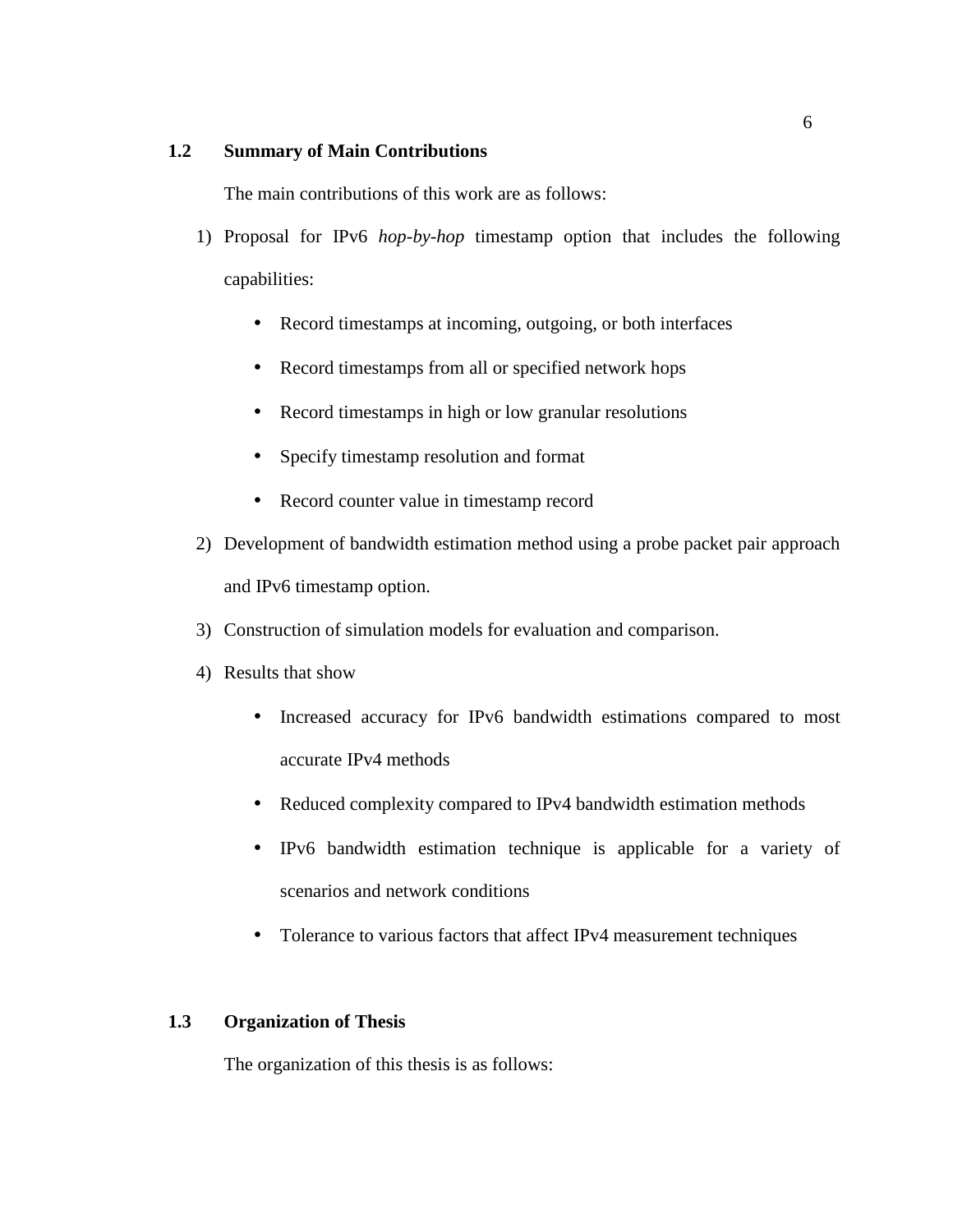Chapter 2 presents background information and previous work concerning bandwidth estimation theory and techniques. In this chapter, bandwidth terms such as available bandwidth and bottleneck bandwidth are defined and differentiated. Following bandwidth definitions is a discussion of previous work including introduction and categorization of a number of bandwidth estimation techniques developed for IPv4 networks. The Cartouche IPv4 estimation technique is examined in detail along with an overview of some of the fundamental concepts the Cartouche method employs. Chapter 2 concludes with an analysis of IPv4 techniques including a discussion of what constitutes a "good" estimation technique and why IPv4 techniques all suffer from a primary flaw.

Chapter 3 begins with an introduction of IPv6 and a discussion of the major differences between IPv6 and IPv4 that may affect current IPv4 estimation techniques. Next, timestamps are examined including an explanation of why the IPv4 timestamp option was not useful. The IPv6 extension header is examined next followed by the proposal for a timestamp option in IPv6. Finally, the scheme for applying timestamps in IPv6 to estimate bandwidths of network paths is presented.

Chapter 4 presents the experimental portion of this research. The experimental portion is compromised of a description of the simulation scenarios used to evaluate and compare the IPv6 estimation method with the Cartouche method. Following the simulation descriptions is the comparison of the data from both scenarios. The comparisons examine the differences in accuracy, efficiency, and speed. Chapter 5 concludes this work and discusses areas of future research.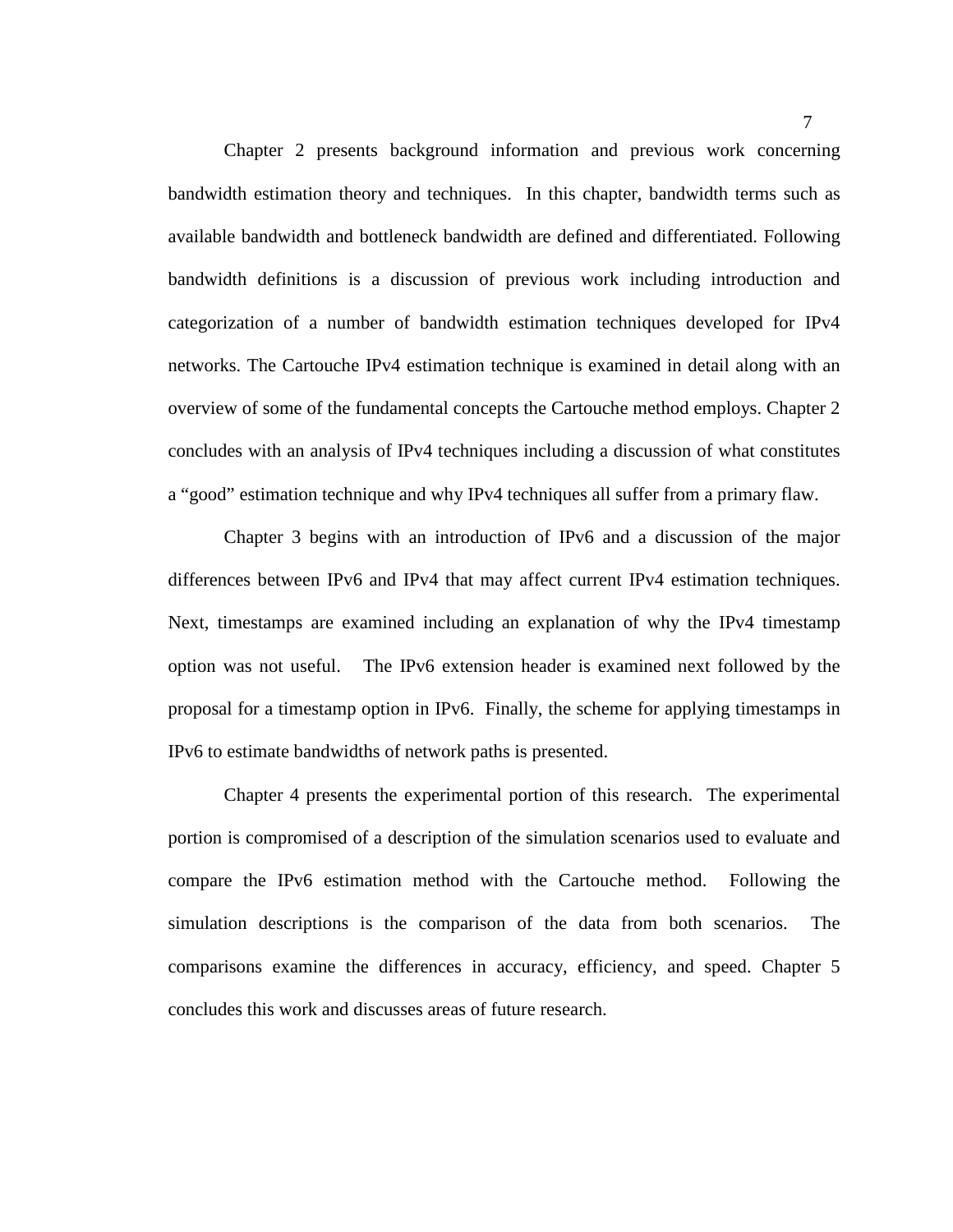# CHAPTER II

# BACKGROUND AND RELATED WORK

### **2.1 Bandwidth Terms**

Before discussing related work in bandwidth estimation techniques, it is necessary to first clarify the terms *available bandwidth* and *bottleneck bandwidth*. These two terms are often used incorrectly and interchangeably, but are in fact describing two different network attributes. It is important to clarify these terms since most IPv4 estimation techniques can provide estimates for only one metric. The figure below will be used to aid in the explanation of the two bandwidth terms.



Figure 1 Example network scenario used in illustrating bandwidth terms

## *2.1.1 Bottleneck Bandwidth*

Bottleneck bandwidth is a measure of physical capacity, and is determined by the link with the smallest capacity in a network path. Transfers are limited by the capacity of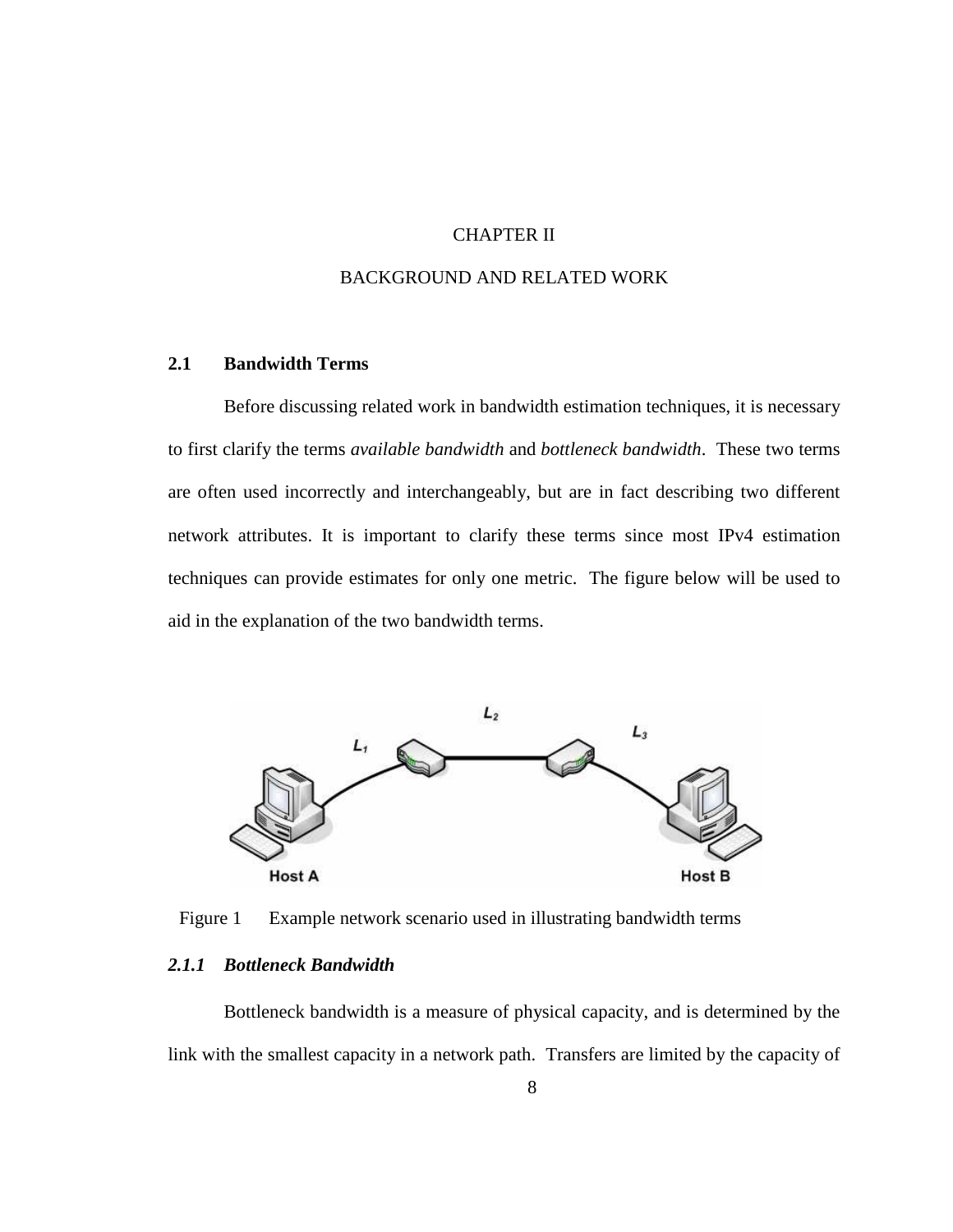the bottleneck link for a given network path. The bottleneck bandwidth represents the maximum bandwidth that can be captured between a sender and receiver through that path in the absence of competing traffic. Therefore, a host should never attempt to transmit at a rate that exceeds the bottleneck bandwidth. Since it is a measure of physical capacity, this value does not change in time with the load and dynamics of the network, but remains the same for as long as the communication links in the path do not change.

For example, consider the network in Figure 1. Assume the network path between Host A and Host B is composed of three network links with physical capacities  $L_1 = 100$  Mbps,  $L_2 = 200$  Mbps, and  $L_3 = 10$  Mbps. The bottleneck link is  $L_3$  with the smallest physical capacity of 10 Mbps. The bottleneck bandwidth then is 10 Mbps. Transfers between Host A and Host B can never exceed this bottleneck regardless of network conditions. In [2], the authors use the following equation to define the capacity of a network path *P* composed of a sequence of first-come first-served store-and-forward links. For a network with a fixed path of  $H$  links and the capacity at each link  $i$  is  $C_i$  bits per second, then the maximum capacity of the path between two hosts *S* and *R* is defined as

$$
C \equiv \min_{i=1\cdots H} C_i \tag{1}
$$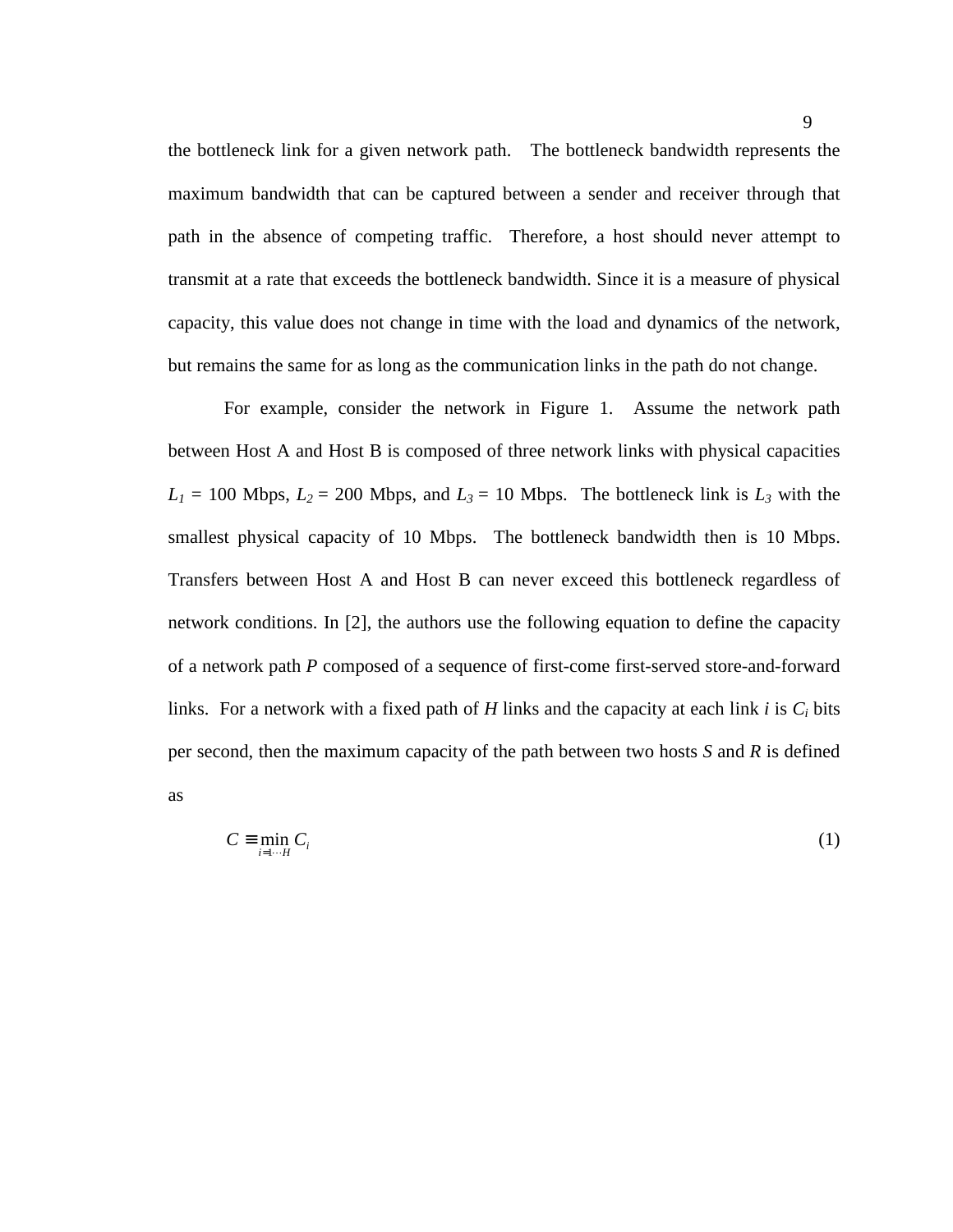#### *2.1.2 Available Bandwidth*

Available bandwidth is a measure of utilization or more sp111ecifically, it is the maximum unused capacity available to a sender at a single point in time along the same path in the presence of competing traffic. The link with the smallest available bandwidth is usually referred to as the *tight link*. A host may transmit at a rate greater than the available bandwidth, but doing so will result in packet loss and thereby cause competing flows to reduce their sending rates. Since it is a measure of utilization, not physical capacity, the available bandwidth of network path will change in time as the available capacity of the network is utilized by traffic between other hosts.

Consider again the example in Figure 1. The bottleneck link for the network path between Host A and B is  $L_3 = 10$  Mbps. If  $L_3$  is utilized 50% per unit time by network traffic, its available bandwidth is 5 Mbps. Now suppose that the link  $L_2 = 200$  Mbps is experiencing large amounts of cross traffic to the point that the link is transmitting data 99% of the time. The available bandwidth then is 2 Mbps. Link *L2* has a smaller available bandwidth than link  $L_3$  but  $L_3$  is still considered the bottleneck link with bottleneck bandwidth of 10 Mbps. *L2* is considered the tight link since the transmission rate is limited by this link at this particular point in time. Often in a scenario such as this,  $L_2$  is incorrectly called the bottleneck link even though the utilization of  $L_2$  may change dramatically in the next instant. The available bandwidth can also be characterized with the following equation: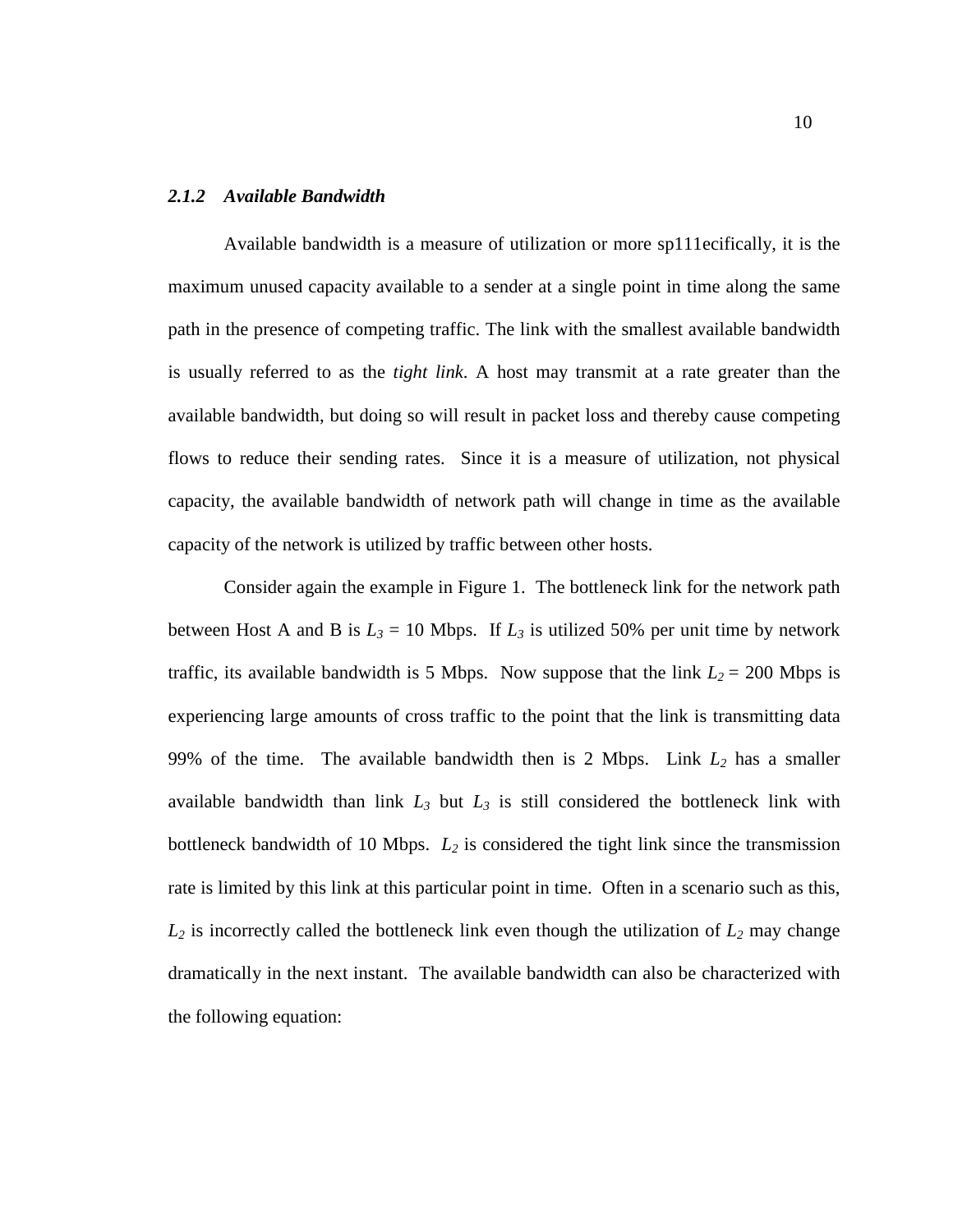The available bandwidth for a path with *H* links during a time interval  $(t_0, t_0 + \tau)$ and *u<sup>i</sup>* average percent utilization at each link *i* is described as321

$$
A^{I}(t_{0}) \equiv \min_{i=1\cdots H} \{C_{i}[1-u_{i}^{I}(t_{0})]\}
$$
\n(2)

#### *2.1.3 Applications*

Available bandwidth measurements are most useful in applications that must respond to network conditions in order to provide a level of control and optimization. These applications adjust based on the load of the network to achieve the best performance as well as to be fair to competing traffic. Available bandwidth measurements are also useful for network analysis by allowing an individual to measure the load of various network paths. Bottleneck bandwidth measures are most useful in network management situations, such as capacity provisioning and traffic engineering. Bottleneck bandwidth measures are also useful for establishing the maximum rate that a host can transmit for a particular network path to a given host. Both measures are useful in applications needing to establish connections for long term communications. In long term communication situations a host uses bandwidth measurements to choose a server with adequate bottleneck bandwidth and controls the flow of data based on available bandwidth.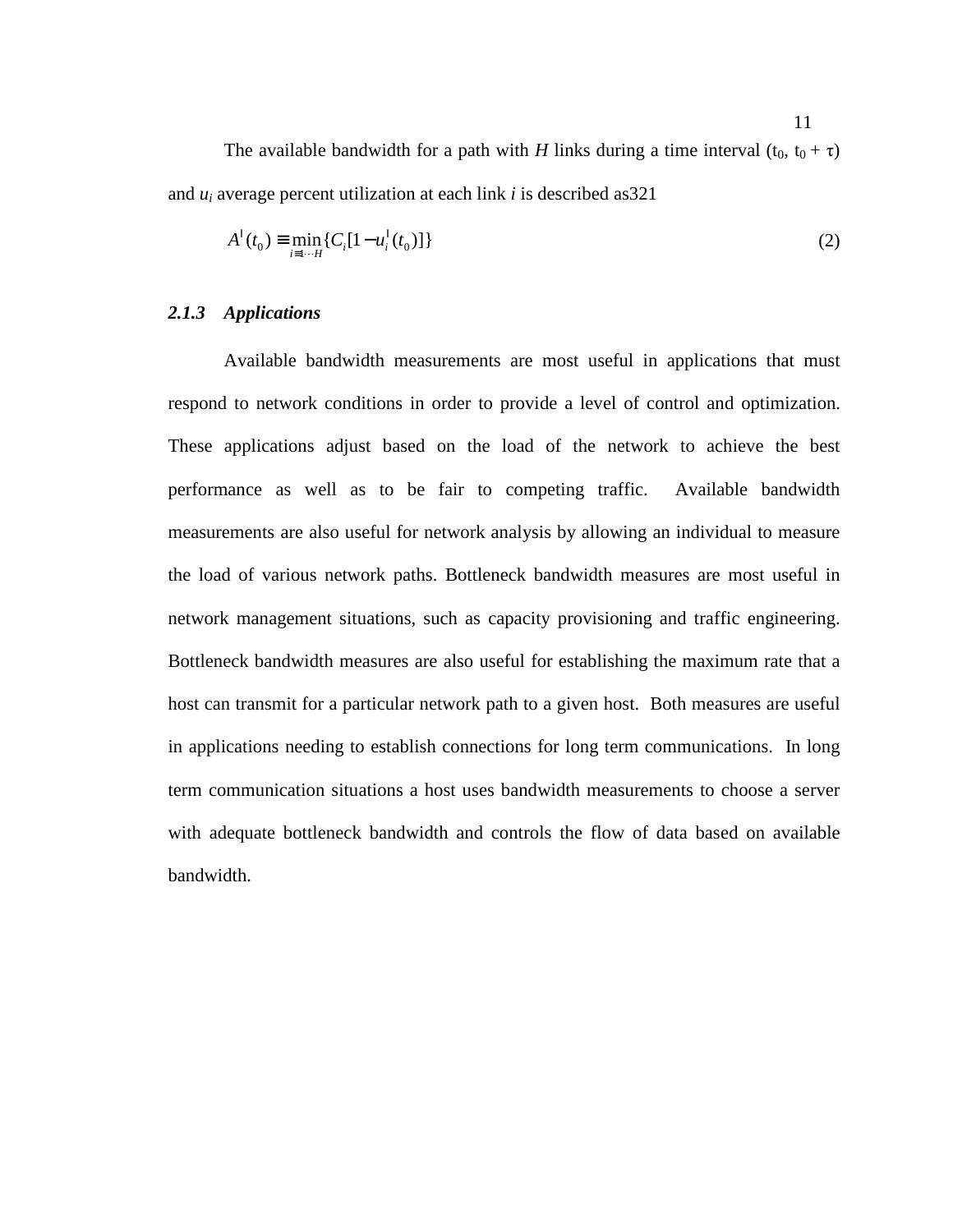#### **2.2 IPv4 Estimation Techniques**

#### *2.2.1 Introduction*

In the past two decades substantial research has been conducted concerning bandwidth estimation and the network infrastructure and characteristics that attribute to the handling of data packets. Researchers have studied packet delay, packet dispersion, loss behavior, connection scheduling, network dynamics, link characteristics, TCP throughput, flow control, routing behavior, Internet topology, effects of layer 2 devices, and many additional topics that directly relate to or affect estimating network bandwidths. By examining these various aspects of network behavior, researchers have proposed numerous tools and techniques to estimate link capacity and link utilization.

Many techniques have been proven incorrect by later discoveries that contradicted assumptions or hypotheses on which the related technique relied. As a result, new techniques are introduced each year as more knowledge is gained about the network and the data that traverses it. The study of network behavior is an on-going process due to the difficulty of fully understanding complex networks, especially networks such as the Internet. New and emerging technologies add to the complexity as well as increasingly varied hosts and patterns in data communications. This increasing complexity and incomplete knowledge of network behavior has contributed to the large number of estimation techniques in existence. The following section presents an overview of IPv4 estimation techniques, followed by an in-depth examination of a technique applicable to this research.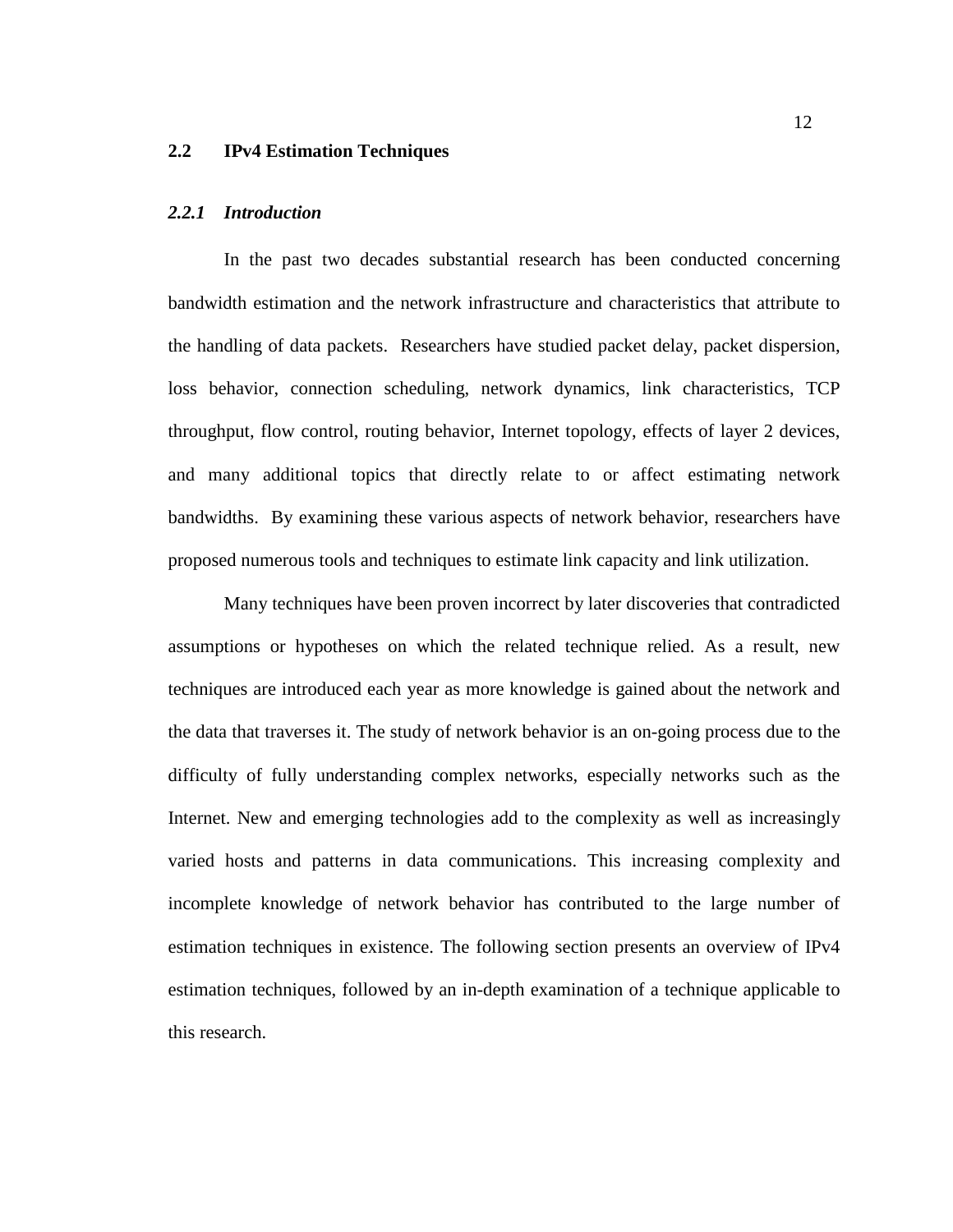# *2.2.2 Overview of Estimation Techniques*

Bandwidth estimation techniques can be classified by several different characteristics. The following is a list of the different categories of estimation techniques, and the techniques that fall in the corresponding category:

- Measured attribute
	- o Available bandwidth [2] [7]
	- o Bottleneck bandwidth [8] [15]
	- o Both [16], [17]
- Measurement type
	- o Active probing [2]-[10], [13]-[17]
	- o Passive probing [12]
- Measurement destination
	- o End-to-end [2]-[8], [15]-[17]
	- o Hop-by-hop [10]-[14]
- Measurement method
	- o Single packet [2], [3], [10], [13], [14],
	- o Uniform packet pair [8],[15], [16]
	- o Non-uniform packet pair [11], [12]
	- o Packet train [9], [16]
	- o Packet stream [4], [5]
- Measurement analysis

o Packet spacing [8], [9], [11], [12], [15], [16],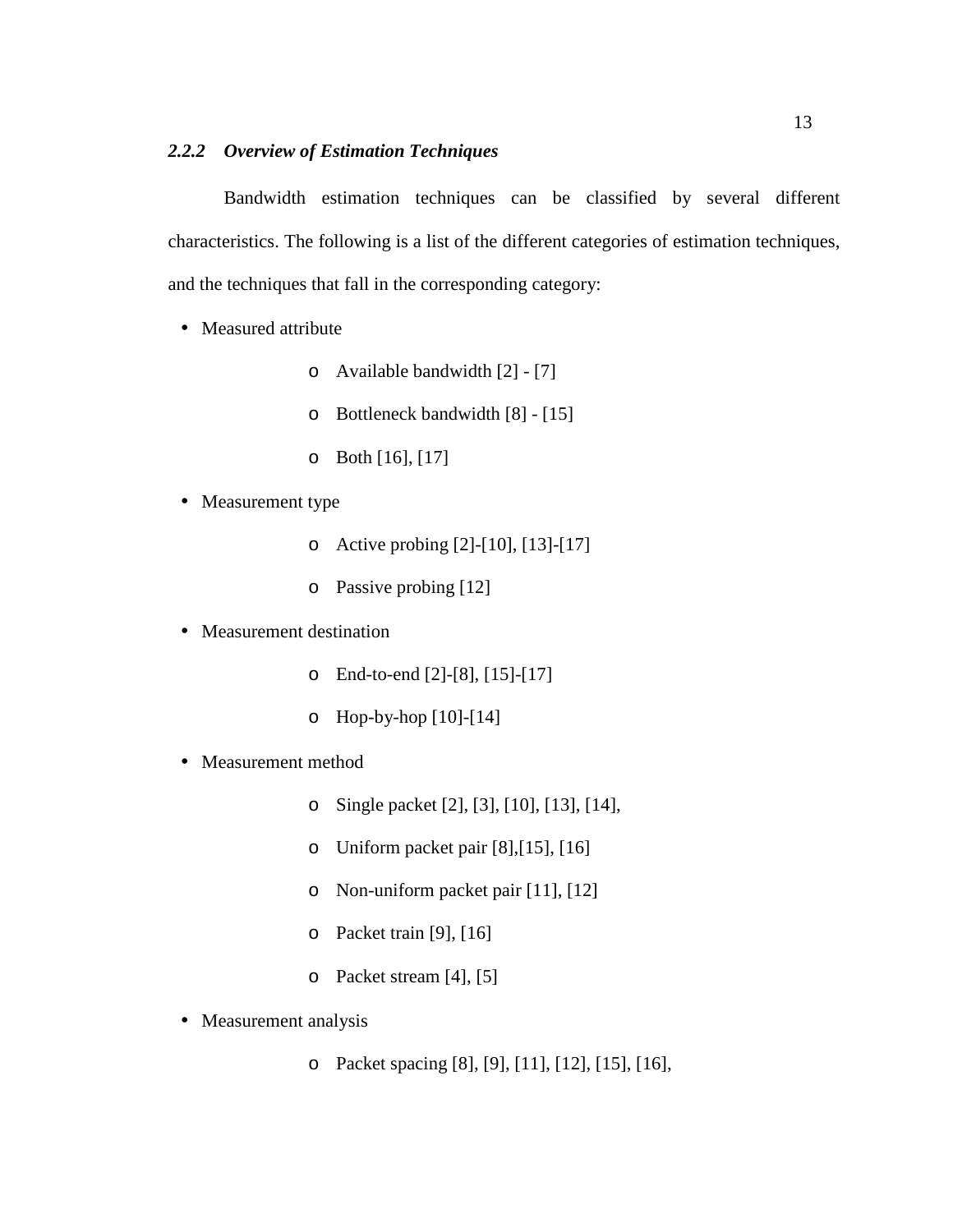- o Packet delay [4], [5]
- o Packet dispersion [1], [17]
- o Statistical [3], [10], [13], [14]

The first category by which to classify estimation techniques is the measured attribute. Estimation techniques measure either bottleneck bandwidth, available bandwidth, or both. Measurement type indicates whether a technique actively sends probes with the primary objective to measure bandwidth or whether the technique uses normal data packets to passively measure bandwidth. Measurement destination specifies that the technique measures bandwidth at each hop or between two end points.

The measurement method of an estimation technique describes how the technique implements the metrics necessary to gather data for estimating bandwidth. The earliest techniques sent a single probe packet and examined how the network delivered this packet of data. Subsequent methods increased the number of packets to uniform and non-uniform sized packet pair probes, while others used trains of packets or a constant stream of packets. Generally, the measurement method is critical since it dictates many constraints for the corresponding technique. In addition, the analysis of the gathered data is limited by the metrics used to obtain the data.

Many different measurement analysis methods have been investigated. Simple analysis observes the spacing of packets to calculate bandwidth. Researchers assumed that any cross traffic and/or limits in link capacity would introduce spacing between two packets that is representative of the respective available and/or bottleneck bandwidths. Packet delay is an analysis method by which an increase in delay indicates the host is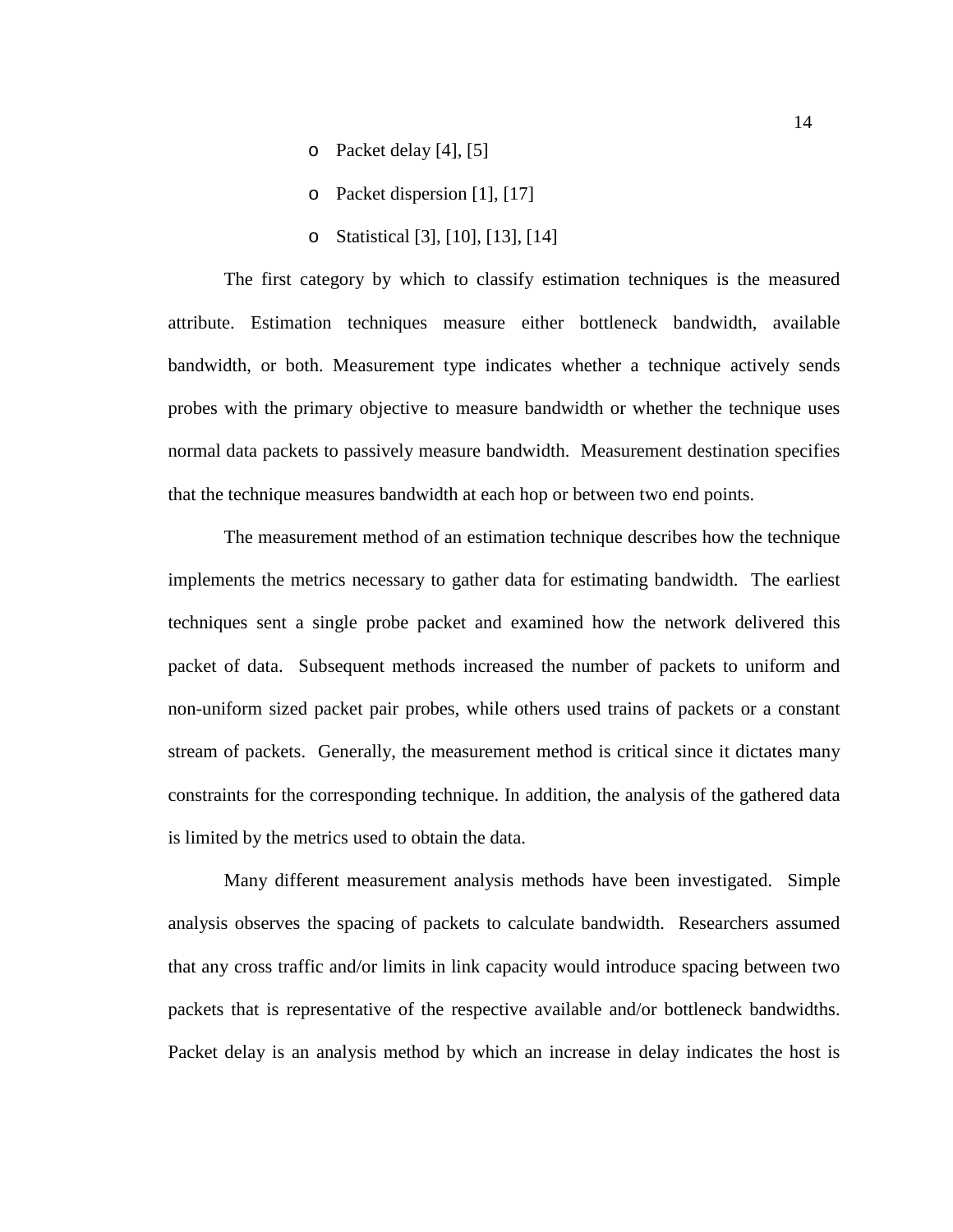sending at a rate higher than the available bandwidth in the network path. Packet dispersion is another analysis method that examines trends in packet dispersion and then uses these trends to draw a conclusion about the link capacities in the network path. Finally, statistical analysis is performed on measurement data in order to measure link capacities.

#### *2.2.3 Relevant Bandwidth Estimation Techniques*

The *Cartouche* method [9] combines the tailgating technique with packet trains in order to overcome some of the problems associated with packet tailgating. The technique works by sending a series of packet trains called cartouches back to back. These cartouches are formed based on the targeted path to measure. The target path can be a path prefix or path suffix. If the measured path is a prefix, that is the first part of a path is measured, the packet train is sent in the form  $[pm{pq}]^{r-1}pm$ ]. The packet p is a magnifer packet and is the leading packet of packet-pair. The *m* and *q* packets are tailgating packets and are called the marker packet. *r* is the length of the packet train and is determined experimentally. For a prefix measurement, all of the packets in the cartouches except *m* are set with a time-to-live (TTL) value for the last hop in the prefix. When the cartouches reach the targeted hop, all but the marker packets are dropped by the router. The remaining marker packets continue to a host at the end of the network path. At the end of the path, the separation of the marker packets is measured to calculate the capacity.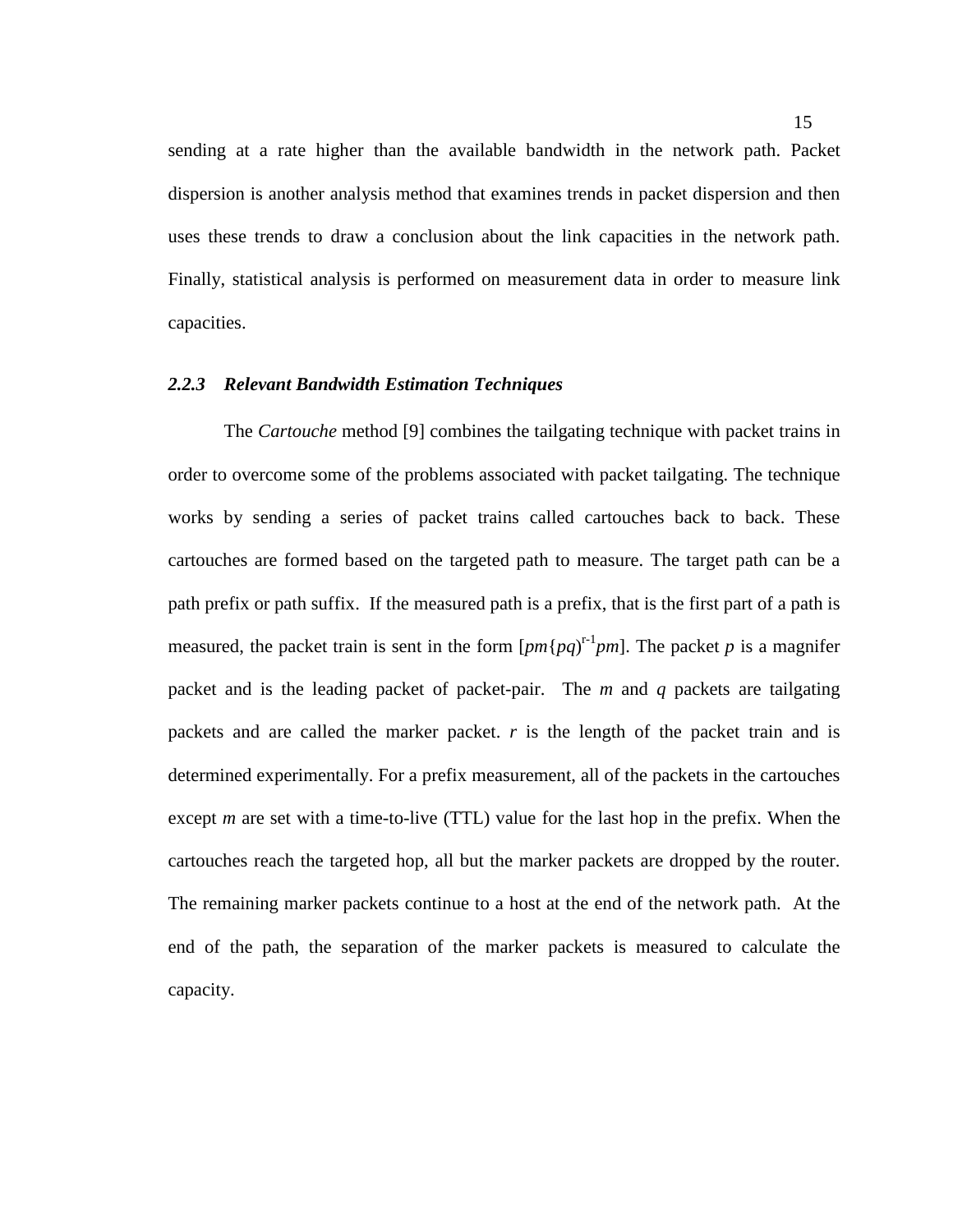When measuring a suffix of a network path, the cartouche is in the form [*pi-* $1^{mp}$ *mp*<sub>*i*</sub> $+1^{m}$ … $p_{n}$ <sup>*m*</sup>] where  $L_{i}$  is the first link in the targeted sub path and *Ln* is the final hop in the targeted sub path. Magnifier packets *p* are dropped by successive links starting at  $L_{i-1}$  and each marker packet *m* is sent to the end hop  $L_n$ . At  $L_n$ , bandwidth is calculated by examining the spacing between each set of marker packets. The reasoning behind the Cartouche method is that by sending a train of packets, the spacing between the marker packets is better preserved than just two tailgating packets. In addition, the complex forms of the packets trains give the Cartouche method its ability to measure specific parts of a network path.

The *pathrate* method [17] takes an entirely different approach compared the *Cartouche* method. Instead of trying to directly measure the network capacity, *pathrate* examines trends in the dispersion of probe packets at the end host. The creators of *pathrate* demonstrated in [17] that packet-pair bandwidth measurements generally follow a multimodal distribution. They state that the path capacity is a local mode and is different from the global mode of the distribution. They also state that the mean of a packet-train dispersion corresponds to the average dispersion rate (ADR) and the ADR is the lower bound of capacity and upper bound of the available bandwidth of a path. *pathrate* uses this information about ADR to generate sequences of probes and then measures the ADR at the end host to determine the capacity and available bandwidths.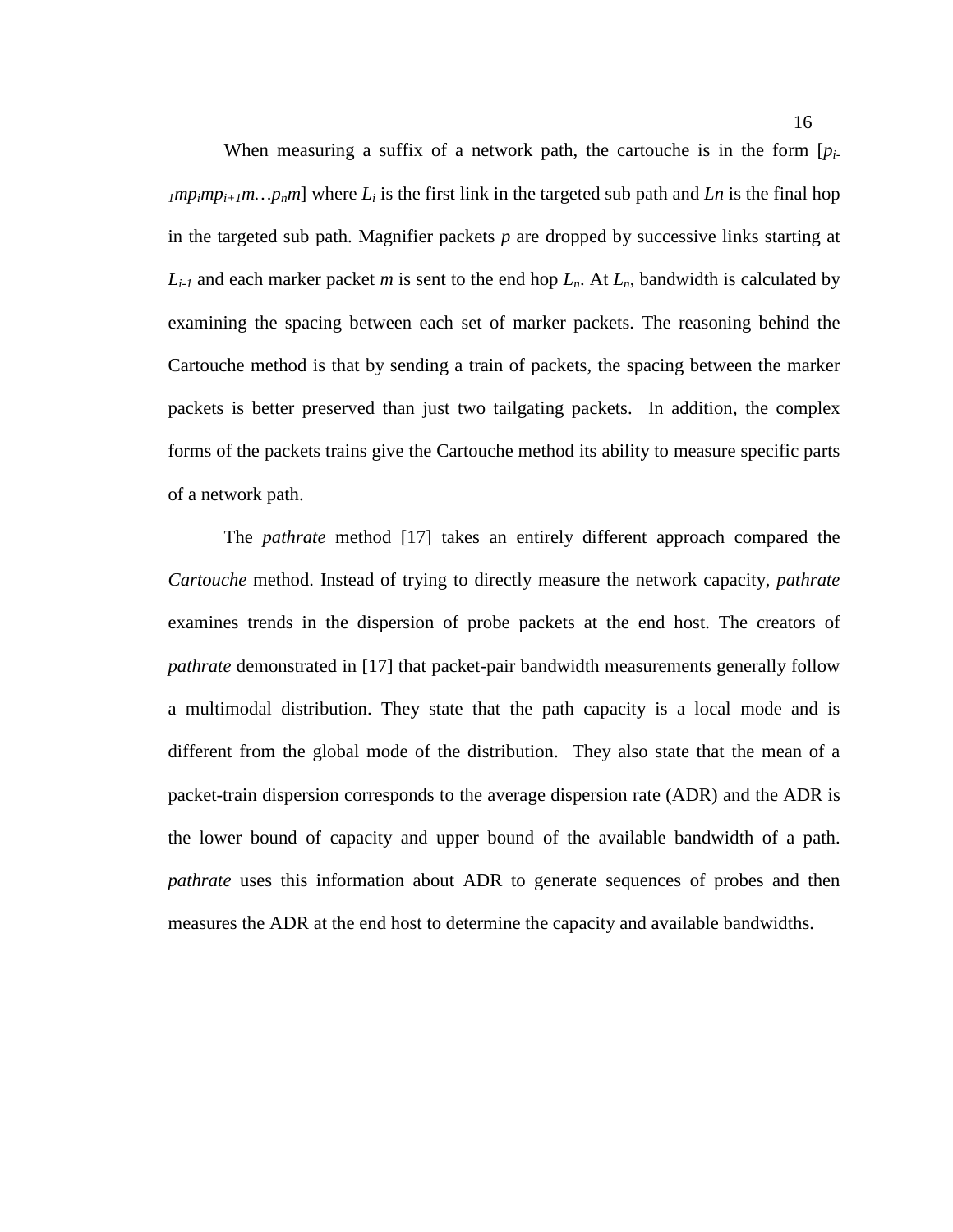#### **2.3 Analysis of IPv4 Techniques**

#### *2.3.1 Properties of a "Good" Technique*

As described in the previous section, a number of techniques can be used to estimate network capacities and utilization; however, what techniques constitute a "good" estimation method? Ten fallacies and pitfalls of available bandwidth estimation are presented in [19] as important misconceptions in available bandwidth estimation techniques. In this paper, the authors identify ten misconceptions in available bandwidth estimation techniques that if not considered, can result in erroneous bandwidth estimations. The converse of the 10 fallacies and pitfalls are given below:

- Number of estimation samples and average time scale must be consistent.
- The estimation stream duration controls the averaging time scale.
- Faster estimation is not better.
- Packet pairs are not as good as packet trains.
- Direct probing requires knowledge of tight link capacity.
- Cross traffic burstiness cannot be ignored.
- Multiple bottlenecks must be considered.
- Increasing one way delay does not indicate that the output rate is less than the input rate.
- Iterative probing converges to an available bandwidth range, not a single point.
- Bulk TCP throughput is not acceptable for verifying or evaluating available bandwidth estimation techniques.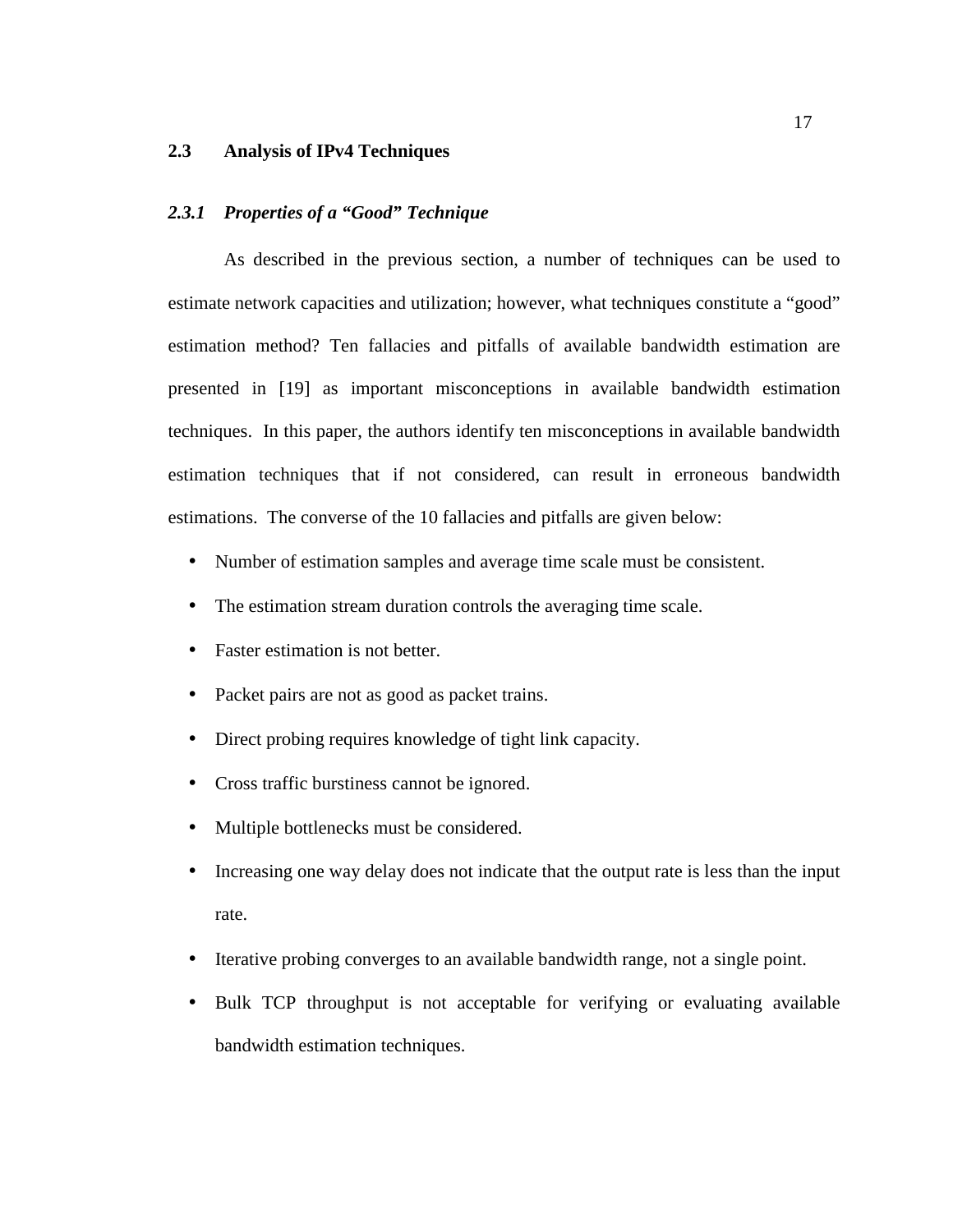A "good" estimation technique considers each of the previous points for the probing and estimating methodology. The previous points are directed toward available bandwidth estimation techniques but the points concerning the use of packet trains, cross traffic, and the consideration of multiple bottlenecks apply to bottleneck estimation techniques as well.

An estimation method that strictly follows these points would not be efficient or flexible but has potential for very high accuracy. Of course, some points can be ignored or modified to increase efficiency or flexibility but the result will be reduced accuracy. As it stands, an estimation technique must be custom tailored to fit the needs of the application to obtain the best combination of efficiency, flexibility, and accuracy.

The available bandwidth estimation presented in [2] has been shown to produce fairly accurate results (although several other techniques are considered comparable in accuracy). This method does not consider the effects of bursty cross traffic which does indeed produce a non-negligible effect on the accuracy of the estimation [20]. This method also uses one way delay as the measurement technique and does not consider multiple tight links in the path. As a result, estimations using this technique are subject to error inducing effects and therefore are not appropriate for many applications.

#### *2.3.2 Drawbacks of IPv4 Techniques*

Every IPv4 technique has drawbacks that limit its usefulness. As a result, incorporating bandwidth estimation into an application or management tool requires careful evaluation of the various existing techniques and tools until a suitable technique is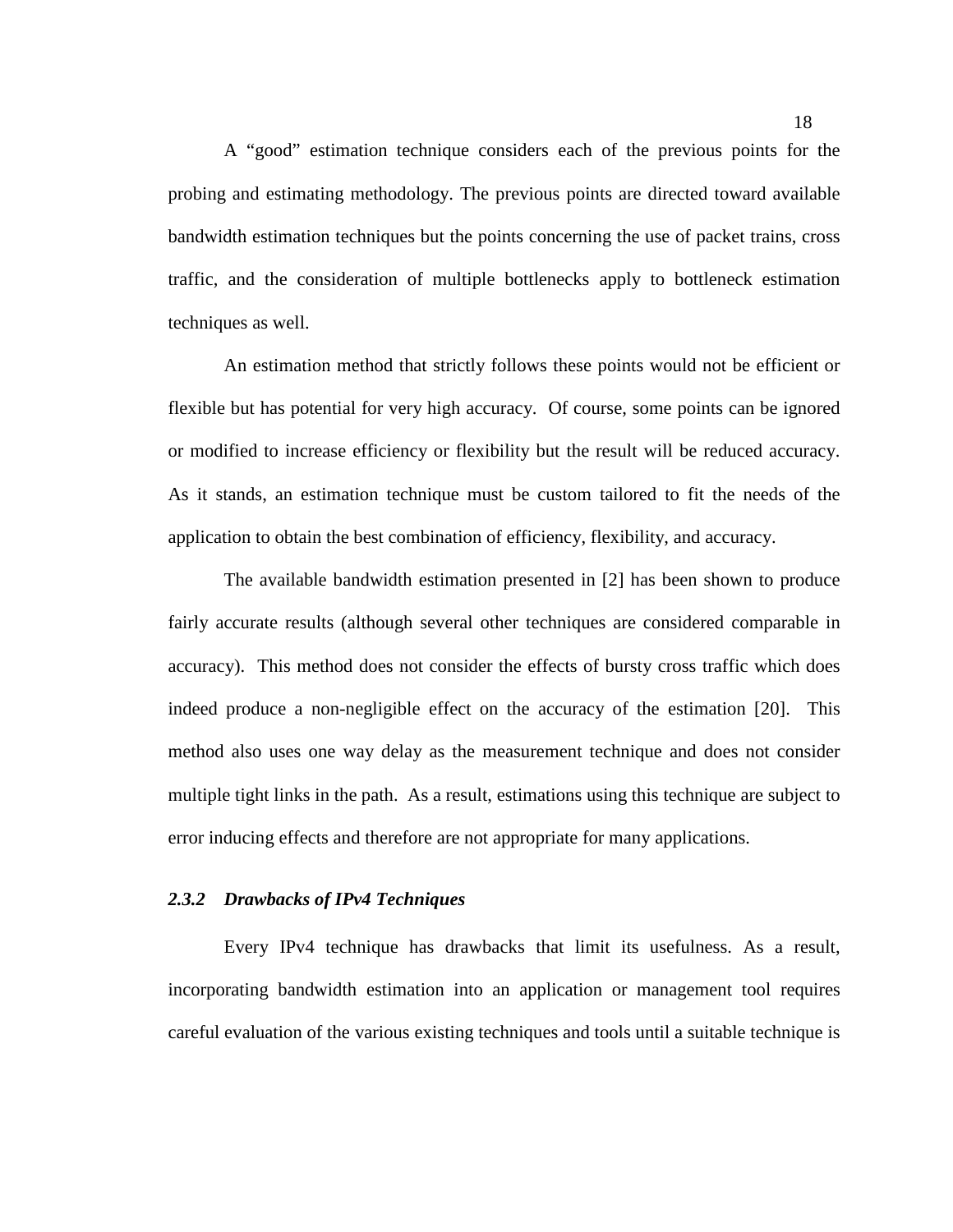found. If no technique can be found to meet the requirements of the application, a new approach must be taken or the requirements must be changed.

The Cartouche method [9] discussed in section 2.2.3 is a relatively accurate technique and useful for its ability to measure targeted segments of the network. It is efficient since it only requires a few tens of packets to make a single measurement. Unfortunately, the technique is limited in that accuracy is inconsistent in various situations. The accuracy of this method is demonstrated in [9] by real-world experiments in which the difference from the actual value ranged as close as 10% inaccurate up to as large as 200% deviation from the actual value. In addition, some hops could not be measured at all. In reality, this method is not useful since there is no way to know which measurements are accurate and which are not.

The *pathrate* tool also discussed in section 2.2.3 is one of the most accurate techniques for measuring bandwidth. Since it does not rely on a single measurement but rather examines packet dispersion, it is able to better estimate network resources. The drawbacks to *pathrate* include increased complexity and decreased efficiency. *pathrate*  uses several phases of probing in order to generate enough traffic to analyze for network characteristics. For networks with large capacities, *pathrate* probes have a negligible impact, but for networks with limited capacity, the probes can affect competing traffic flows. In addition, it takes time to gather enough samples before an accurate estimate can be calculated; which is not suitable for applications such as peer to peer networks where connections are constantly being opened and closed. Finally, the accuracy of *pathrate* suffers when the network is loaded to 80% or greater capacity.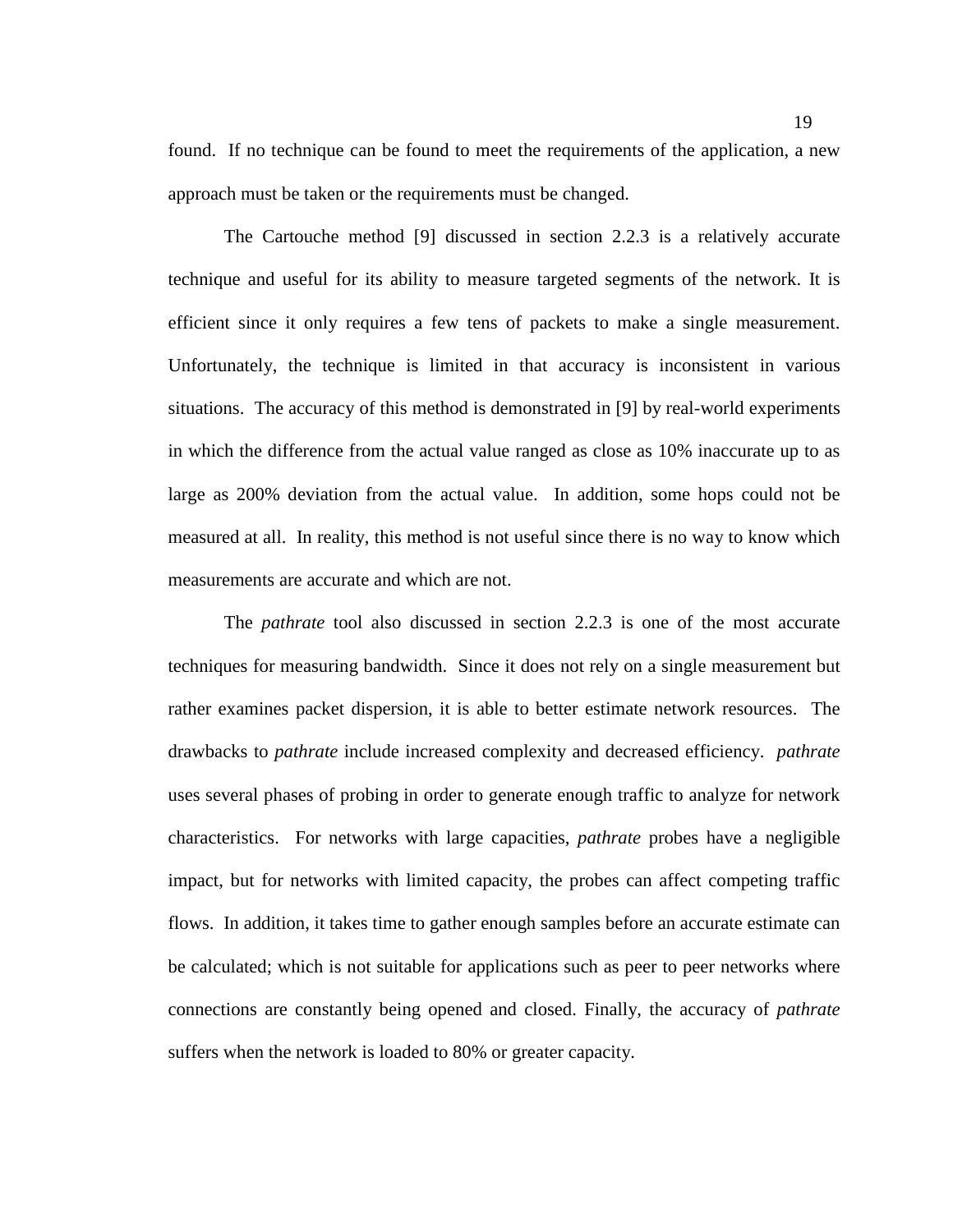#### *2.3.3 Critical Flaw*

The previous section discussed the necessary properties of a "good" bandwidth estimation technique but these properties do not address the primary flaw with *all* estimation techniques in IPv4. All estimations techniques in IPv4 attempt to determine the characteristics of the network by examining how the network handles the data that traverses it. This may be by measuring how the data is finally delivered at the end of a network path, or how it is sent back at various hops in the path. The problem arises for all methods by the fact that network conditions and properties affect how data is handled as it is transported.

A simple example that illustrates the problem can be seen in Figure 2. In this example, the sender transmits a train of packets to the receiver. At the first router, the packets are received as they are transmitted but cross traffic or other conditions introduce inflation of packet spacing in the train. At the second router, the packets are received but the packet spacing is deflated back to that of the original. The receiver then incorrectly calculates that the sending rate of the sender is less than the bottleneck and available bandwidths in the path.

This simple example may not occur often, but even one occurrence could significantly affect bandwidth estimations. It also clearly conveys the critical flaw in current estimations of network bandwidths. Until network feedback is implemented, there will most likely never be a single estimation technique that can accurately, efficiently, and easily estimate network bandwidths.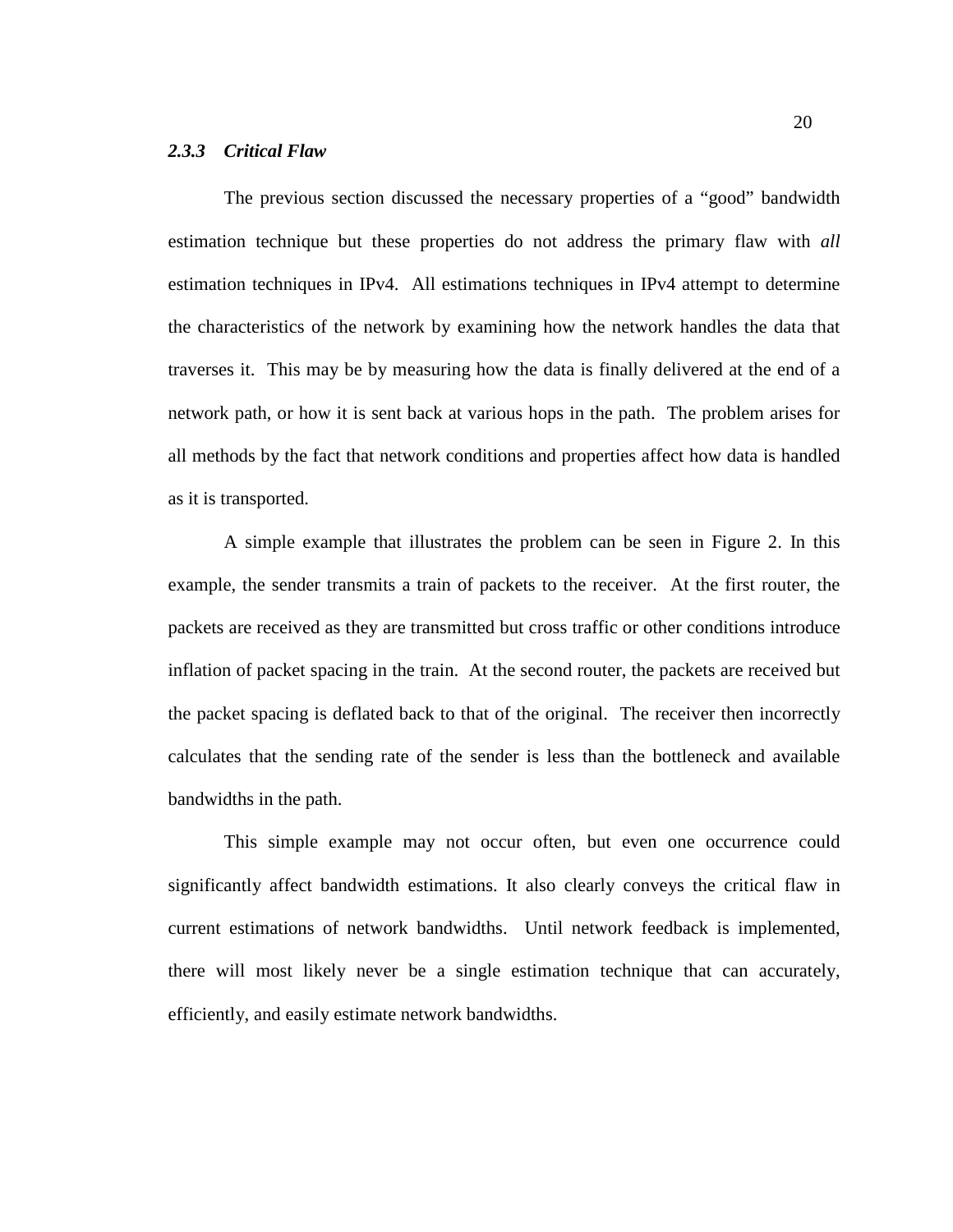

Figure 2 Illustration where packet spacing is not preserved in a network path resulting in incorrect bandwidth estimation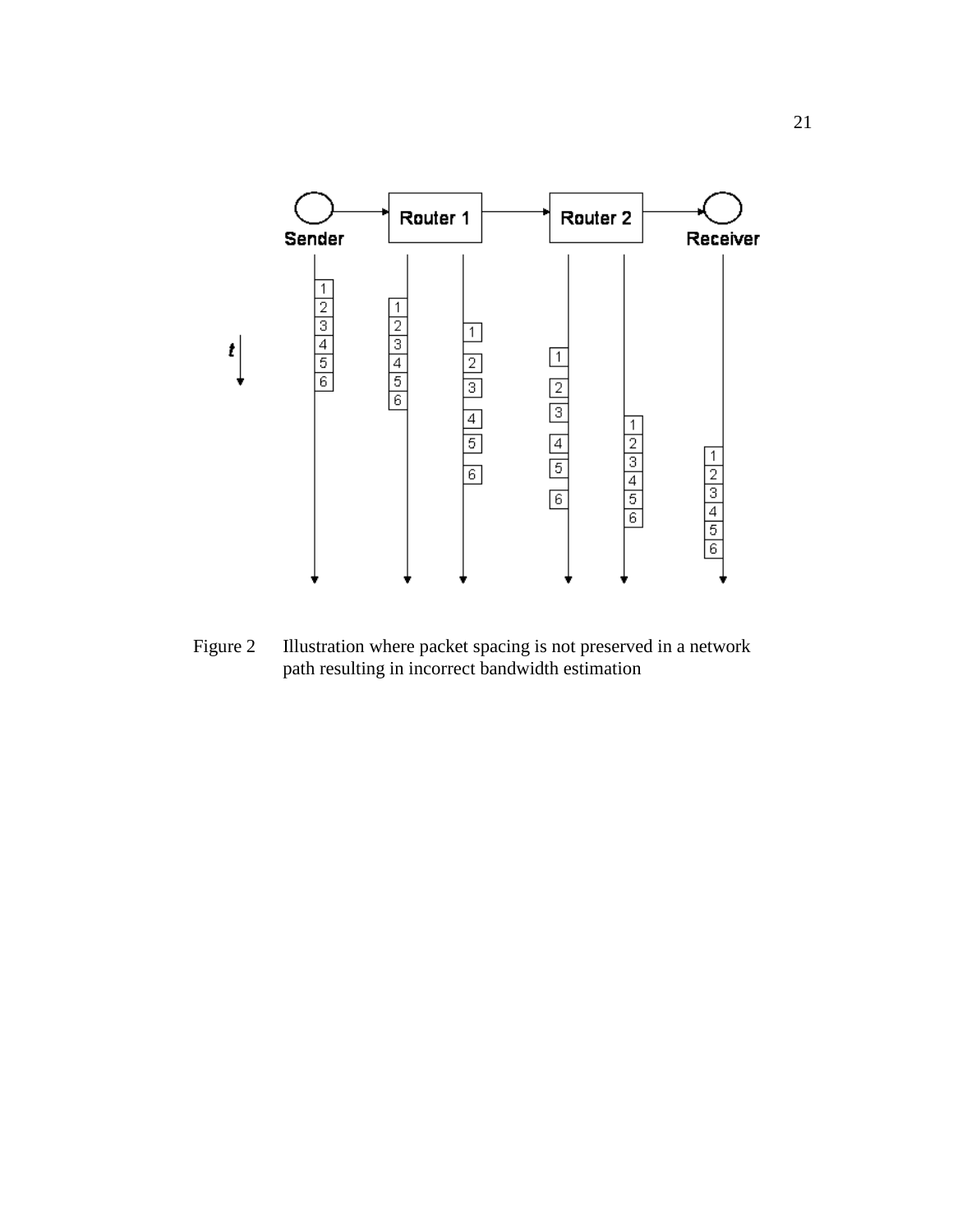# CHAPTER III

#### IPV6 BANDWIDTH ESTIMATION TECHNIQUE

#### **3.1 IPv6**

#### *3.1.1 Overview*

Internet Protocol version 6 (IPv6) [21] is the next generation Internet Protocol designed to be the successor to version 4 (IPv4), although IPv4 may never completely go away [22]. Full deployment of IPv6 can be expected to complete within the next 10 years or sooner, depending on the push from other countries and government agencies, not to mention the demand due to the increase in Internet capable devices, and the constant threat of router meltdown due to unmanageable routing tables [22]. Many countries in Europe and Asia have already begun deployment of IPv6 to meet the demand for unique IP addresses. In addition, the US government has mandated a move to IPv6 by 2008 [23] [24], while initial deployment of IPv6 has already begun with the establishment of 6bone [25], the IPv6 Internet backbone.

When IPv6 is fully deployed, many of the current tools and techniques for measuring bandwidths should still be applicable. However, IPv6 differs in enough respects from IPv4 that certain key assumptions may not hold true, requiring some techniques to be reevaluated and adjusted. More specifically, IPv6 primarily differs with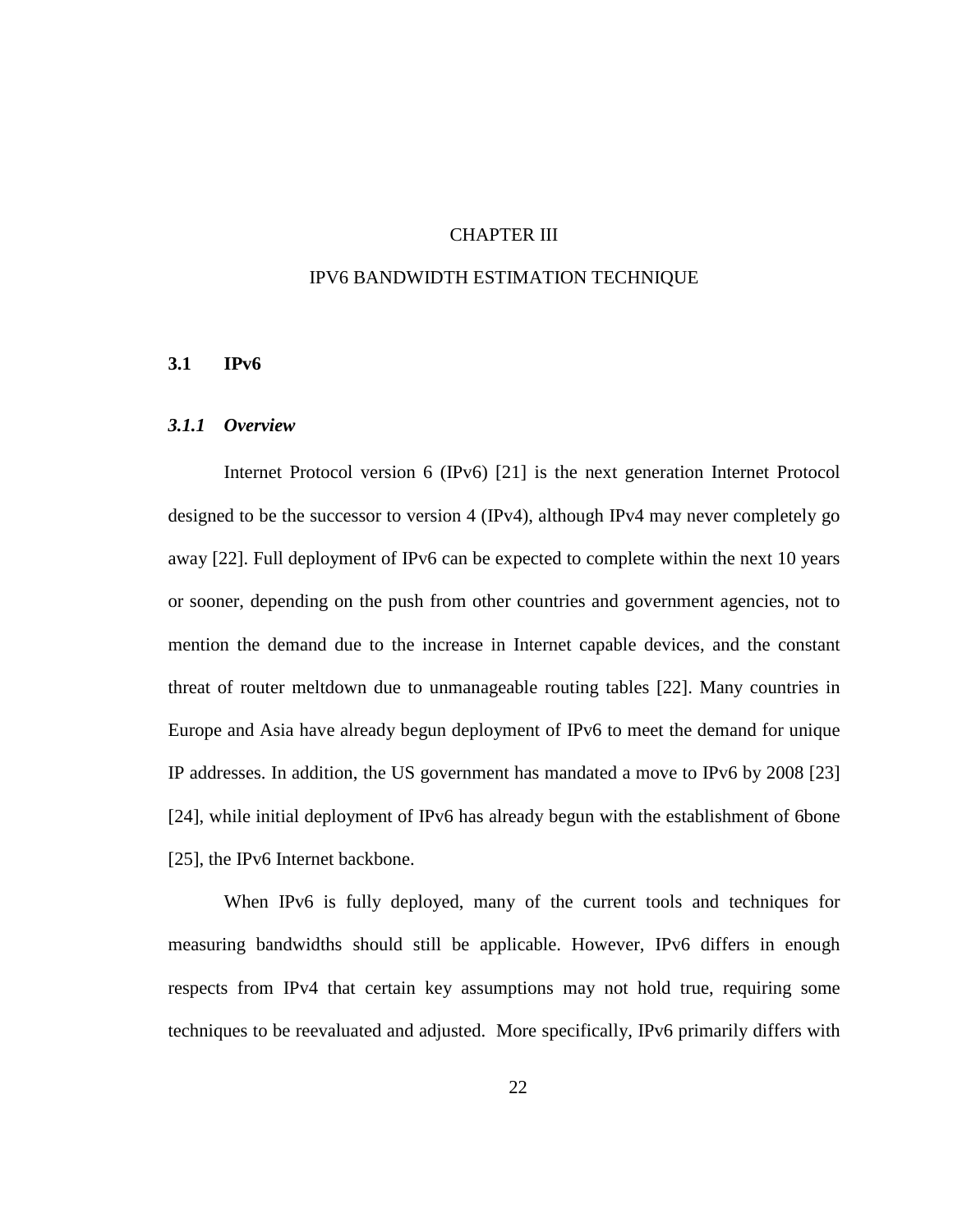IPv4 in that it offers expanded addressing, simplified header format, and improved extension and option support [22].

These differences should not present any immediate problems for current IPv4 measurement techniques. The differences that will necessitate reevaluation include the increased header size, MTU, and fragmentation properties of IPv6. The header size in IPv6 is fixed at 40 octets whereas the IPv4 header is variable between 20 and 40 octets. The minimum MTU for IPv6 is set to 1280 octets, more than double the 576 octets of IPv4. The tailgating technique described in [11] uses a smaller packet followed by a larger packet in order to give a higher probability that the two packets will be queued adjacently at each router. The increase in the IPv6 header size will reduce the minimum packet size, and therefore reduce the large packet to small packet ratio. This ratio is critical in maintaining back-to-back queuing in network paths where adjacent link capacities increase by a factor greater than the lead/tailgate packet ratio. One would expect the larger MTU of IPv6 to increase the ratio, but most researchers assume that packets of 1500 octets can be sent without fragmentation since this is true of most networks today. Therefore, the commonly used ratio is 1500 octets to 40 octets for IPv4, but this ratio will be reduced to 1500 octets to 60 octets in IPv6.

One benefit of IPv6 is that it eliminates fragmentation at the router level. Hosts must not send packets larger than the MTU of the receiver or an ICMP error message will be returned to the host. The elimination of fragmentation at the router level was decided in order to reduce the complexity and improve efficiency for all routers in the Internet. This decision should prove to benefit bandwidth estimations as the overall network traffic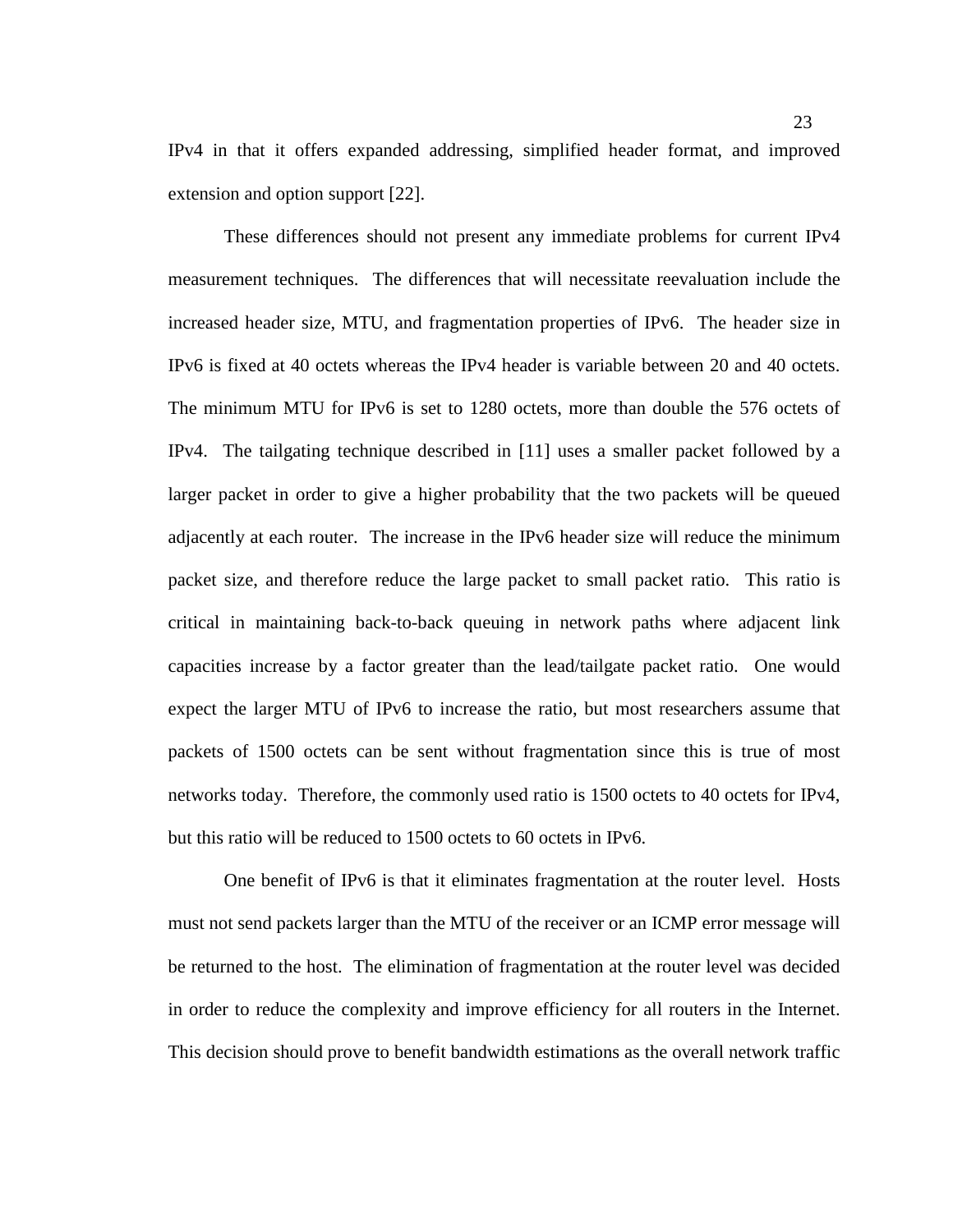will have a more consistent composition, and may result in more accurate assumptions about the network.

### *3.1.2 Timestamps*

A timestamp option was initially defined for IPv4 in RFC 760 [26]. This original definition was incomplete and only introduced the timestamp specification as part of the DoD standard Internet Protocol. Not until RFC 781 [27] was the timestamp option completely specified. The developers of IPv4 understood the unpredictable behavior and variable delays that are a characteristic of packet switched networks. The timestamp option was meant to provide a solution for critical performance measurement in these networks. Unfortunately, the timestamp option was never very practical and lacked sufficient resources to be useful.

The primary reason the timestamp option failed is because IPv4 only allows up to 40 octets for options. This gives enough room for nine four byte timestamps after accounting for the flag fields. Timestamps without an associated router are useless unless the network path never changes. To address this, the timestamp option defines a flag to record the timestamp and IP of the router, resulting in a total of only 4 router/timestamp pairs. Room for only four hops is not practical in Internet paths that commonly have a dozen or more hops. Also, no control or indication of the accuracy of timestamps at a given router [28] can be specified, further adding to the problem. In addition to each of these shortcomings, IPv4 routers tend to service packets with options more slowly than normal traffic since they are optimized to handle standard packets [22]. In theory, the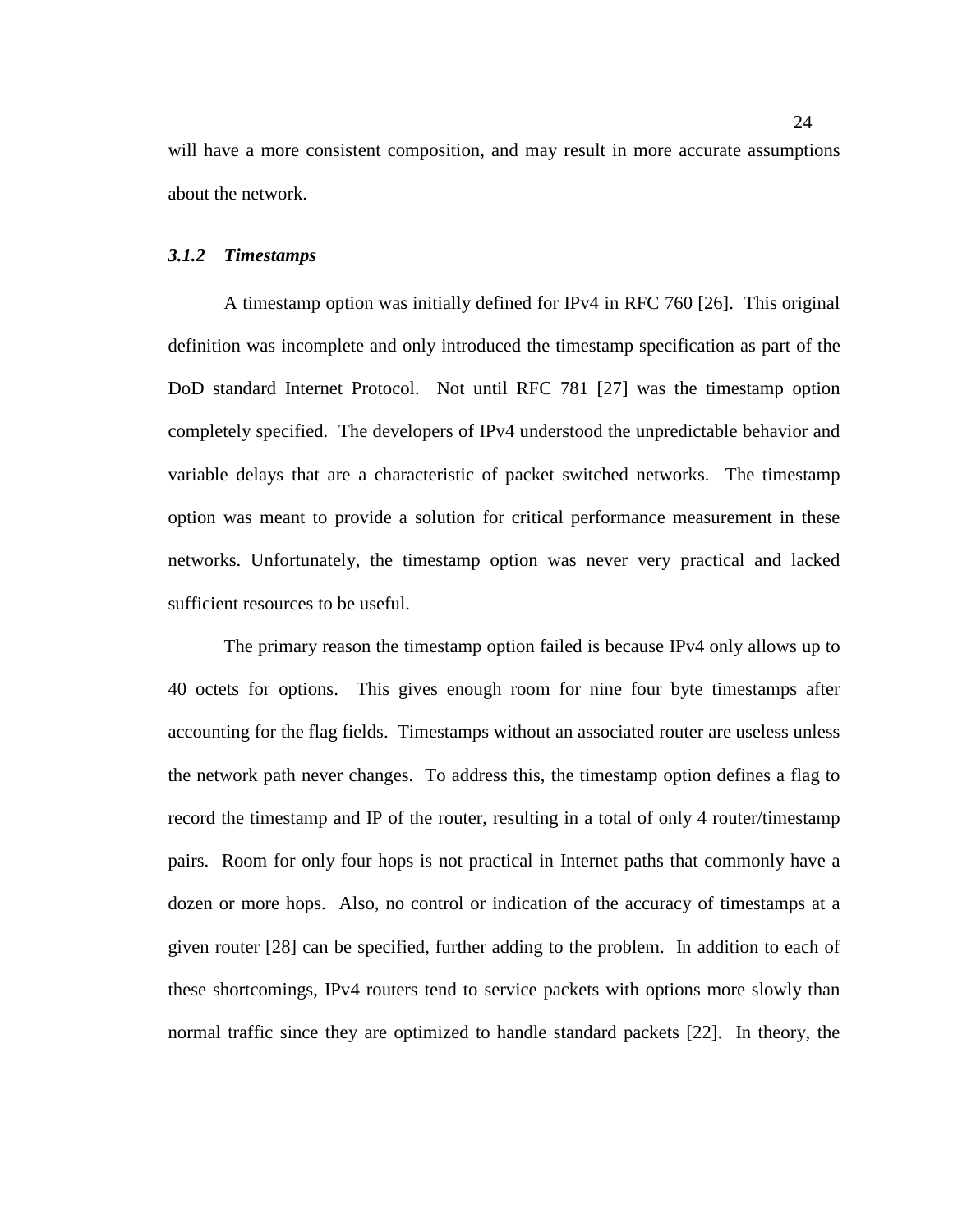IPv4 timestamp option promised to be a valuable feature, but the lack of resources and hardware support negated its utility.

#### *3.1.3 IPv6 Extension Header*

IPv6 is much better suited to handle a timestamp option through the use of the hop-by-hop extension header. Extension headers in IPv6 are additional headers added after the main IPv6 header. There is no limit to the number or size (up to the MTU) of these headers. Some of the extension headers that are currently defined include the hopby-hop header, routing header, fragment header, destination options header, authentication header, and encapsulating security payload header. The IPv6 specification allows for additional headers to be defined in the future as need arises. In addition, IPv6 routers only inspect packets that contain a hop-by-hop extension header, unlike IPv4 where every packet with an option must be inspected. As a result, IPv6 routers should better service packets with options since the IPv6 header is streamlined and routers must only examine packets with the Hop-by-Hop option. The CPU cycles saved by the streamlined header will be more than enough to handle Hop-by-Hop packets in a timely manner.

The hop-by-hop extension header offers a better structure than IPv4 options and has sufficient resources to be a viable option for gathering information about the network. When a router encounters a datagram with a hop-by-hop header, it must inspect the header and act according to the IETF specification for the option. The IETF currently has two options defined for the hop-by-hop header: jumbo payload option and router alert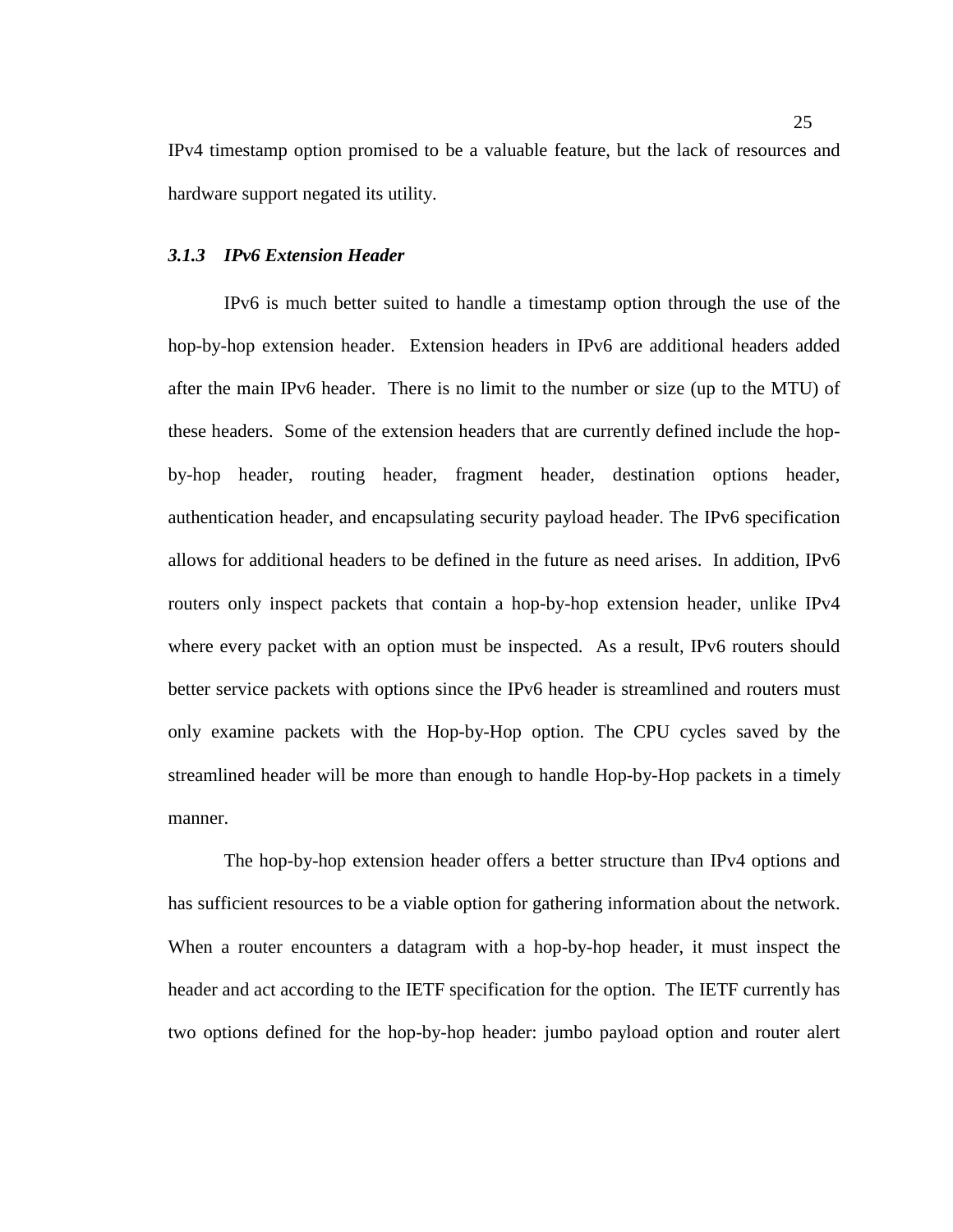option. There have been a few other proposals for hop-by-hop options but they have been denied by the IPv6 working group within the IETF.

Two of the proposed options include a traceroute [29] option and an option for Connection/Link Status Investigation (CSI) [30]. The former option is based on the IPv4 record route option that provides a mechanism to record the forward path to a host. The IPv6 traceroute option included this same functionality along with the ability to record the return path using an ICMP reply. This draft was not accepted in its present form due to concerns about a possible Denial of Service attack [32]. The working group agreed that work should continue but there were never any subsequent drafts.

The CSI draft proposed a mechanism to gather information about nodes along a communications path. The information that could be gathered included interface attributes and statistics such as IP address, speed, type, number of transmitted and received octets, number of transmitted and received packets, and number of discarded and erroneous packets. A packet passing through a router could use the CSI option to gather any of the available information for each interface with which the packet came in contact. CSI also defined a timestamp option that could be inserted in a datagram for each interface as well.

The CSI option would have been an invaluable tool for investigating and analyzing links in communication paths, but it was not accepted for several reasons. The IPv6 working group viewed the CSI option as a potential security and denial of service problem [33]. They also commented that the majority of this information is considered proprietary by ISPs and they would not be willing to reveal that amount of detail about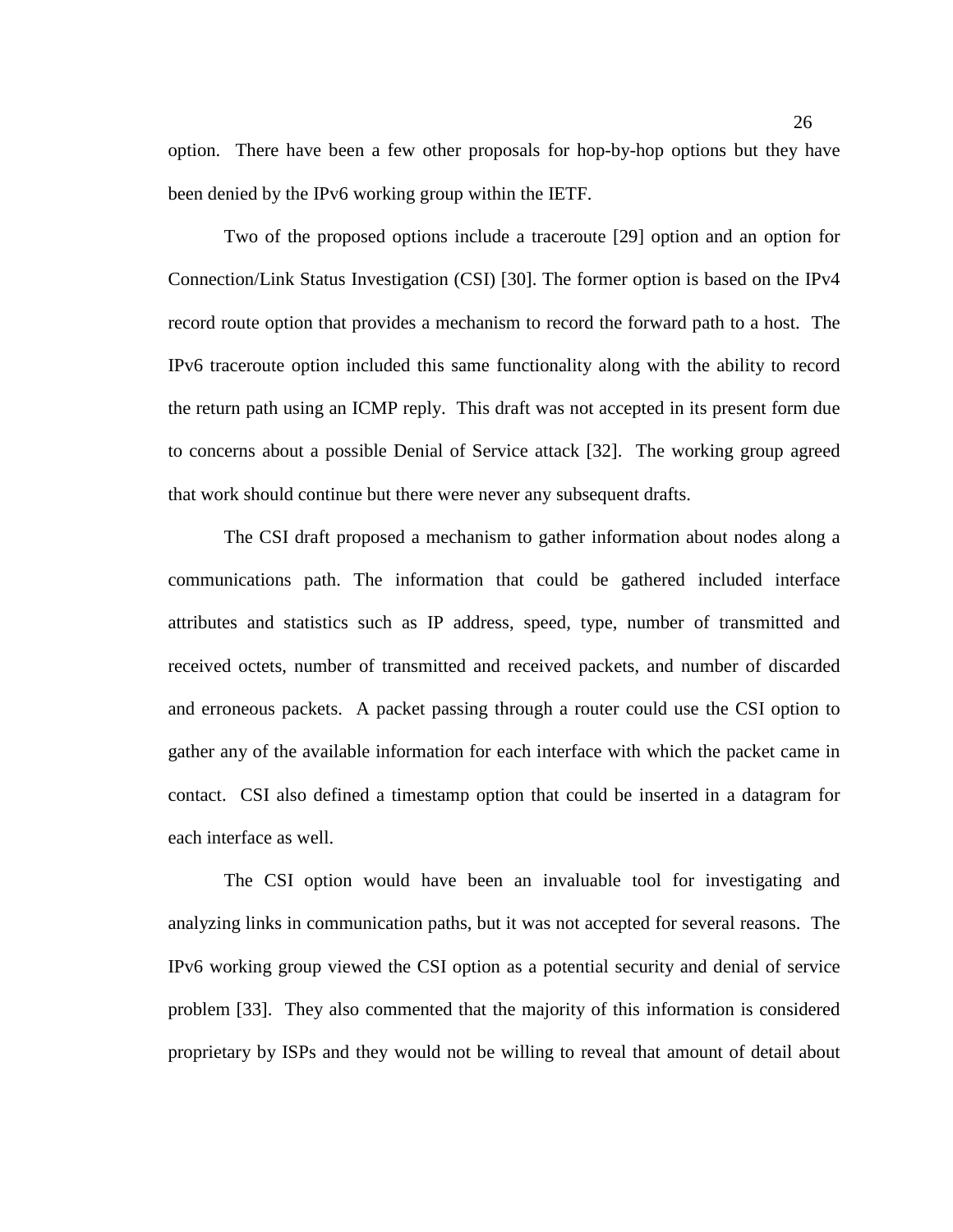their network interfaces. Lastly, the working group felt that such functionality would be too complicated to implement for most routers, if it was possible at all.

At the time of writing this thesis, no further drafts have been proposed to the IETF regarding timestamps in IPv6. This thesis contends that although timestamps were not practical due to the limitations of IPv4, IPv6 has the ability to fully support timestamps, thus the benefits of a timestamp option are well justified. The next section introduces an IPv6 timestamp option that expands on the original IPv4 specification by incorporating some of the improved features of the CSI mechanism without presenting security, complexity, or proprietary technology issues.

## **3.2 IPv6 Timestamp Option**

#### *3.2.1 Overview*

The following timestamp option takes attributes from RFC 781 and the CSI mechanism. In order for a timestamp option to be practical it will need the following capabilities:

- Timestamp with millisecond or better resolution
- Specification of timestamp resolution and format
- Ability to record interface ID
- Adequate space to include all hops in a path

Timestamps should have a millisecond or better resolution in order to guarantee that each packet can be uniquely time stamped. That is, minimum size packets that are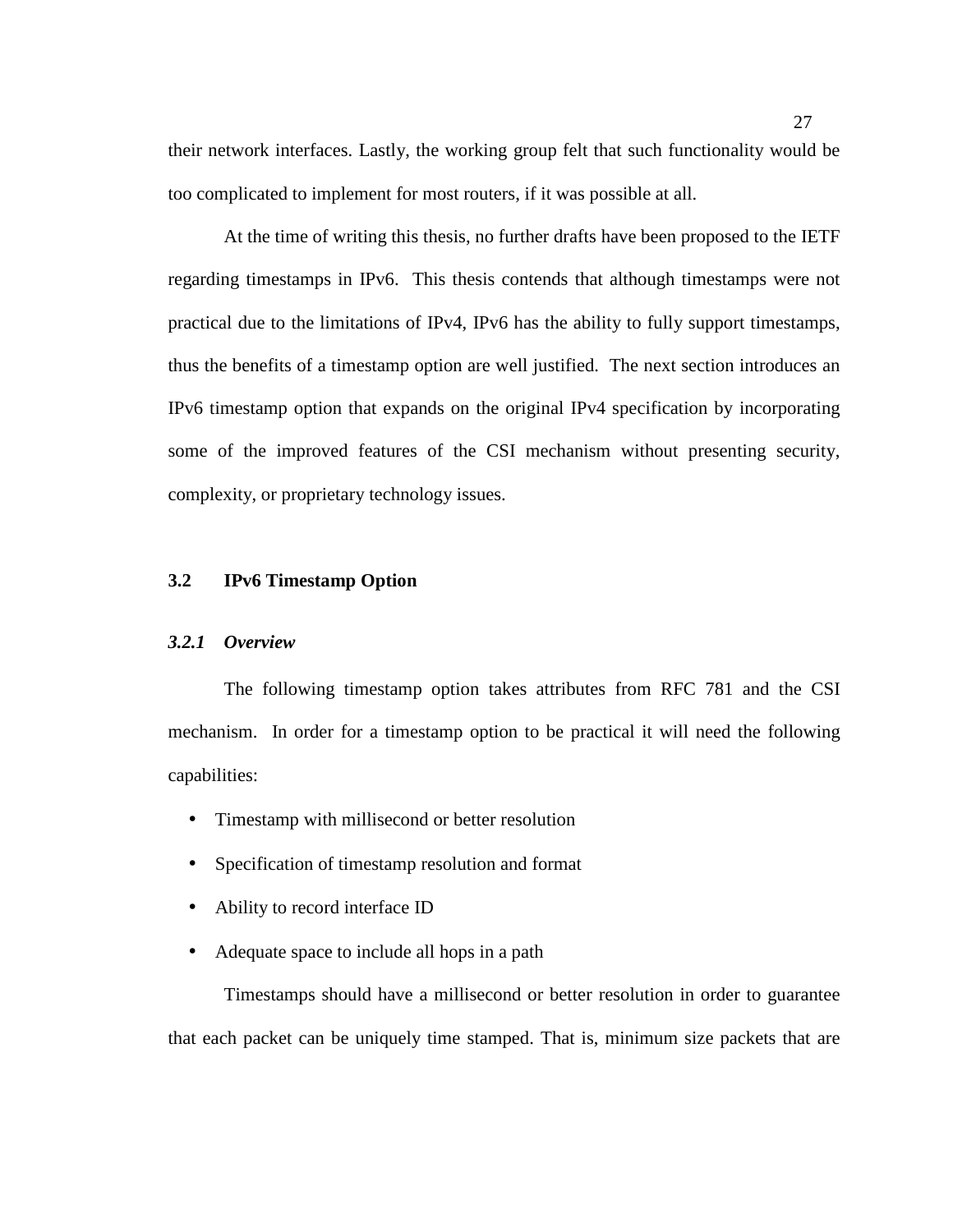sent or received back-to-back must have unique timestamps that are representative of the instance in time that they are handled. No two packets should ever have the same timestamp. Clocks need not be synchronized at each router since multiple packets can be sent and the relationship of the timestamps between packets used to calculate network delays. The IPv6 estimation method does not force any specific timestamp format due to the differences in hardware; therefore, it requires an ability to indicate the format and resolution. The ability to record interface IDs is necessary to match timestamps with the appropriate hop, although with IPv6 it is possible to specify a predetermined route using the routing extension header.

In addition to a timestamp option, ICMP messages may need to be defined to request and report timestamps. The ICMP reply message could be modified to copy the timestamp header from the request message into the reply message. In this manner, any host that is reachable with a ping message has the capability to return timestamp information about the incoming and return path to the sender. Integration into an ICMP message will eliminate the need for special software running on the destination host as well. The CSI mechanism defines ICMP messages to be used for link investigation but for the sake of brevity, it is assumed that a modified ICMP echo message exists that can carry the timestamp hop-by-hop extension to the destination host and back.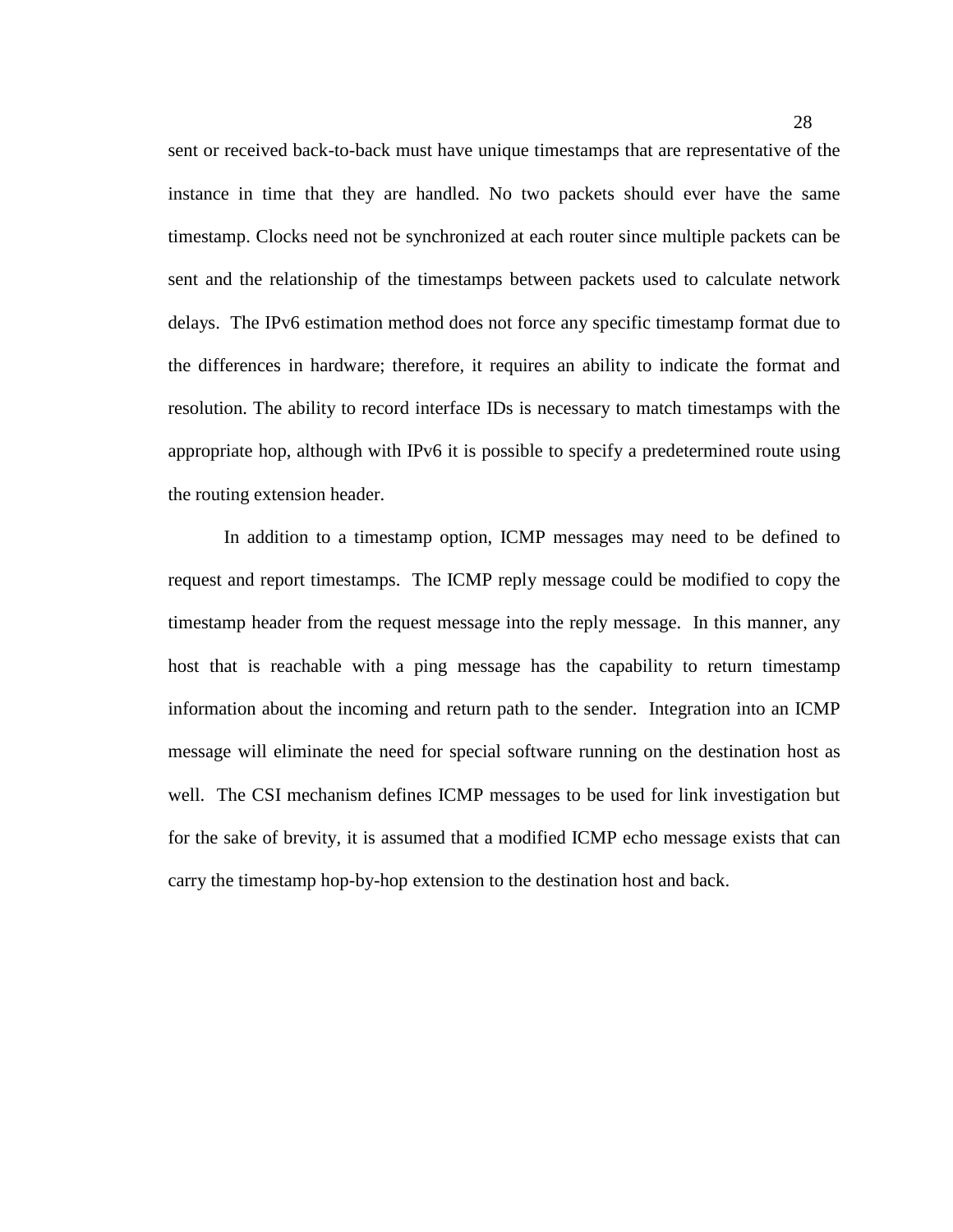32 bits

| Next Hdr.        | Hdr. Ext Len |         | Option Type |              | Option Data Len |
|------------------|--------------|---------|-------------|--------------|-----------------|
| Record Count   R |              | TS Type | Res         | <b>IfOpt</b> | Hop Limit Base  |
| Identifier       |              |         | Reserved    |              |                 |
| Data Space       |              |         |             |              |                 |

Figure 3 Proposed IPv6 hop-by-hop timestamp option header

## *3.2.2 Timestamp Hop-by-hop Format*

The proposed timestamp option format is shown in Figure 3. This figure represents fields in the hop-by-hop extension header to specify desired handling of the timestamp option and it also includes fields for holding information about this packet.

Each of the fields is described as follows:

- Option Type: 8-bit integer identifying this option as the timestamp option. The IPv4 timestamp option type value is 68 but this cannot be used for IPv6. The IPv6 option must start with 001 indicating that routers should skip this option if they do not support it and that the data in this option may change en route to the destination.
- Opt Data Len: 8-bit length of the timestamp option in number of octets. Option length starts from record count to the end of data space.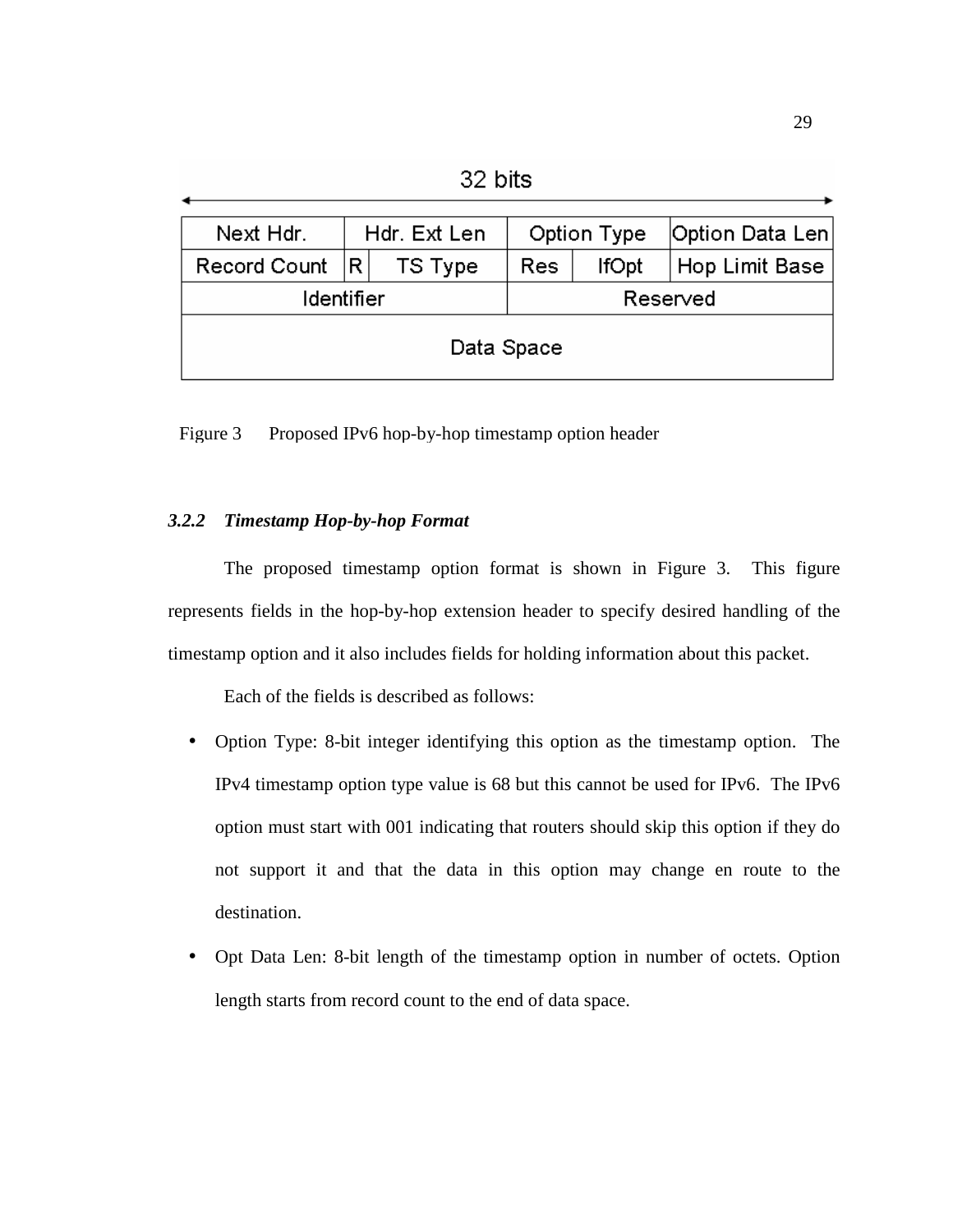• Record Count: 8-bit unsigned integer indicating the number of records contained in data space. Each router must increment this field after inserting a record in the data space. The position for the next record can be calculated using [Record Count]  $*$ [Record Length] + 12.

• TS Type: The TS Type field indicates the desired timestamp behavior. This is an 8 bit field with the upper bit R specifying a high resolution timestamp (finer than 1 millisecond) or a normal resolution timestamp (1 millisecond or less). The TS Type currently has 3 values specified below that follow the flags field in RFC 791. The unused values for this field are reserved for future use:

0 – insert timestamp record only.

1 – insert Internet address of the registering entity before the timestamp record.

3 – the Internet address fields are pre-specified. An IP module only registers a timestamp if it matches its own address with the next specified Internet address.

- $R = 0$  indicates that the registering entity should use a normal resolution (1) millisecond or less) while  $R = 1$  indicates a higher resolution finer than 1 millisecond is desired if available. Entities that are not capable of greater than 1 millisecond resolution should insert a normal timestamp and indicate the resolution in the timestamp record.
- IfOpt: 6 bit integer indicating the interface where the timestamp should be recorded:
	- $0$  reserved.
	- 1 timestamp at incoming interface.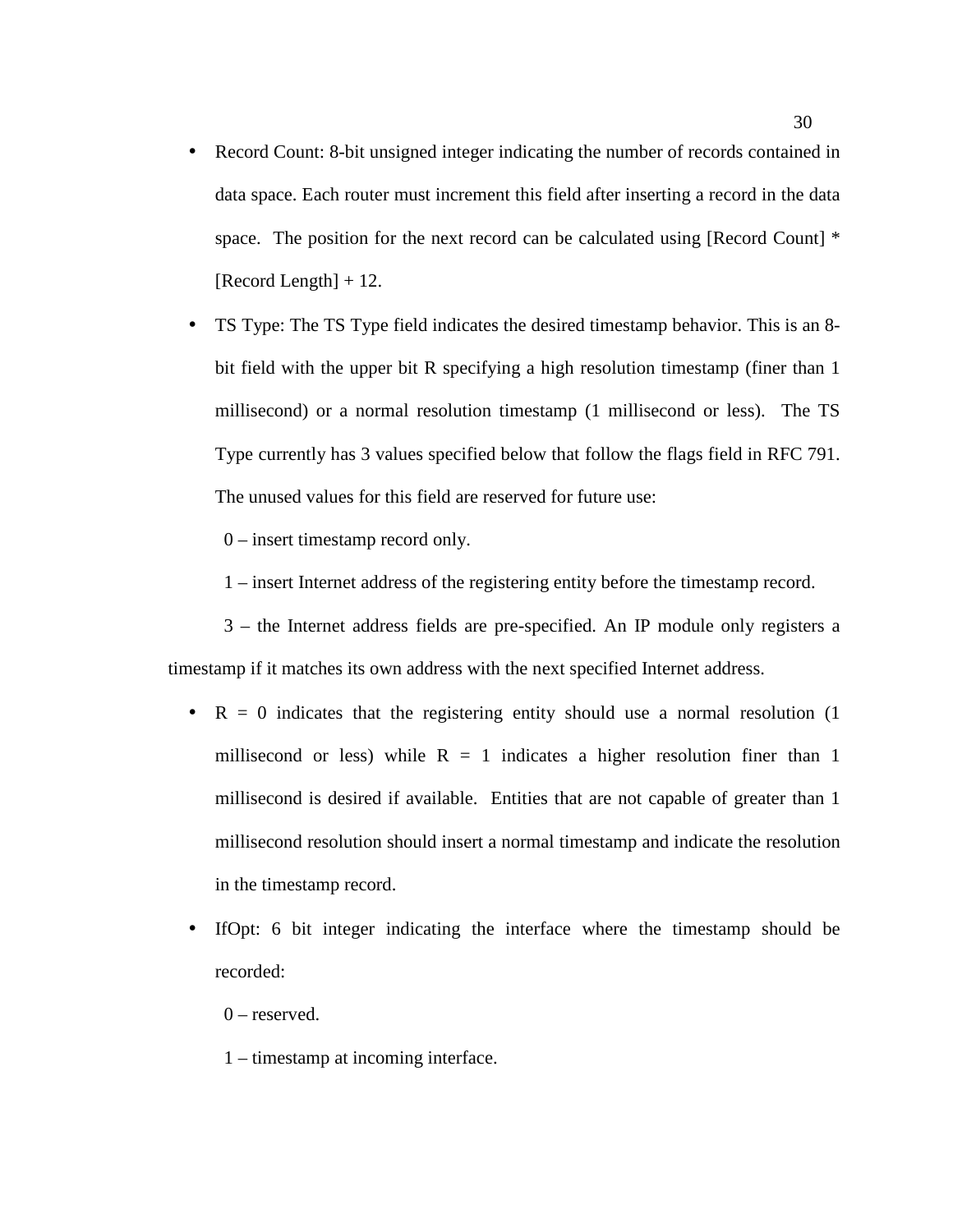- 2 timestamp at outgoing interface.
- 3 timestamp at both interfaces.

If the registering entity does not have the ability to timestamp immediately after receiving or before sending, this must be indicated in the timestamp record. The upper 4 bits of this option are reserved for future use.

- Hop Limit Base: this field is a copy of the initial hop limit field in the IPv6 header. This value is not decremented at each hop, but is used to calculate the Hop Number in the timestamp record.
- Identifier: 16-bit unsigned integer used to distinguish this packet from other probes.
- Data Space: This space contains the timestamp records as described in the next subsection.

## *3.2.3 Timestamp Record*

Each timestamp record contains not only the timestamp, but also information about the timestamp including timestamp resolution, format, interface, link type, hop number, internet address and count. The timestamp record format can be seen in Figure 4. The first two fields of the timestamp record consist of the upper and lower portions of the IPv6 address. These fields are not included as part of the timestamp record when a TS Type of 0 is specified in the options. When a TS Type of 3 is specified, then the address fields will be pre-filled by the sending host and entities that match the address field will insert the timestamp after the address.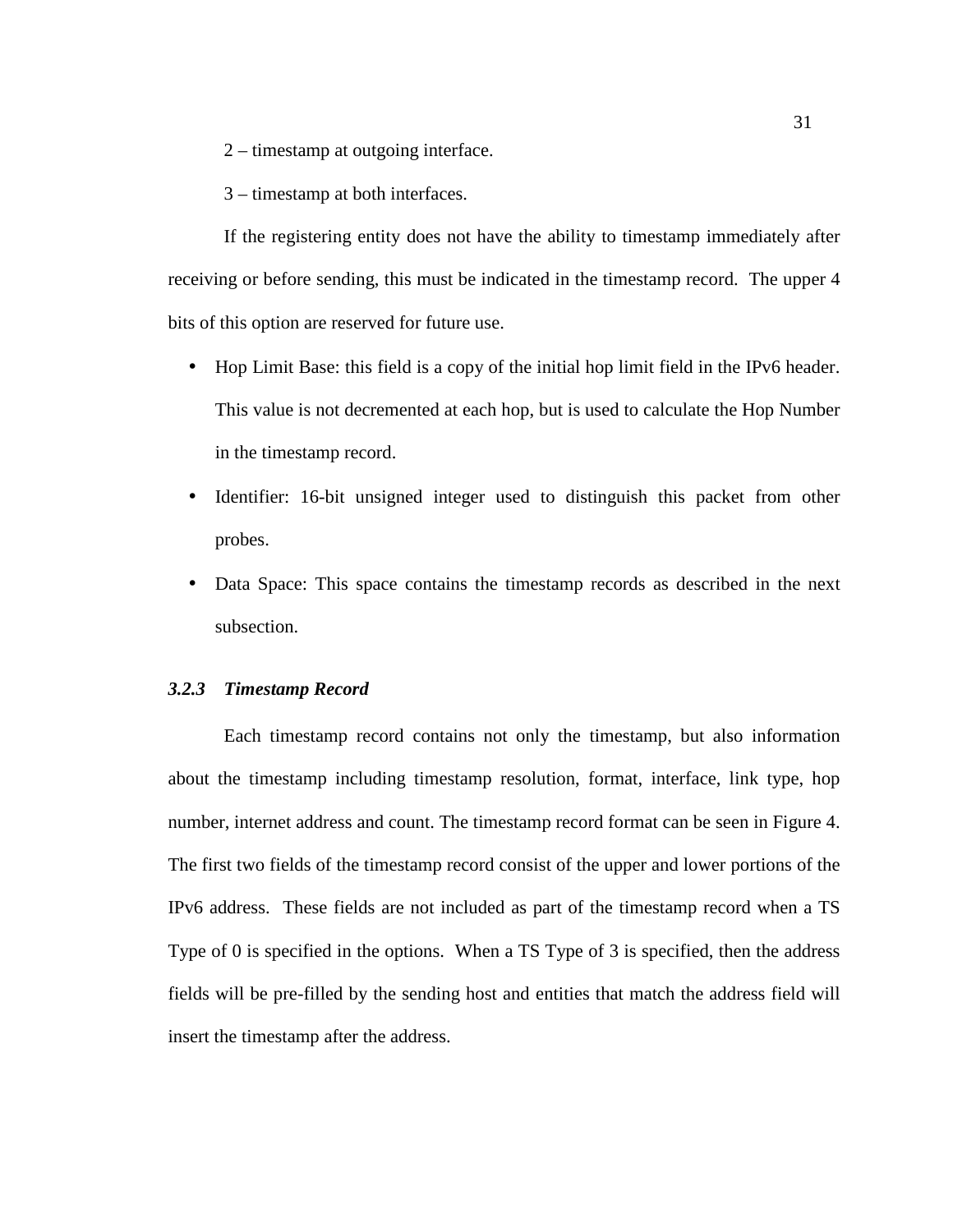|                                                            | 32 DITS                    |  |  |  |  |  |
|------------------------------------------------------------|----------------------------|--|--|--|--|--|
|                                                            | Upper Part of IPv6 Address |  |  |  |  |  |
|                                                            | Lower Part of IPv6 Address |  |  |  |  |  |
|                                                            | Fmt<br>Timestamp           |  |  |  |  |  |
| G<br>I/F<br>Resolution<br>Lk Type<br>Hop Number<br>Counter |                            |  |  |  |  |  |

 $22.1.2$ 

Figure 4 Proposed IPv6 timestamp record format.

Each of the other fields is described as follows:

- Fmt: 4-bit field that specifies the format of the recorded timestamp. Since all hops cannot be guaranteed to be using the same time format, this field will reveal the formatting of the timestamp at this hop. The only format currently defined is the number of milliseconds that have elapsed since midnight UTC. This format is specified with a value of 0001.
- Timestamp: 28-bit unsigned integer. The format of the timestamp is determined by the capabilities of the recording entity. If the R bit is set in the timestamp options then the recording entity must use a timestamp with a resolution finer than 1 millisecond if possible.
- Resolution: 7-bit unsigned integer. The resolution of the timestamp is specified as a multiple or divisor of 1 millisecond. For a low resolution where the timestamp is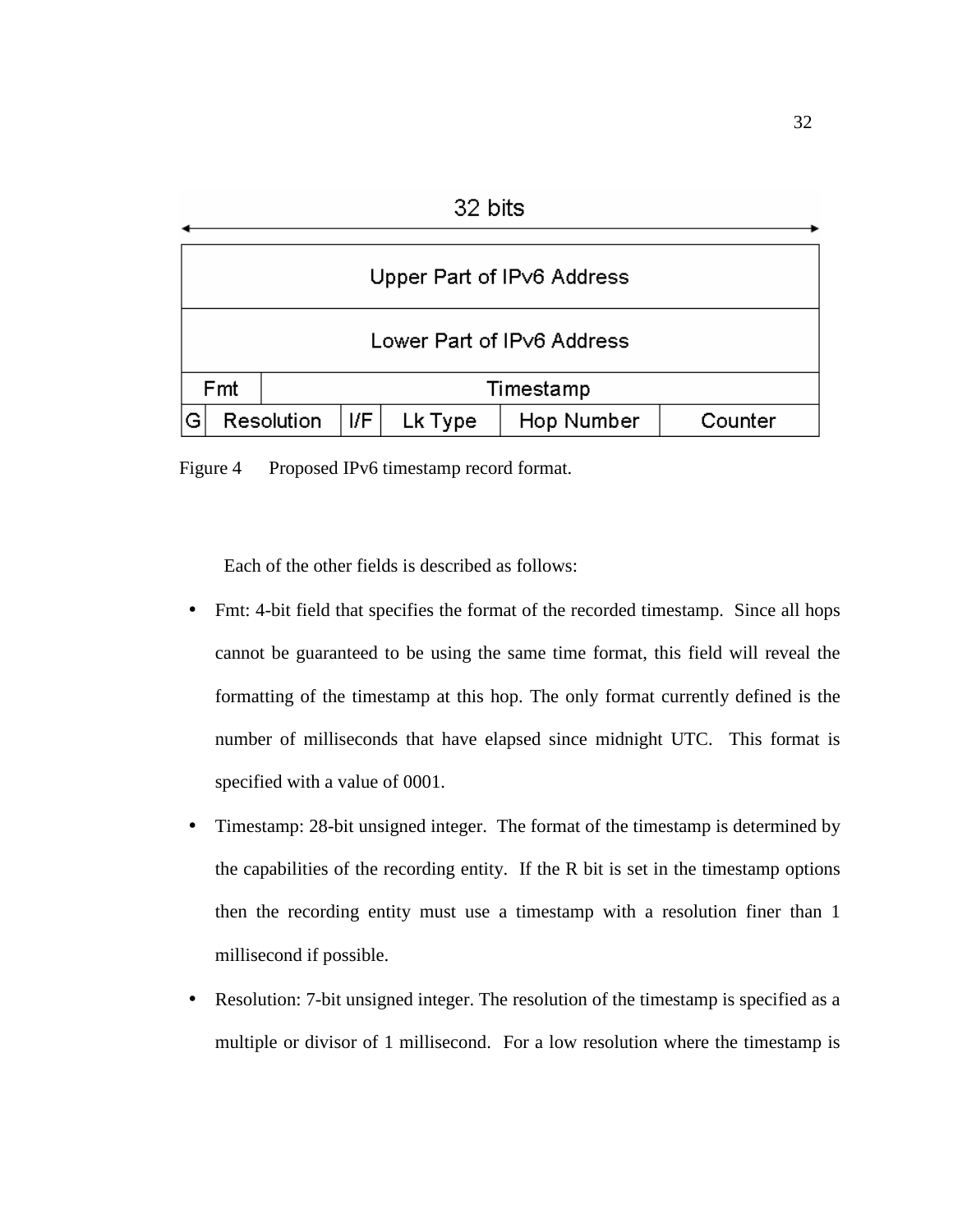in units greater than 1 millisecond, then G=0 and the timestamp is multiplied by [Resolution] to get the timestamp in units of milliseconds. When the timestamp is a high resolution timestamp finer than 1 millisecond, G=1 and the timestamp is divided by [Resolution].

• I/F: 2-bit unsigned integer. Designates the interface where the timestamp was recorded:

=00 Neutral (independent of interface).

- =01 Timestamp at incoming interface.
- =10 Timestamp at outgoing interface.
- =11 Reserved.
- Link: 6-bit unsigned integer. Specifies the link layer type used for framing packets at the specified interface. This value is used for calculating bandwidths since the link layer frame must be transmitted over the physical layer as well.
- Hop Number: 8-bit unsigned integer calculated using the formula [Hop Number] = [Hop Limit Base] – [Hop Limit].
- Counter: 8-bit unsigned integer indicating the packet count at this hop. Each hop increments an internal counter for every packet sent. The lower 8 bits of this counter is placed into the counter field of the timestamp record. The counter field of two back-to-back probe packets can then be used to determine if the packets were indeed sent back-to-back at each hop.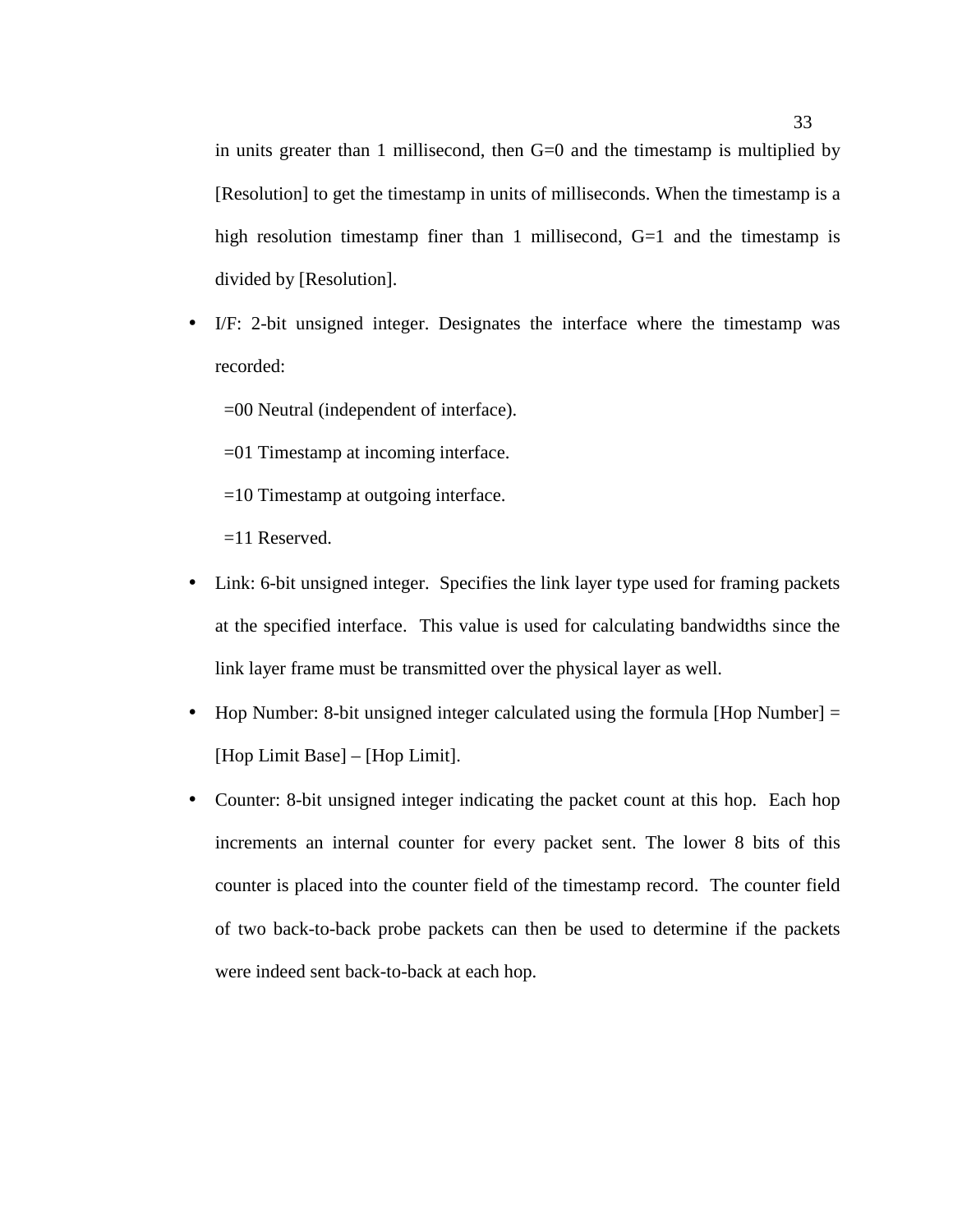#### **3.3 Bandwidth Measurements**

Now that a timestamp option has been defined, the next step is to apply the timestamp option to measure both available and bottleneck bandwidths in a network path. With the aid of timestamps, available bandwidth can be measured trivially, but bottleneck bandwidth measurements require a little more work including techniques from methods used in IPv4.

### *3.3.1 Bandwidth*

Before discussing the IPv6 timestamp technique for measuring, first bandwidth must be defined in respect to how it relates to the transmission of packets. The capacity or bandwidth of a link can be defined using the following equation:

$$
C = \frac{b}{t} \tag{3}
$$

where *b* is some number of bits and *t* is some amount of time. Simply stated, the bandwidth is equal to the number of bits that can be transmitted per unit time. This equation can be further expanded to the following:

$$
C = \frac{b}{t_2 - t_1} \tag{4}
$$

where  $t_2$  is the final transmit time and  $t_1$  is the beginning transmit time of some number bits *b*. Based on this equation, if the beginning and ending times for transmitting a sequence of bits is known, the capacity of the link in bits per unit time can be easily calculated.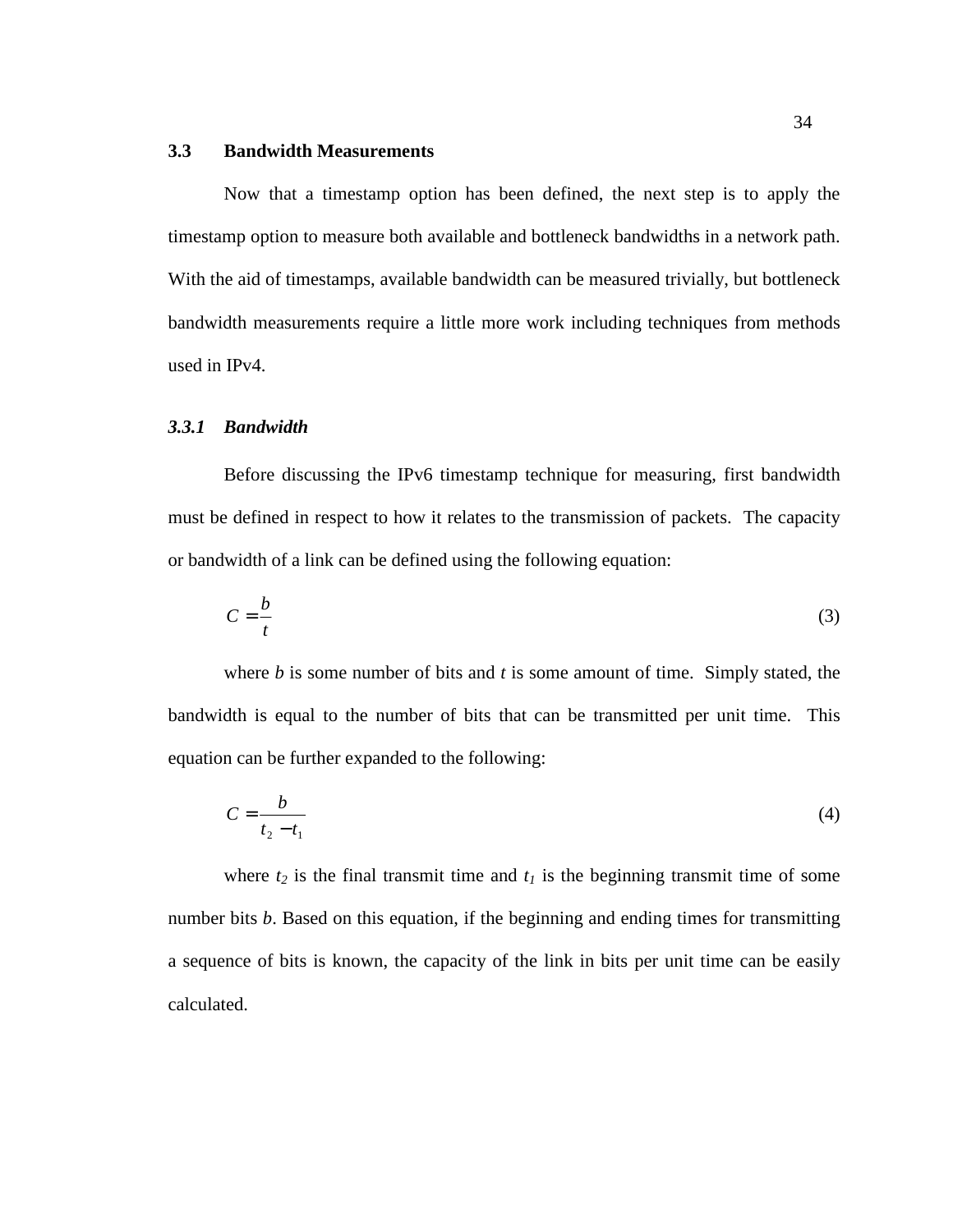## *3.3.2 Available Bandwidth*

As stated earlier, available bandwidth is the unused capacity in a network path between two hosts. Available bandwidth can also be described as the maximum throughput a sender can achieve to a destination host without affecting competing traffic. Available bandwidth measurements are quite useful for network applications that want to send data at the highest rate possible without burdening the network by causing competing flows to lose and retransmit packets. In fact, applications using available bandwidth measurements to control their sending rate can be more efficient than TCP flows since TCP control mechanisms continually force the network beyond its limit before backing off.

To calculate available bandwidth, equation (4) is employed by using packet pairs to obtain the time interval for transmitting a packet at each hop. For a path of *n* physical links  $L_1, L_2, \ldots, L_n$ , two back-to-back probes are sent denoted by [fs], where f is the first packet and s is the second packet in the packet pair. The size of the probe packets should be representative of the data being sent by the application desiring the measurement. The available bandwidth for the entire path as seen by the sender is

$$
A = \min_{i \le i \le n} \left( \frac{s(f) + k}{d(s)_i - d(f)_i} \right) \tag{5}
$$

where  $s(f)$  is the size of the first packet,  $k$  is the size of the link layer frame overhead and  $d(s)$ ,  $d(f)$  are the departure times of the second and first packets respectively.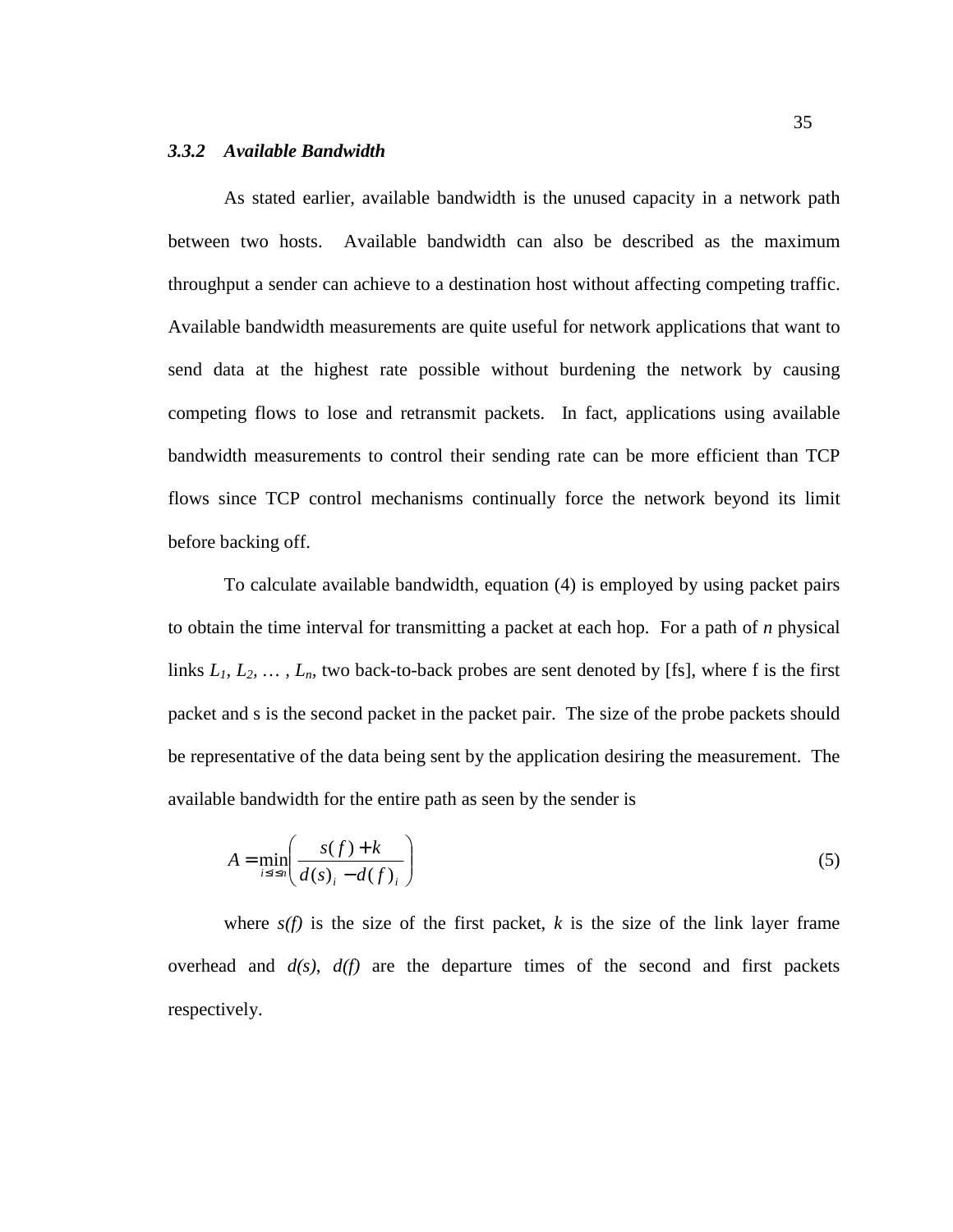Figure 5 illustrates an example where the packet pair is sent through a path made up of five links. All links are of equal capacity except for link *L3*. This link has a higher capacity and can therefore transmit packets faster than all the other links. Due to congestion, however, other packets are queued behind packet *f* and as a result, packet *s* must wait in the queue for some time before being transmitted to the next hop. The departure times at *L3* then determines the maximum rate a sender can achieve through this path. Effectively, it takes a time of  $d(s) - d(f)$  to transmit packet *f* across *L3* since the probe packets were separated at *L3* even though the packet pair was initially sent with no separation. If the traffic dynamics were to remain constant and the router had an infinite queue, any attempt to send packets at a faster rate than the rate observed at *L3* would only further congest the router and the throughput seen by the sender would drop. In a real world situation, the router would drop packets from the queue. Subsequently, all TCP and TCP-friendly flows would reduce sending rates, and the abusive sender would eventually capture more of the available bandwidth.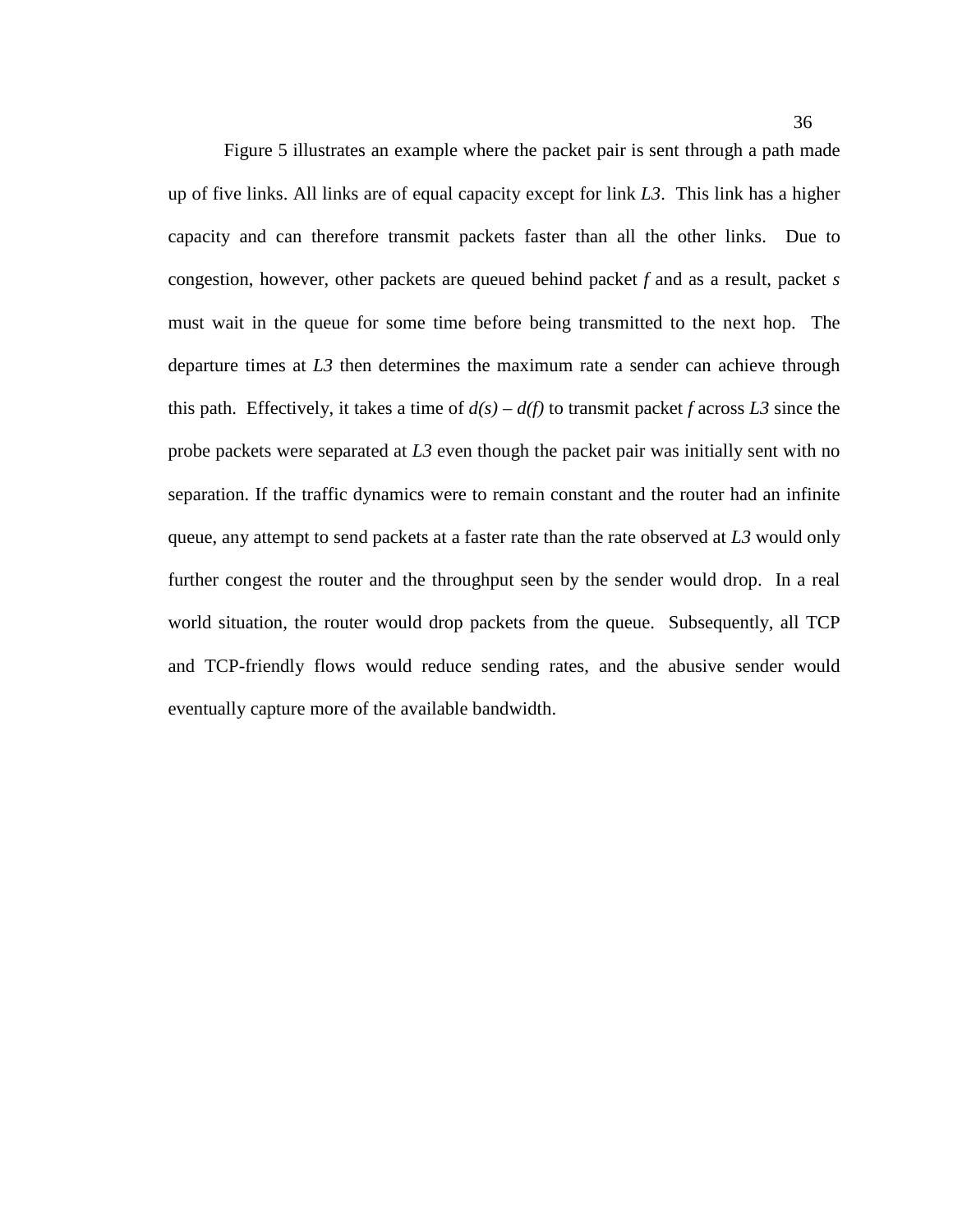

Figure 5 Packet-pair probe separated by congestion at *L3* produces incorrect bandwidth calculation when probes reach *L5*

In this illustration, the separation  $d(s) - d(f)$  is preserved all the way to the destination. Many IPv4 measurement techniques rely on the preservation of packet spacing from the host to the destination; however, this is not practical due to the unpredictable behavior of the network. Time stamping packets at each hop will allow observing the packet spacing at each link and the preservation of packet spacing will not be necessary.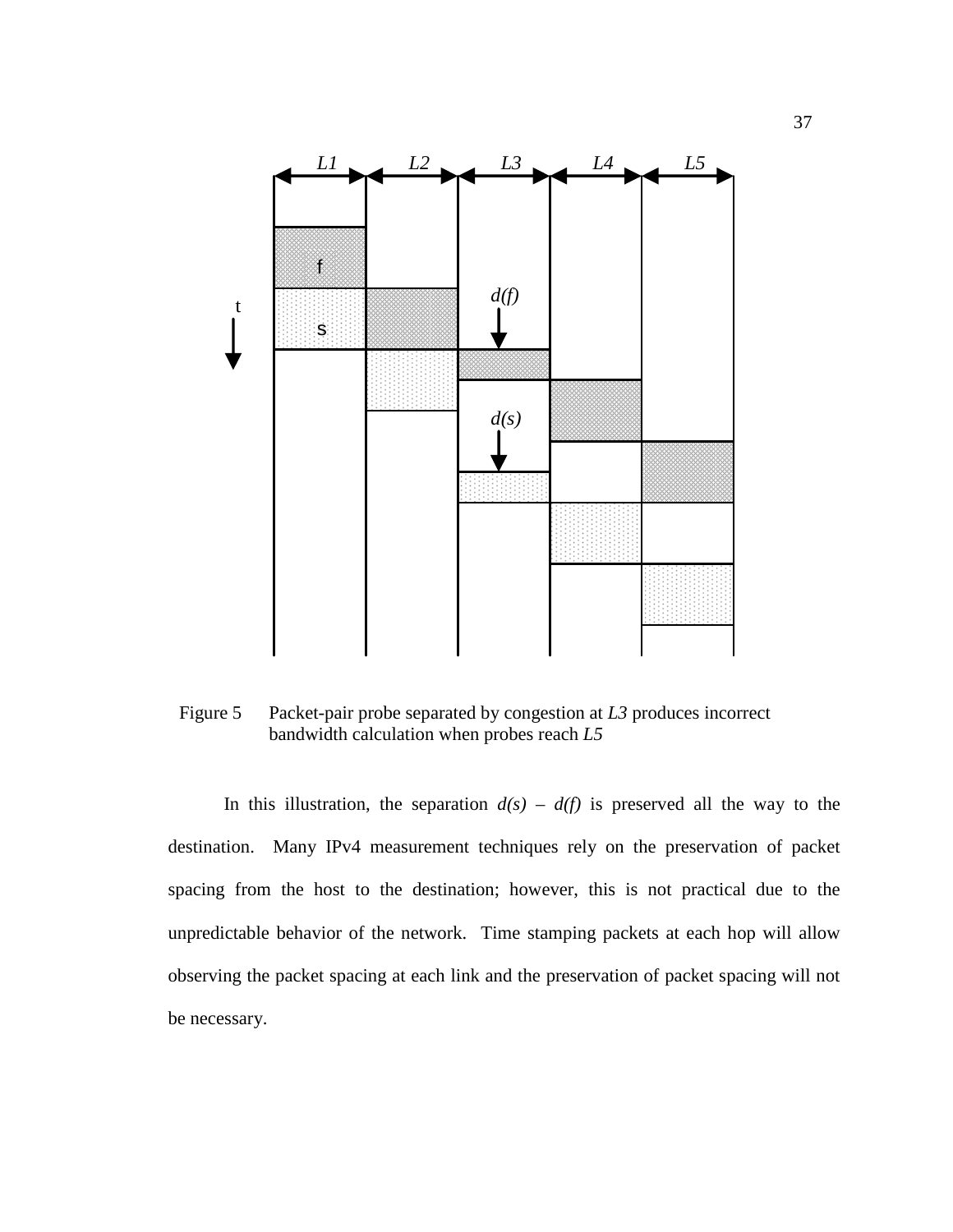#### *3.3.3 Bottleneck Bandwidth*

In the available bandwidth measurements, the approach investigated in this thesis relies on competing traffic to introduce separation between probe packets to indicate the amount of bandwidth available through a network path. For measuring bottleneck bandwidths, the opposite is required to prevent competing traffic from separating probes. If two probe packets are queued back-to-back at each hop through a network path then the bottleneck bandwidth for this path can be calculated using (5). The departure time of the second packet is the completion time for sending the first packet and therefore the differences in these times is the interval it takes to send the first packet as given in (4).

In order to increase the probability of back-to-back queuing, the packet tailgating technique described in [11] is used. The tailgating technique sends a large pacer packet immediately followed by a much smaller tailgating packet. The tailgating packet has a much higher probability of being queued behind the pacer packet since the amount of time for other packets to be received and queued while the tailgating packet is being transmitted is small. Obviously, back-to-back queuing cannot be guaranteed through a network path but measurements can be repeated until two packets are sent back-to-back as indicated by the *Count* field in the timestamp record.

While timestamps will make it possible to measure transmission time intervals and ultimately calculate link capacity, they will also increase the minimum size of tailgating packet and greatly reduce the probability of back-to-back queuing. In IPv4, a common scenario for a tailgating packet pair is a 1500 octet pacer packet and a 40 octet tailgating packet. This gives a ratio of 37.5 and means that a link can only be 37.5 times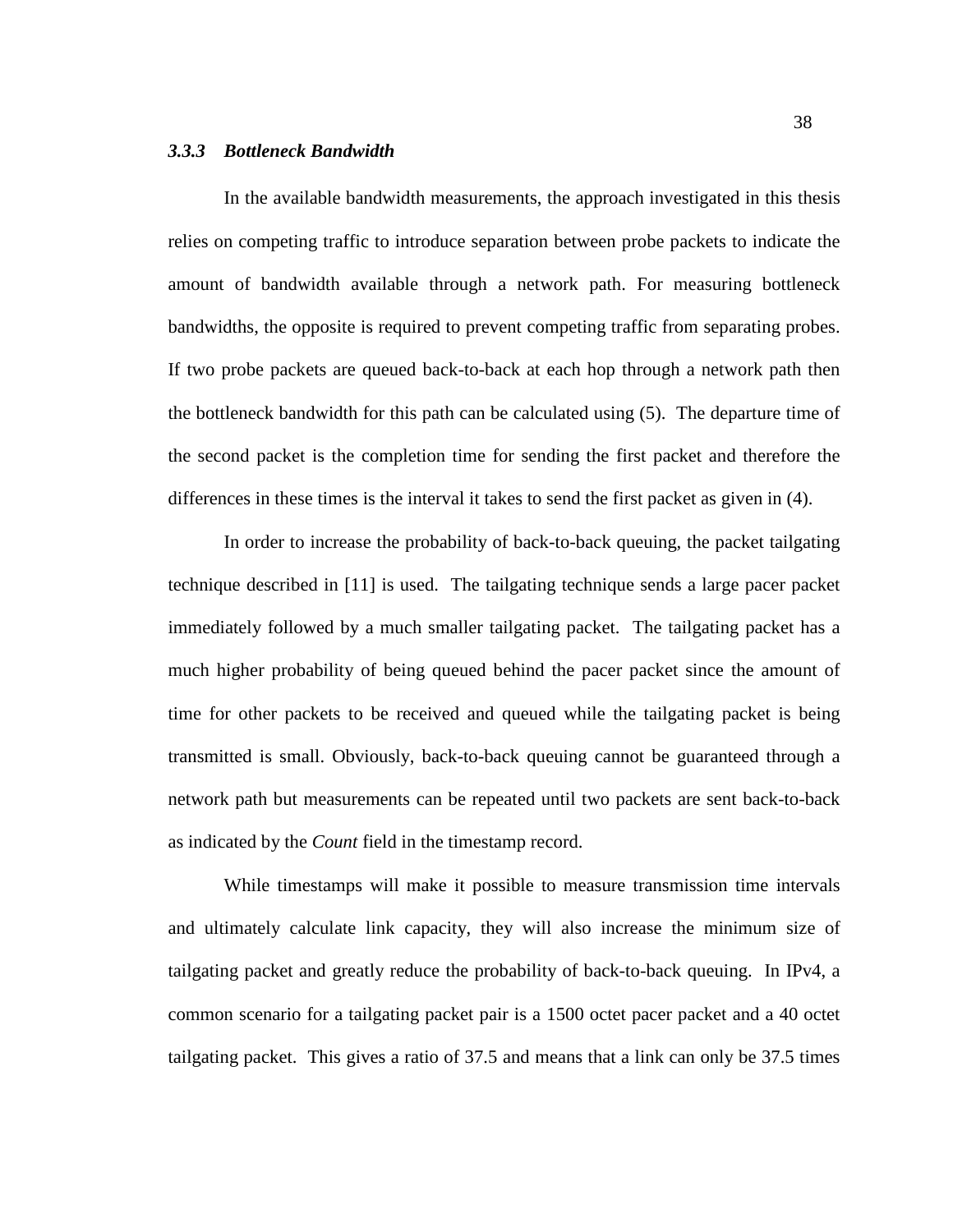faster than the previous link to ensure the two packets are queued and sent back-to-back [11]. This ratio is substantially reduced for an IPv6 packet with the timestamp option. The minimum size for an IPv6 timestamp packet is 40 octets for the IPv6 header, 12 octets for the hop-by-hop extension header with the timestamp option and fields, and 8 octets for each timestamp record without recording IP addresses. For a 20 hop path, a timestamp probe would have a minimum size of 212 octets reducing the ratio to 7. This ratio reduces even more if interface addresses for each hop are recorded.

The most accurate but least efficient way to measure capacities is to measure each hop individually. Each hop can be measured by setting TS Type  $=$  3 in the timestamp options and insert the IP address of the desired hop to investigate. The resulting packet is a minimum of 76 octets and the ratio is around 20. This will limit the ability to accurately measure capacities in a network path where two consecutive link capacities increase by a factor greater than 20.

A final option is to use packet trains and use the beginning and ending packets to calculate the bottleneck bandwidth. The size of the first packet then is equal to the size of the first packet plus all of the following packets before the final packet. The time difference between the first and final packet is the total time it took to transmit all the packets before the final packet.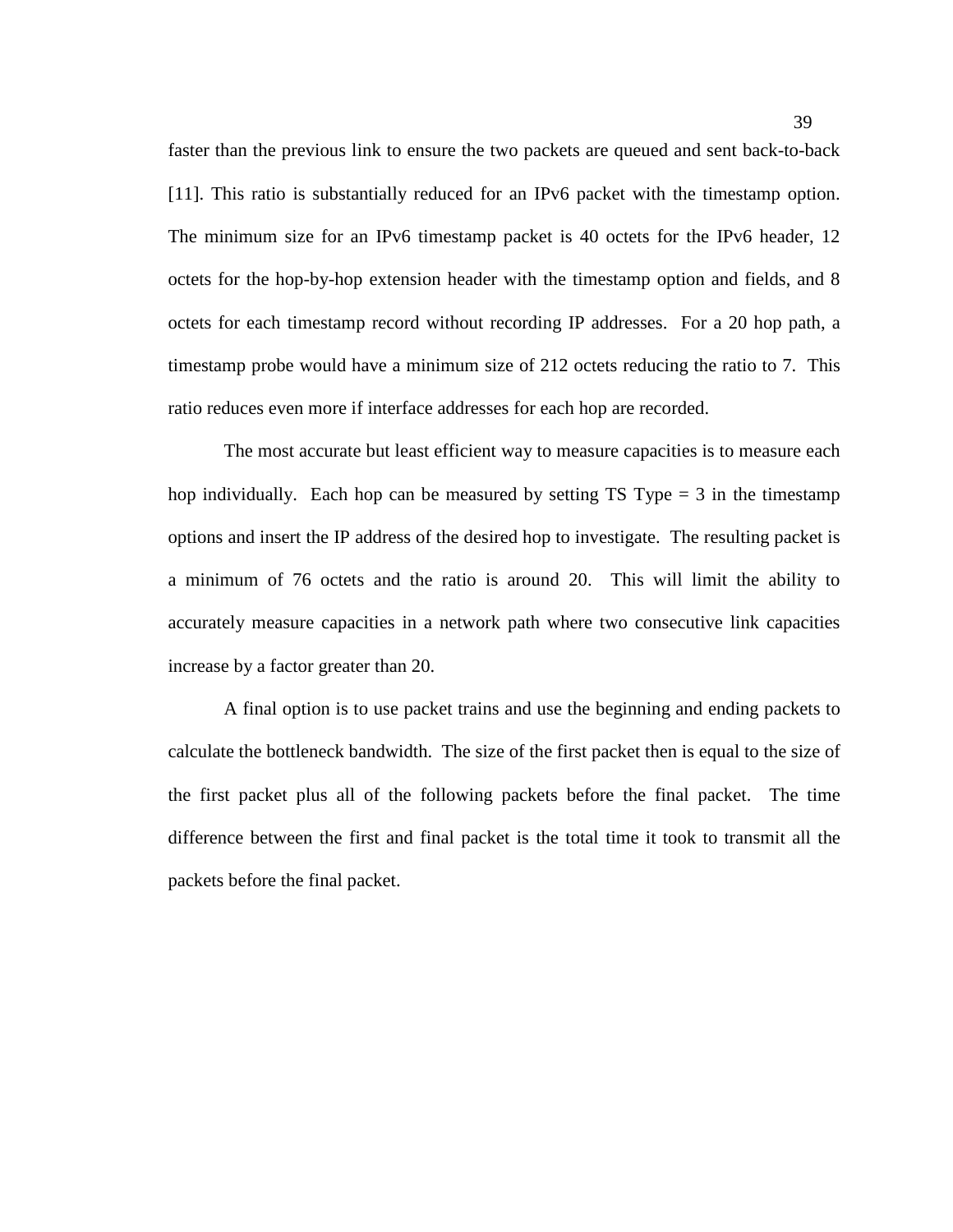# CHAPTER IV

# EXPERIMENTAL ANALYSIS

# **4.1 Simulations**

In this section, the details of simulation experiments are given for simulation scenarios using the proposed IPv6 timestamp option and the Cartouche IPv4 estimation method. The two bandwidth estimation methods are simulated in identical scenarios and the results are compared. The Cartouche method was chosen since it is most comparable to the IPv6 timestamp method in that it performs active, end-to-end probing, uses a form of the packet pair technique, and is more accurate than any other comparable IPv4 technique.

## *4.1.1 Experimental Setup*

Simulations were performed using the MLDesigner [31] simulation platform. A network model was created consisting of a single 20-hop path connecting two hosts *A* and *B* as seen in Figure 6. Network bandwidths consisted of 100 Mbps for each hop with the bottleneck hop ranging in bandwidth from 10 Mbps to 100 Mbps. At each hop, cross traffic flows were modeled using a Poisson process with packet sizes determined by an exponential random distribution with a mean packet size of 200 octets. The mean rate of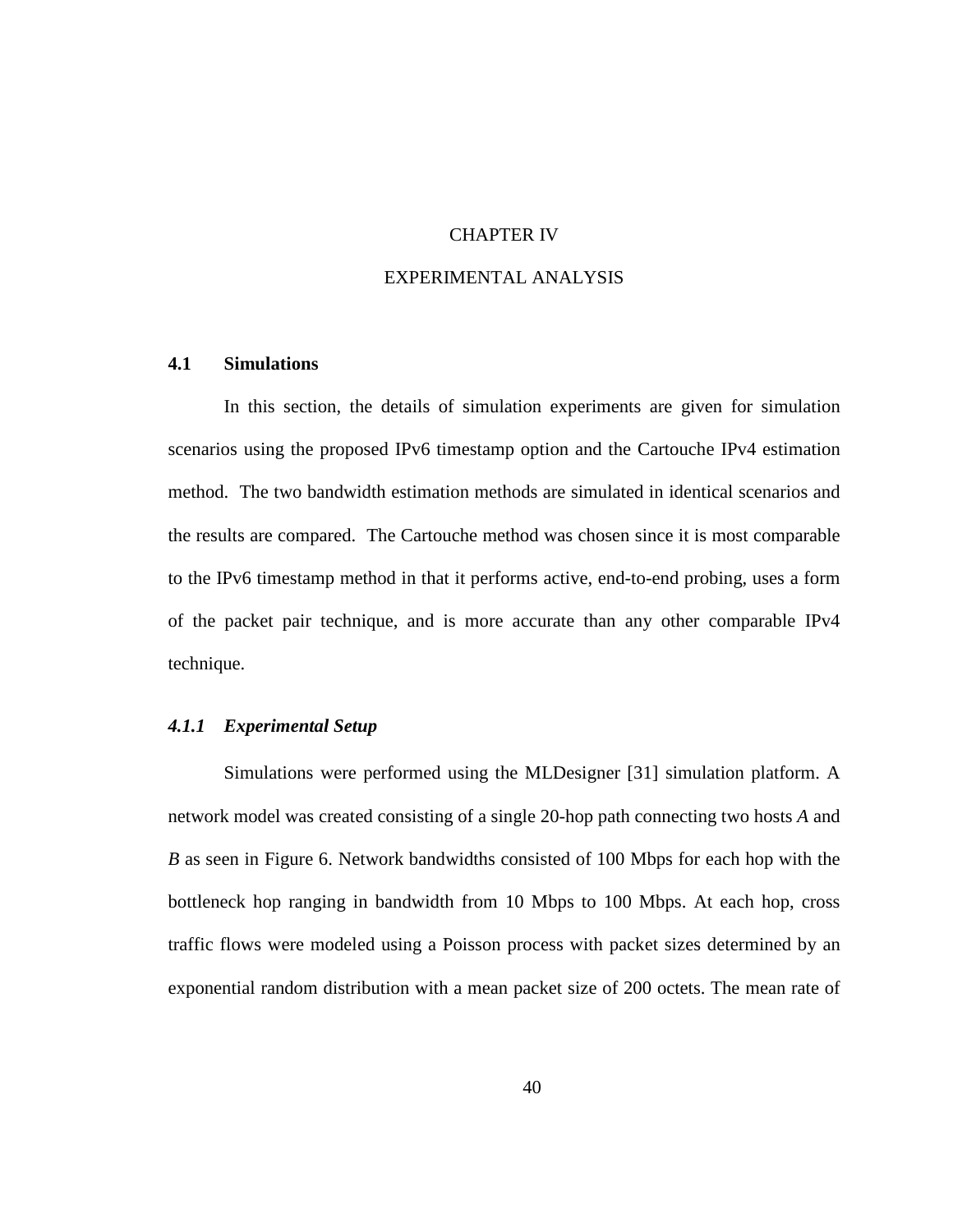the cross traffic flows ranged from 100 Kbps to 1 Mbps. Table 1 below gives a summary of the parameters used in each simulation scenario.



Figure 6 Network configuration for bandwidth estimation simulation scenarios

| Parameter                            | Values                |
|--------------------------------------|-----------------------|
| <b>Number of Cross Traffic Flows</b> | 8, 16, 24, 32, 40, 48 |
| <b>Cross Traffic Rates</b>           | 100 Kbps, 1 Mbps      |
| <b>Average Cross Traffic Size</b>    | 200 Bytes             |
| <b>Leading Probe Packet Size</b>     | 1500 Bytes            |
| <b>Bottleneck Rates (Mbps)</b>       | 10, 20, 30, 40, 50,   |
|                                      | 60, 70, 80, 90, 100   |
| <b>Hop Rates</b>                     | 100 Mbps              |

Table 1 Parameters for IPv6 and Cartouche simulation scenarios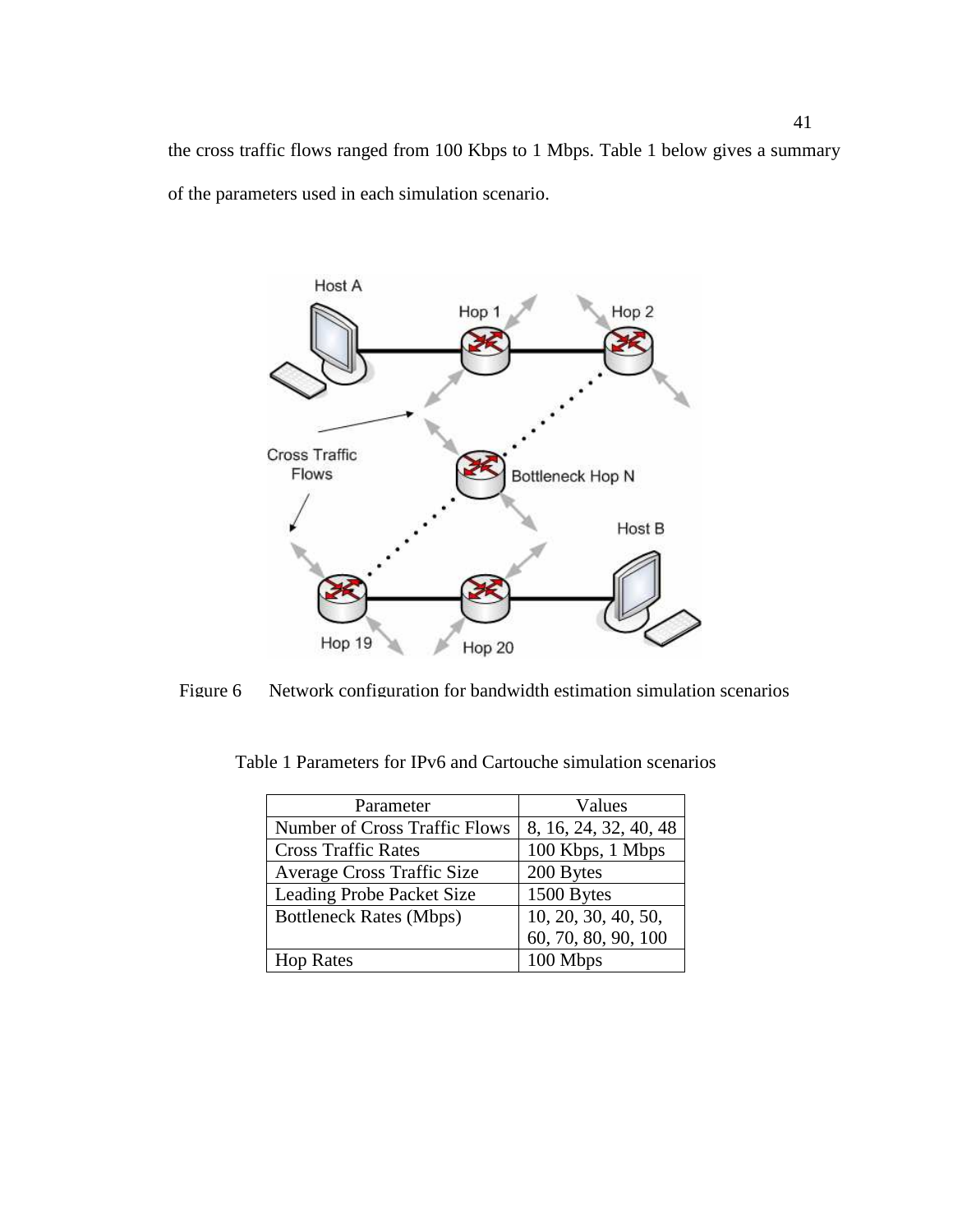Cross traffic originating at a hop passes through the originating hop and continues to the next hop where a binomial random distribution determines if the packet continues through the network. The probability that a packet continues to the next hop is 0.1 thereby allowing 1/10 of all cross traffic from previous hops to pass the current hop. The cross traffic characteristics can best be described using the equations below:

$$
R = \lambda \beta \tag{6}
$$

$$
\lambda = \frac{1}{E[X]} \tag{7}
$$

$$
H_{i \cdots N} = (.1)H_{i-1} + R
$$
\n(8)

In equation (6),  $\vec{R}$  is the desired cross traffic rate in bits per second (bps).  $\vec{R}$  is calculated by multiplying the average number of packets generated per second  $(\lambda)$  with the average packet size in bits (β).  $\lambda$  is calculated using 1/E[X] where E[X] is an exponential random variable that describes the inter-arrival rate between packets. The total cross traffic at any hop *i* is given in (8) whereby the cross traffic rate *R* at the current hop is added to the rate of the previous hop multiplied by 10%.

With a mean cross traffic rate of 100 Kbps, the aggregate cross traffic rate at the first hop in the network topology shown in Figure 6 results in 800 Kbps, 1.6 Mbps, 2.4 Mbps, 3.2 Mbps, 4.0 Mbps, and 4.8 Mbps for the respective number of cross traffic flows given in Table 1. A cross traffic rate of 800 Kbps for a network with a bottleneck bandwidth of 10 Mbps represents a lightly loaded network with the load increasing as the number of cross traffic flows increases. A network with 8-1 Mbps cross traffic flows represents a fairly heavily loaded network while 48-1 Mbps cross traffic flows is enough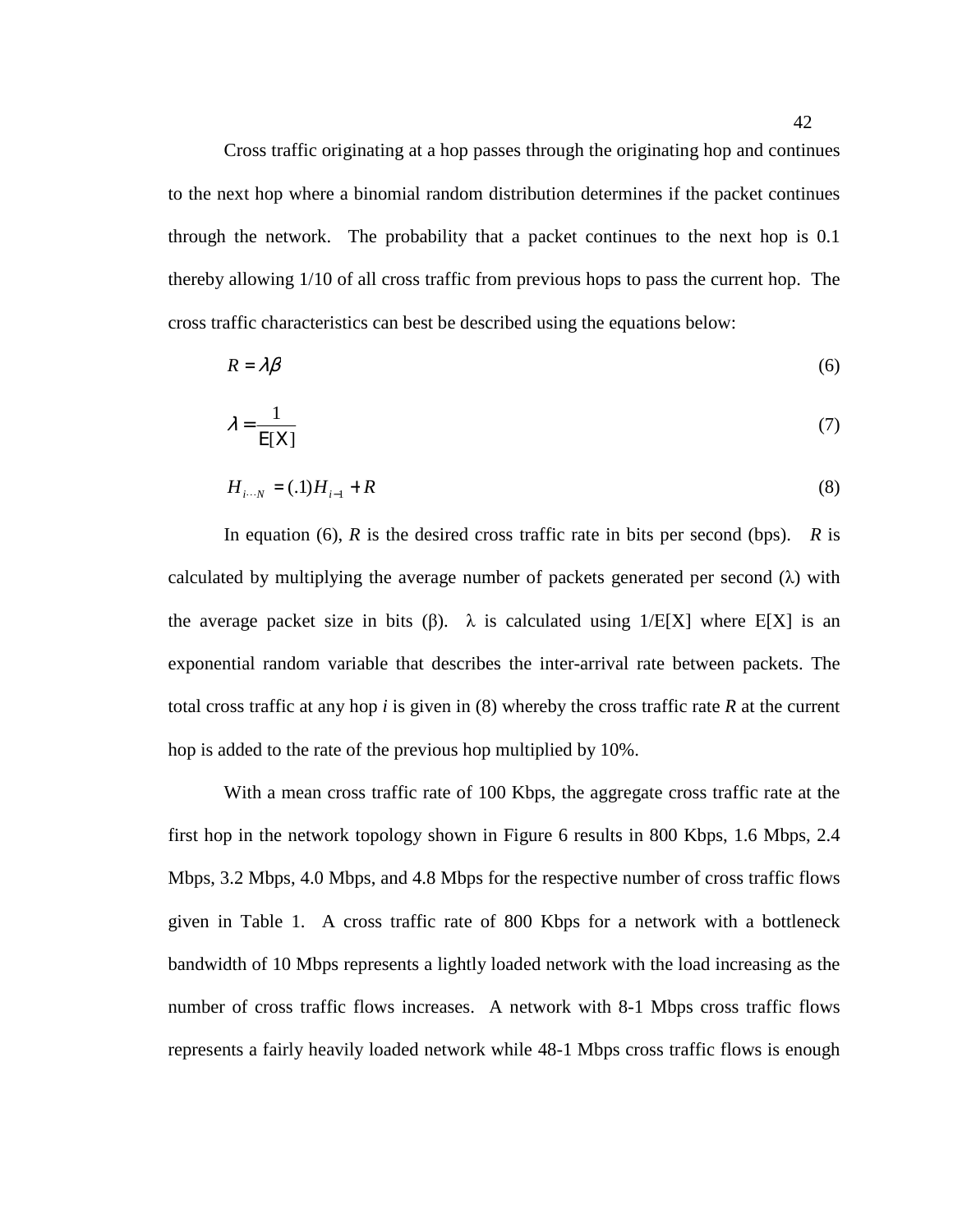to cause the network queues to overflow and drop a large amount of data. These scenarios provide various network conditions for evaluating bandwidth estimation methods.

#### *4.1.2 IPv6 Simulation Scenarios*

Simulations for the IPv6 timestamp method were performed with the parameters and values as shown in Table 1. Various scenarios were executed with the tailgating packet size as given in Table 2. Each hop in the network model recorded the departure time for each probe packet and also inserted the value of an internal counter into the *Count* field. Bandwidth estimations were only made for a hop if the probe packet pair was sent back-to-back from that particular hop as indicated by the *Count* field in the timestamp record. If the probe packet pair was sent back-to-back, equation (3) was used to calculate the bottleneck bandwidth.

Table 2 IPv6 simulation scenarios

| Scenario | <b>CT</b> Rate | <b>Tailgating Packet</b> |
|----------|----------------|--------------------------|
|          |                | Size (Bytes)             |
|          | 100 Kbps       | 212                      |
|          | 100 Kbps       | 76                       |
|          | 1 Mbps         | 212                      |
|          | 1 Mbps         | 76                       |

#### *4.1.3 Cartouche Simulation Scenarios*

Identical scenarios were used for the Cartouche probing experiments with the parameters the same as given in Table 1 and scenario values described in Table 3. The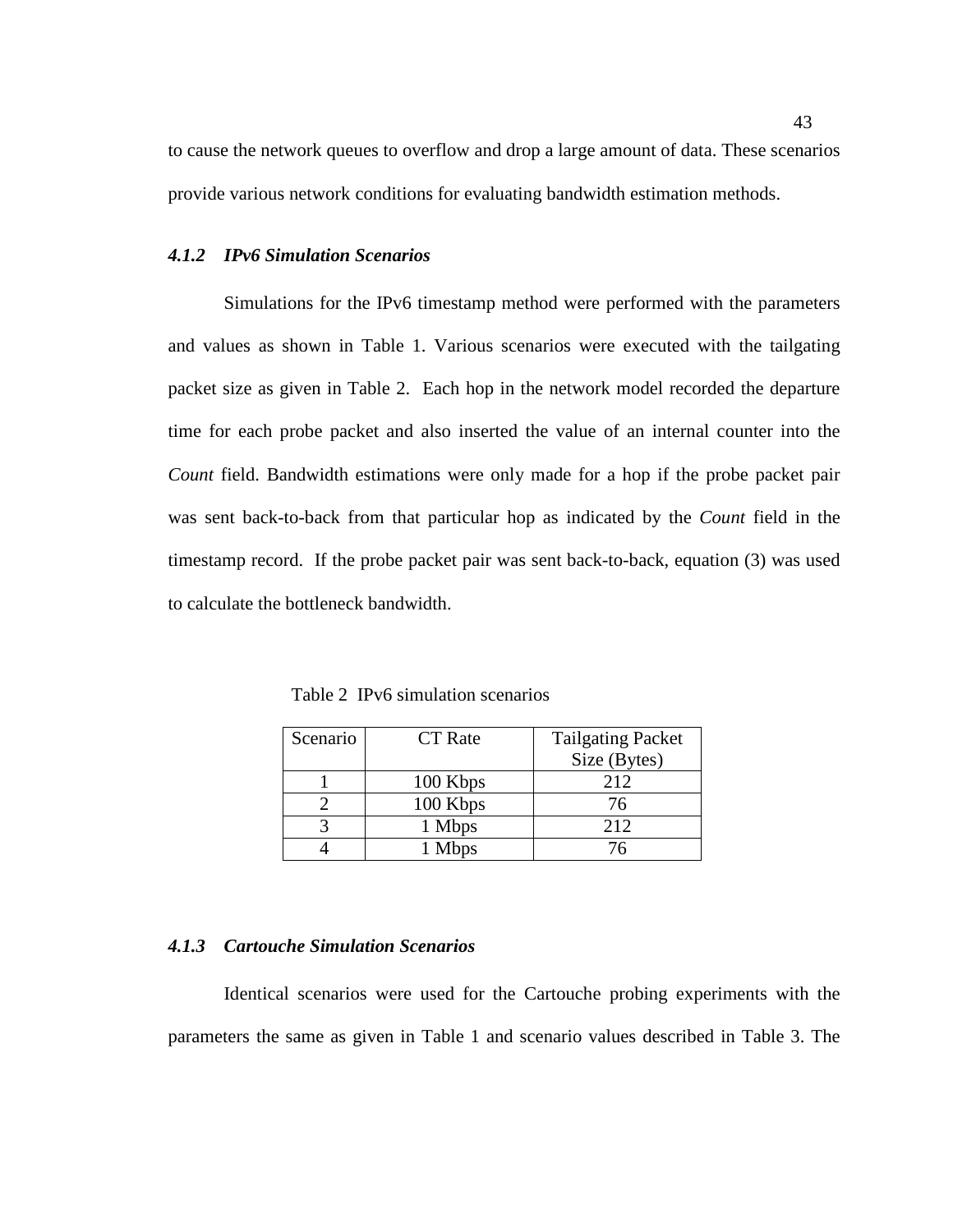additional parameter  $r$  is the length of the Cartouche train. According to the creators of the Cartouche method, a higher value of *r* yields more accurate results. Values chosen for *r* were 2 and 3.  $r=1$  would more closely resemble the probe packet pair of the IPv6 method but the creators for the Cartouche method discovered that  $r=1$  produces inaccurate results.  $r=2$  increases accuracy while  $r=3$  produces the most accurate results. The bandwidth is estimated from the average inter-arrival time of the probe marker packets at host *B*.

Table 3 IPv4 Cartouche simulation scenarios

| Scenario | <b>CT</b> Rate | <b>Tailgating Packet</b> | Cartouche Length |
|----------|----------------|--------------------------|------------------|
|          |                | Size (Bytes)             |                  |
|          | 100 Kbps       |                          |                  |
|          | 100 Kbps       |                          |                  |
|          | 1 Mbps         |                          |                  |
|          | 1 Mbps         |                          |                  |

#### **4.2 Results**

## *4.2.1 Accuracy*

The first metric analyzed for the IPv6 and Cartouche methods is accuracy. The IPv6 estimation method's ability to discern and ignore separated probe packets guarantees that only valid back-to-back probes are used for bandwidth calculations. In addition, the timestamp records provide data that allows for exact network capacity estimates. Table 4 presents a summary of the results of the IPv6 and Cartouche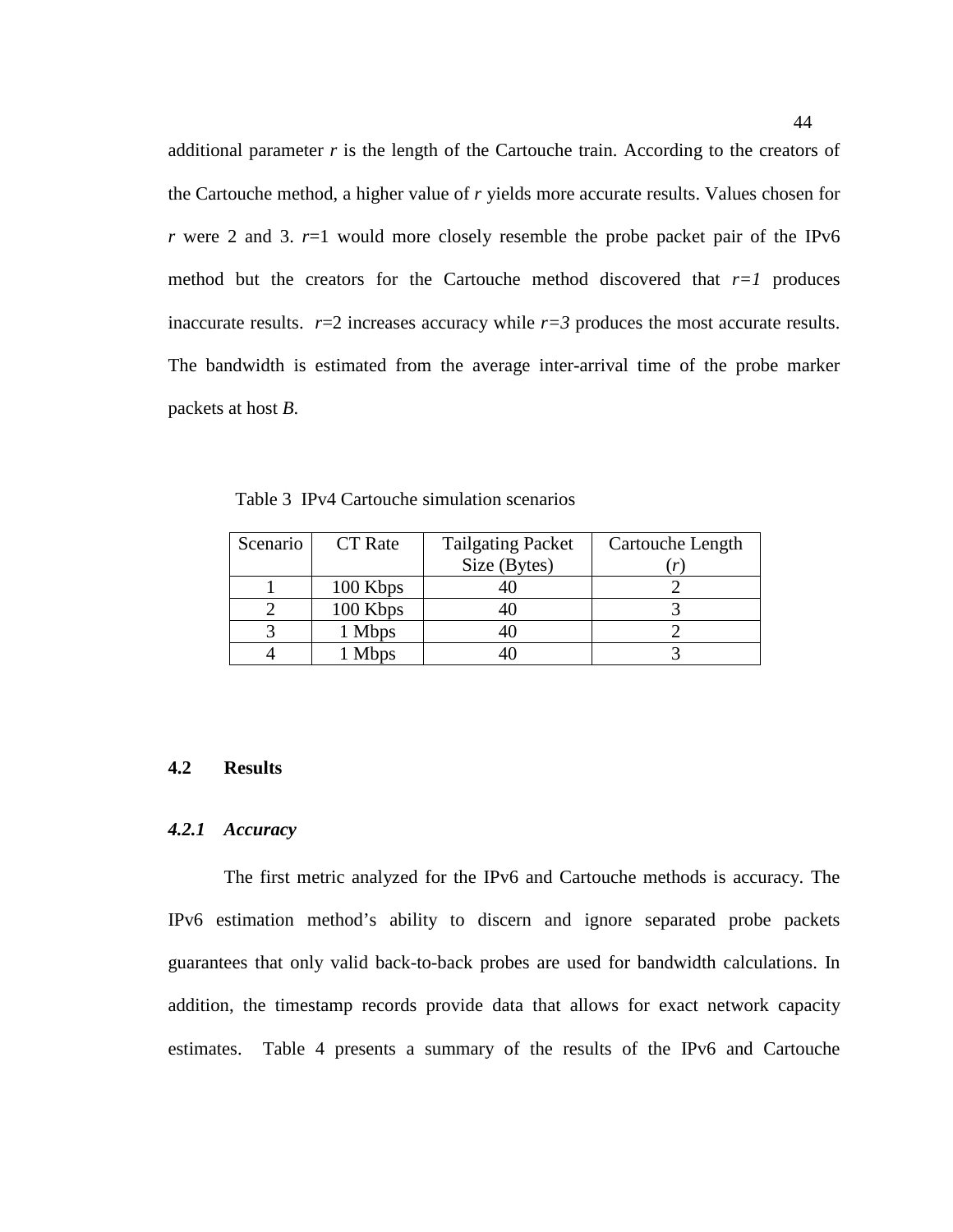simulations. For each scenario, 100 estimations were performed and the average bandwidth was calculated for each cross traffic flow value and actual bandwidth combination. This table shows the average bandwidth estimates for the minimum and maximum cross traffic flows, i.e., 8 and 48, with the bottleneck link in the network varied from 10 Mbps to 100 Mbps. Results are reported for two scenarios, 1 and 4, for both the IPv6 (described in Table 2) and Cartouche method (described in Table 3). These scenarios were chosen because they represent the worst performance under a light 100 Kbps cross traffic load, i.e., Scenario 1, and the best performance under a heavy 1 Mbps cross traffic load, i.e., Scenario 4.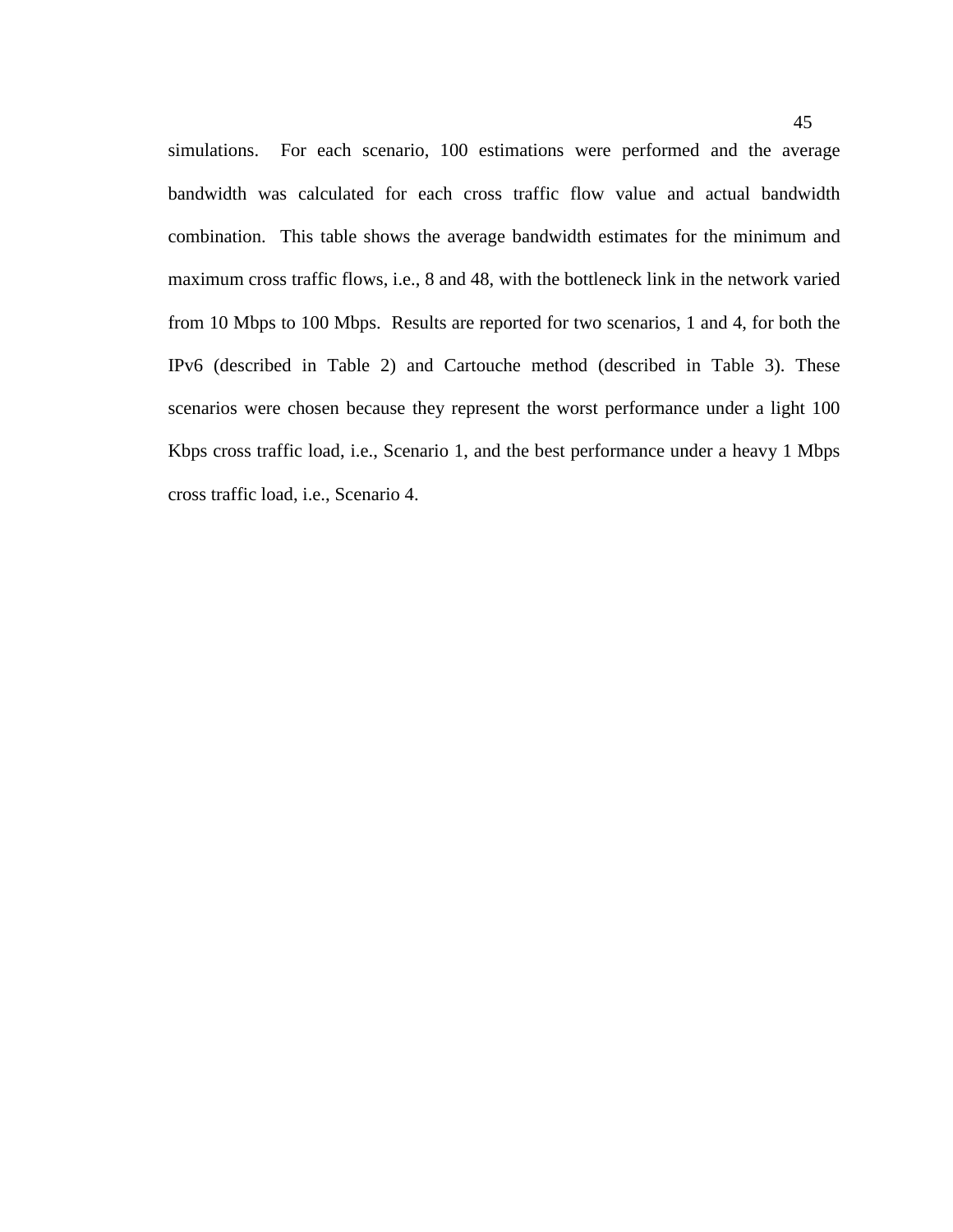| Number of<br><b>CT Flows</b> | Actual<br>Bandwidth | IP <sub>v</sub> 6<br>Calculated<br><b>BW</b><br>(scenario 1) | Cartouche<br>Calculated<br><b>BW</b><br>(scenario 1) | IP <sub>v</sub> 6<br>Calculated<br><b>BW</b><br>(scenario 4) | Cartouche<br>Calculated<br><b>BW</b><br>(scenario 4) |
|------------------------------|---------------------|--------------------------------------------------------------|------------------------------------------------------|--------------------------------------------------------------|------------------------------------------------------|
|                              | 10                  | 10.00                                                        | 9.90                                                 | 10.00                                                        | 9.01                                                 |
|                              | 20                  | 20.00                                                        | 19.85                                                | 20.00                                                        | 18.16                                                |
|                              | 30                  | 30.00                                                        | 29.50                                                | 30.00                                                        | 27.13                                                |
|                              | 40                  | 40.00                                                        | 39.92                                                | 40.00                                                        | 36.03                                                |
| 8                            | 50                  | 50.00                                                        | 49.68                                                | 50.00                                                        | 44.96                                                |
|                              | 60                  | 60.00                                                        | 59.26                                                | 60.00                                                        | 54.41                                                |
|                              | 70                  | 70.00                                                        | 69.45                                                | 70.00                                                        | 64.83                                                |
|                              | 80                  | 80.00                                                        | 78.05                                                | 80.00                                                        | 71.55                                                |
|                              | 90                  | 90.00                                                        | 85.84                                                | 90.00                                                        | 75.75                                                |
|                              | 100                 | 99.98                                                        | 90.40                                                | 100.00                                                       | 75.68                                                |
|                              | 10                  | 10.00                                                        | 9.44                                                 | 10.00                                                        | 3.96                                                 |
|                              | 20                  | 20.00                                                        | 18.90                                                | 20.00                                                        | 8.48                                                 |
|                              | 30                  | 30.00                                                        | 27.95                                                | 30.00                                                        | 16.58                                                |
|                              | 40                  | 40.00                                                        | 38.33                                                | 40.00                                                        | 21.20                                                |
| 48                           | 50                  | 50.00                                                        | 47.12                                                | 50.00                                                        | 23.26                                                |
|                              | 60                  | 60.00                                                        | 56.34                                                | 60.00                                                        | 25.32                                                |
|                              | 70                  | 70.00                                                        | 65.41                                                | 70.00                                                        | 27.86                                                |
|                              | 80                  | 80.00                                                        | 71.13                                                | 80.00                                                        | 33.02                                                |
|                              | 90                  | 90.00                                                        | 73.34                                                | 90.00                                                        | 36.01                                                |
|                              | 100                 | 100.00                                                       | 75.34                                                | 100.00                                                       | 38.06                                                |

# Table 4 Bandwidth calculation results

The IPv6 and Cartouche methods are close in accuracy in scenario 1 when the bottleneck bandwidth is less than 80 Mbps. When the bottleneck bandwidth increases to 80 Mbps, the network bandwidths begin to equalize and the Cartouche probes experience larger separation at hops other than the bottleneck. The IPv6 method is immune to the errors caused by packet separation and therefore is still accurate within 1% of the actual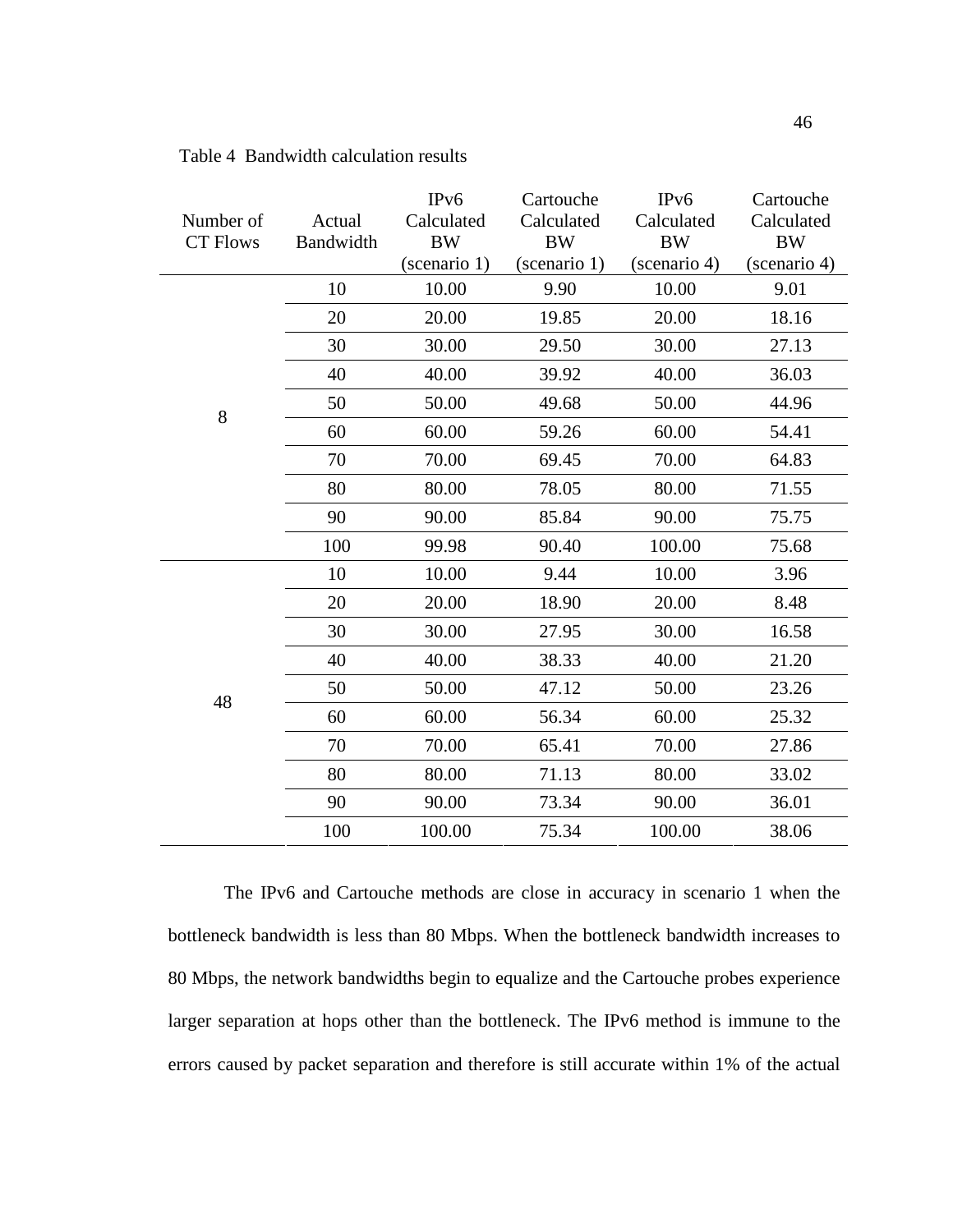values. As the cross traffic rate is increased to 1 Mbps, the Cartouche method is significantly affected since the Cartouche probes experience decompression caused by the higher cross traffic rates. Again, the IPv6 method is still accurate despite the increase in cross traffic.

Figures 7 and 8 below present the accuracy information in graphical form. The X and Y axes represent the independent variables: the X axis represents the number of cross traffic flows while the Y axis represents the actual bandwidth. Finally, the dependent variable, measured bandwidth, is represented on the Z axis. In Figure 7 the graphs are a flat plane since the measured and actual bandwidths are equal and therefore produce a straight line. Figure 8 shows the results from the Cartouche measurements. At lower bandwidths, the Cartouche method is most accurate and the graphs resemble that of the IPv6 methods. As the bottleneck bandwidth and number of cross traffic flows increase, accuracy is severely affected and the plane becomes distorted.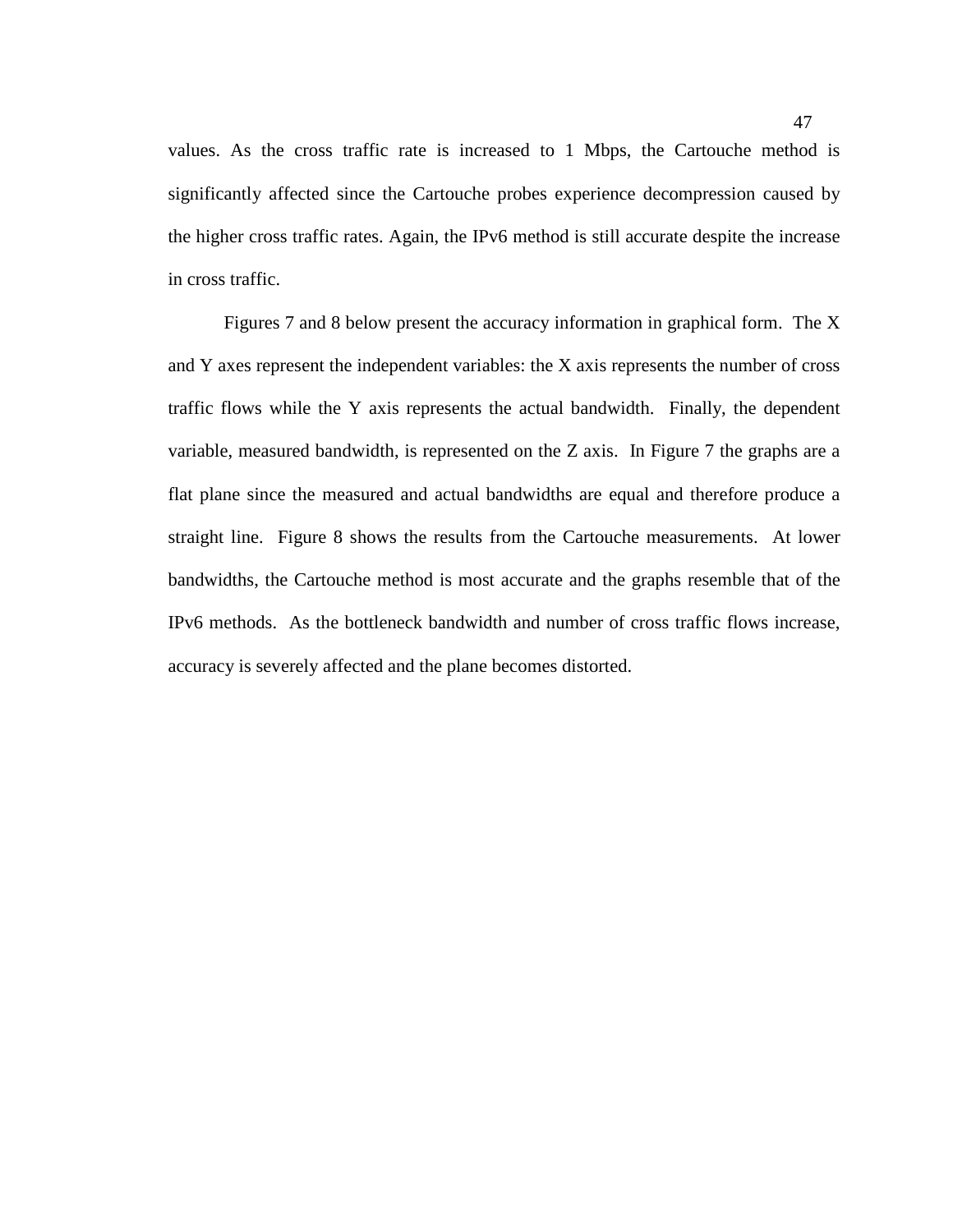

Figure 7 Measurement results from IPv6 scenario 1 (a) and scenario 4 (b)



Figure 8 Measurement results from Cartouche scenario 1 (a) and scenario 4 (b)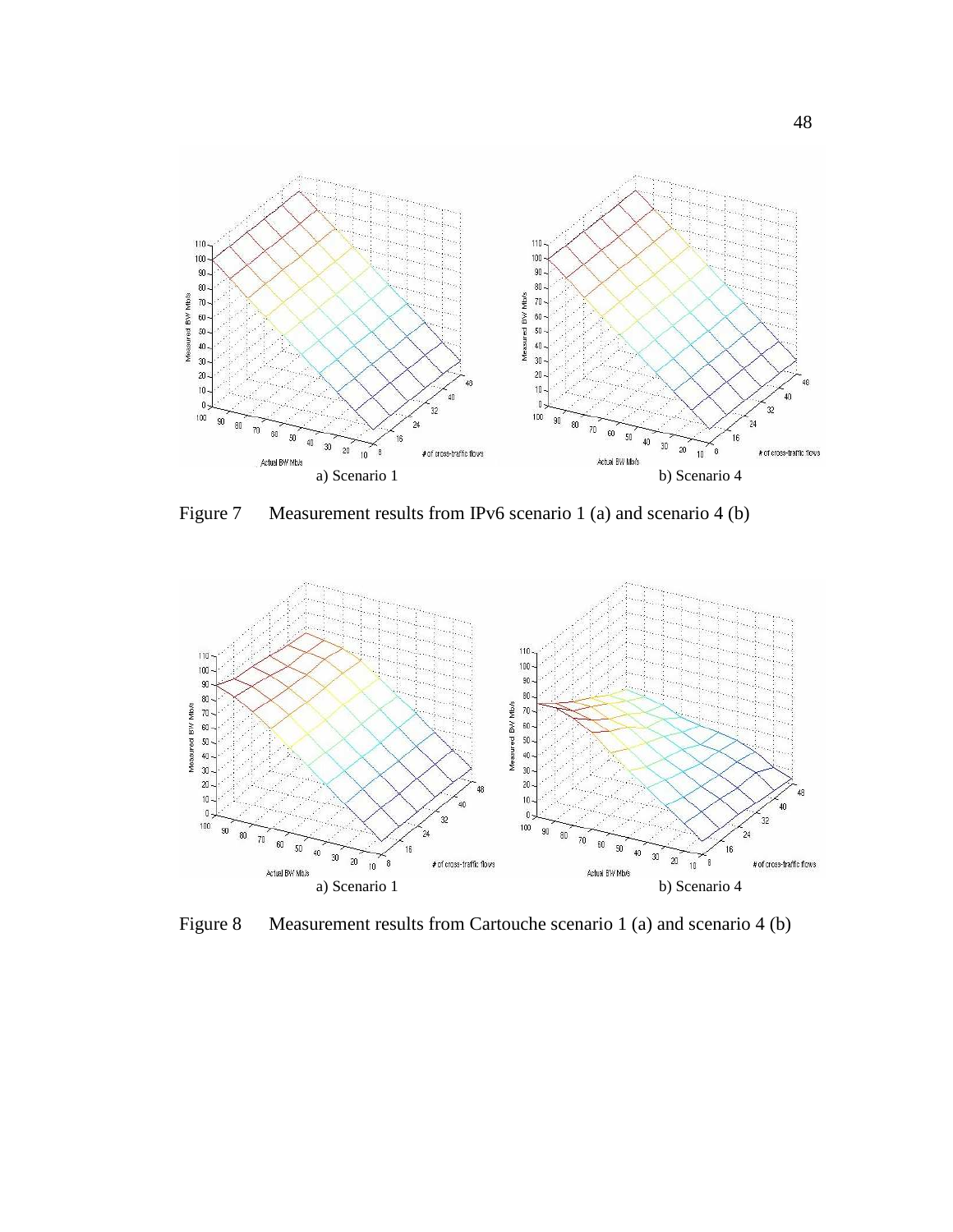As stated earlier in this section, the previous data is the average measured bandwidth of 100 measurements for each parameter/scenario combination. In general, averages are not the chosen analysis for estimating the bandwidth of a network path. Instead, most IPv4 methods use the frequency of an estimation in order to filter erroneous measurements and identify the true capacity of the network. This frequency analysis method is based on the assumption that the majority of probe packets will not have their spacing affected by cross traffic or other network factors; therefore, the most frequent measurement is the correct measurement. In Figures 9 and 10 below, the frequency of all bandwidth measurements from scenarios 1 and 4 for the IPv6 and Cartouche techniques is presented.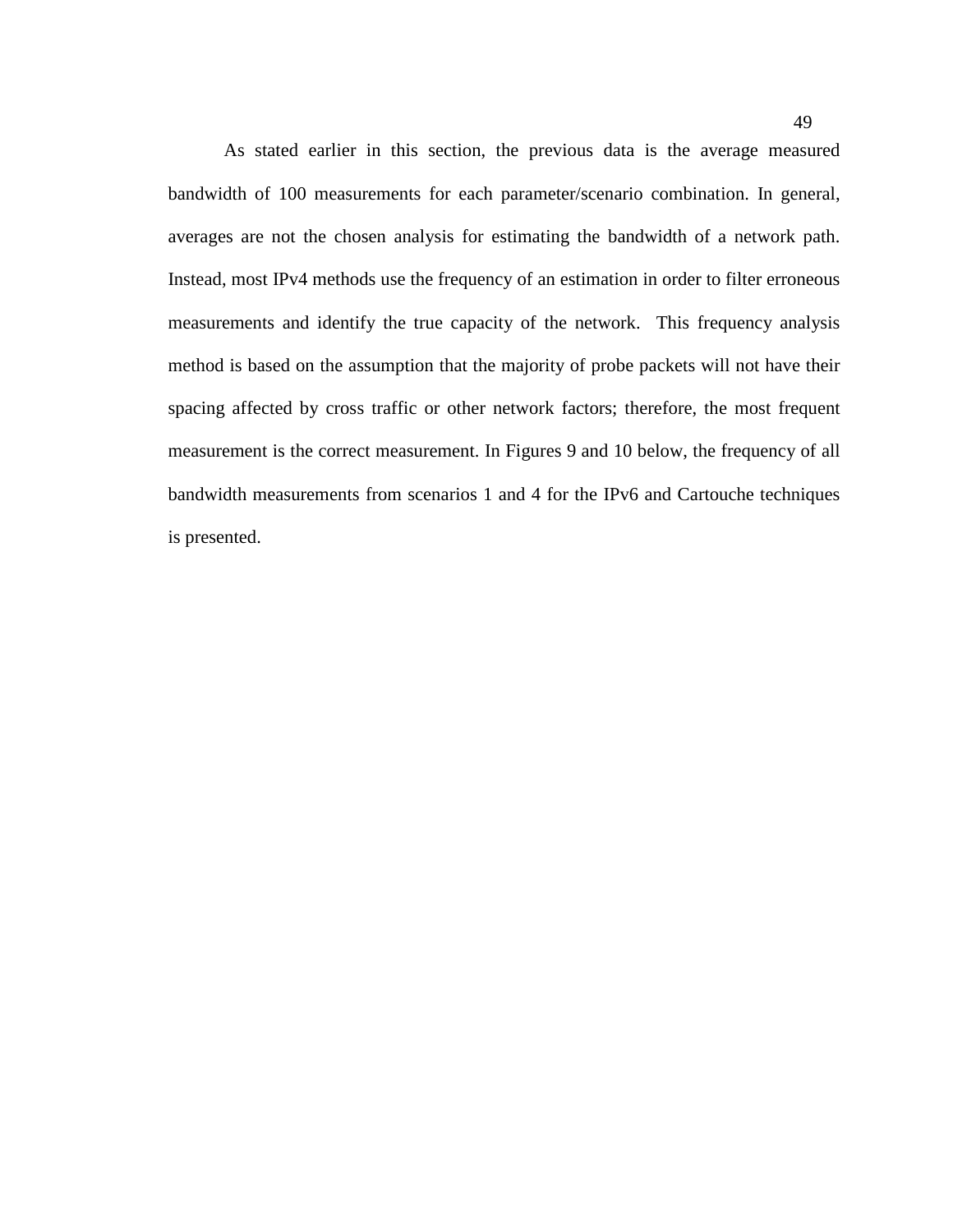

# **IPv6 Bandwidth Measurements 100 Kbps Cross Traffic Flows**





Figure 9 Frequency of IPv6 bandwidth measurements for scenario 1 (top) and scenario 2 (bottom)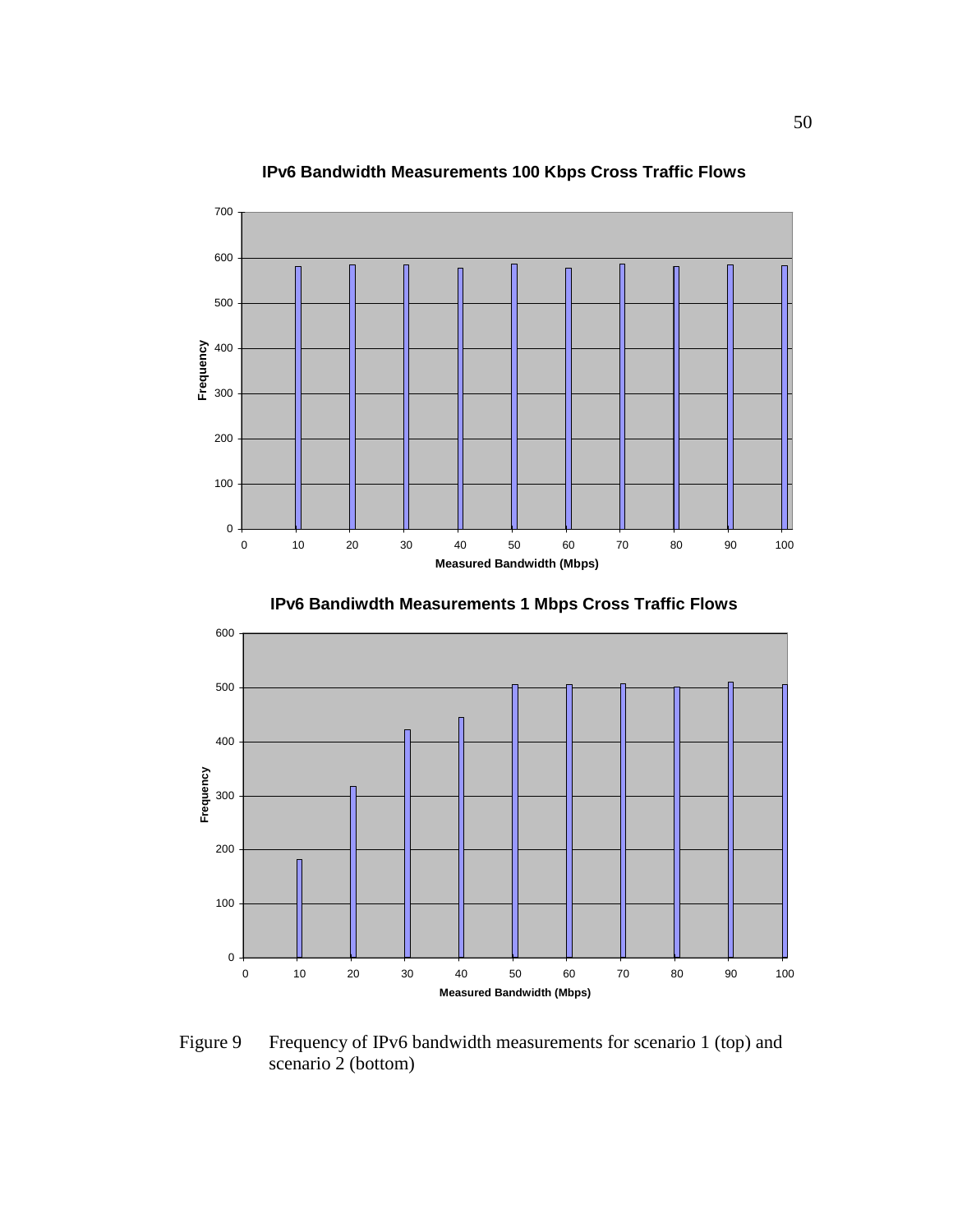

**Cartouche Bandwidth Measurements 100 Kbps Cross Traffic Flows**



**Cartouche Bandwidth Measurements for 1 Mbps Cross Traffic Flows**

Figure 10 Frequency of Cartouche bandwidth measurements for scenario 1 (top) and scenario 2 (bottom)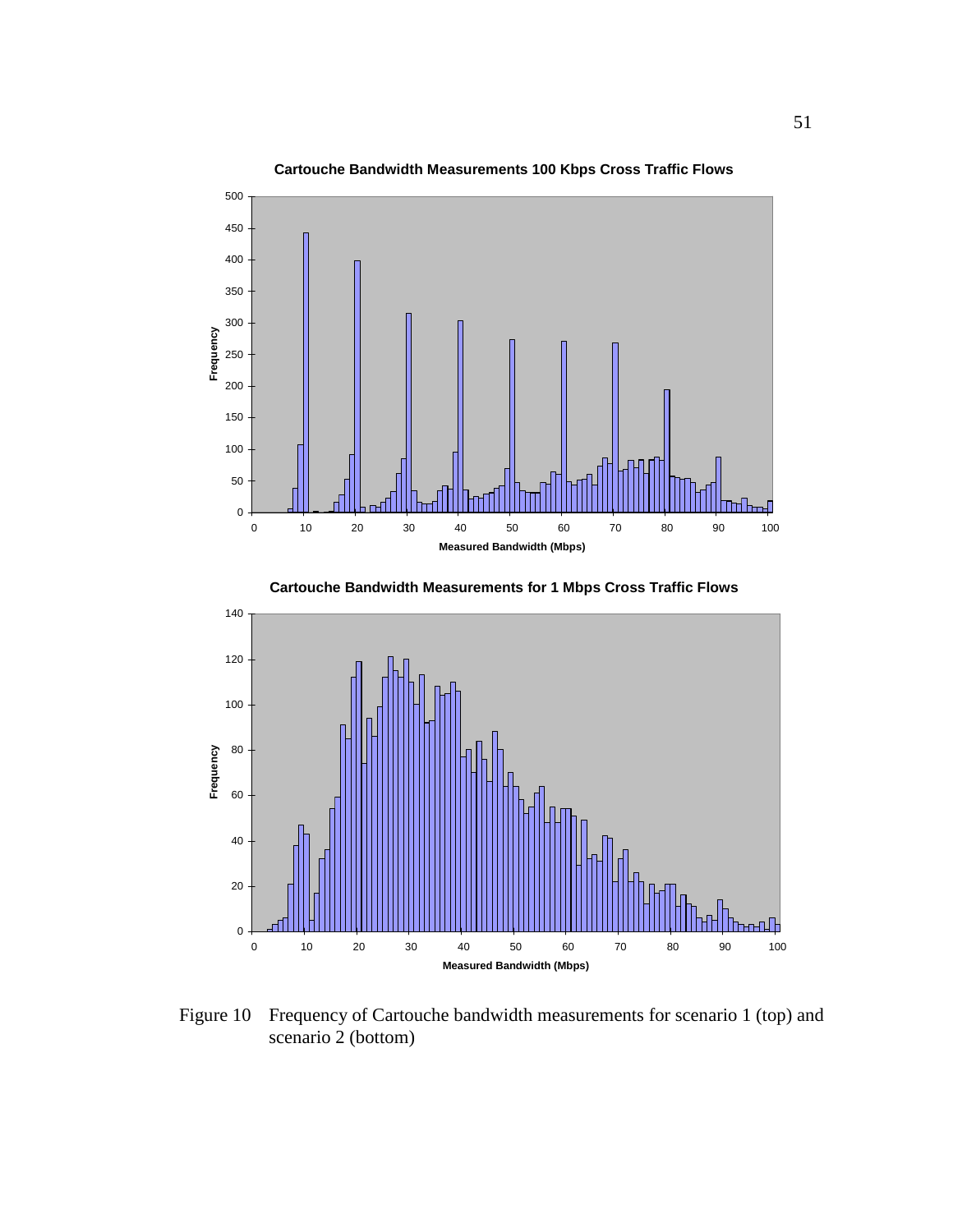As shown in Figure 9, all of the bandwidth estimations for the IPv6 estimation technique occur for the exact values of the bottleneck. The top histogram in Figure 9 has approximately 600 measurements for each bottleneck value. A few of the probes are lost due to the routers dropping packets and so the full 600 measurements (i.e. 100 probes for each 8, 16, 24, 32, 40, and 48 cross traffic values) are not seen. The bottom histogram in Figure 9 has considerably less than 600 measurements for the lower bottleneck bandwidths due to router queues being overloaded especially for cross traffic rates that exceed the bottleneck. Despite the load of the network and the number of probes lost, the IPv6 probes all measure the bottlenecks exactly.

However, the Cartouche technique does not produce exact measurement but instead; measurements vary across the entire bottleneck range. In Figure 10, the top histogram shows frequency of measurements when the cross traffic rate is 100 Kbps. For this scenario, the bottlenecks of  $10 - 80$  can be clearly seen since around 200 or more measurements were received for each of these bottlenecks. The bottleneck of 90 can also be seen but significantly less than 200 measurements were taken for this value. If the histogram is limited to measurements taken when the bottleneck is 90 Mbps as seen in Figure 11, the bottleneck is easily distinguished. The 100 bottleneck is indistinguishable due to the entire network bandwidths reaching equilibrium which results in any packet probe separation being interpreted as the bottleneck. Limiting the histogram to measurements for 100 only does not improve the ability to distinguish the bottleneck.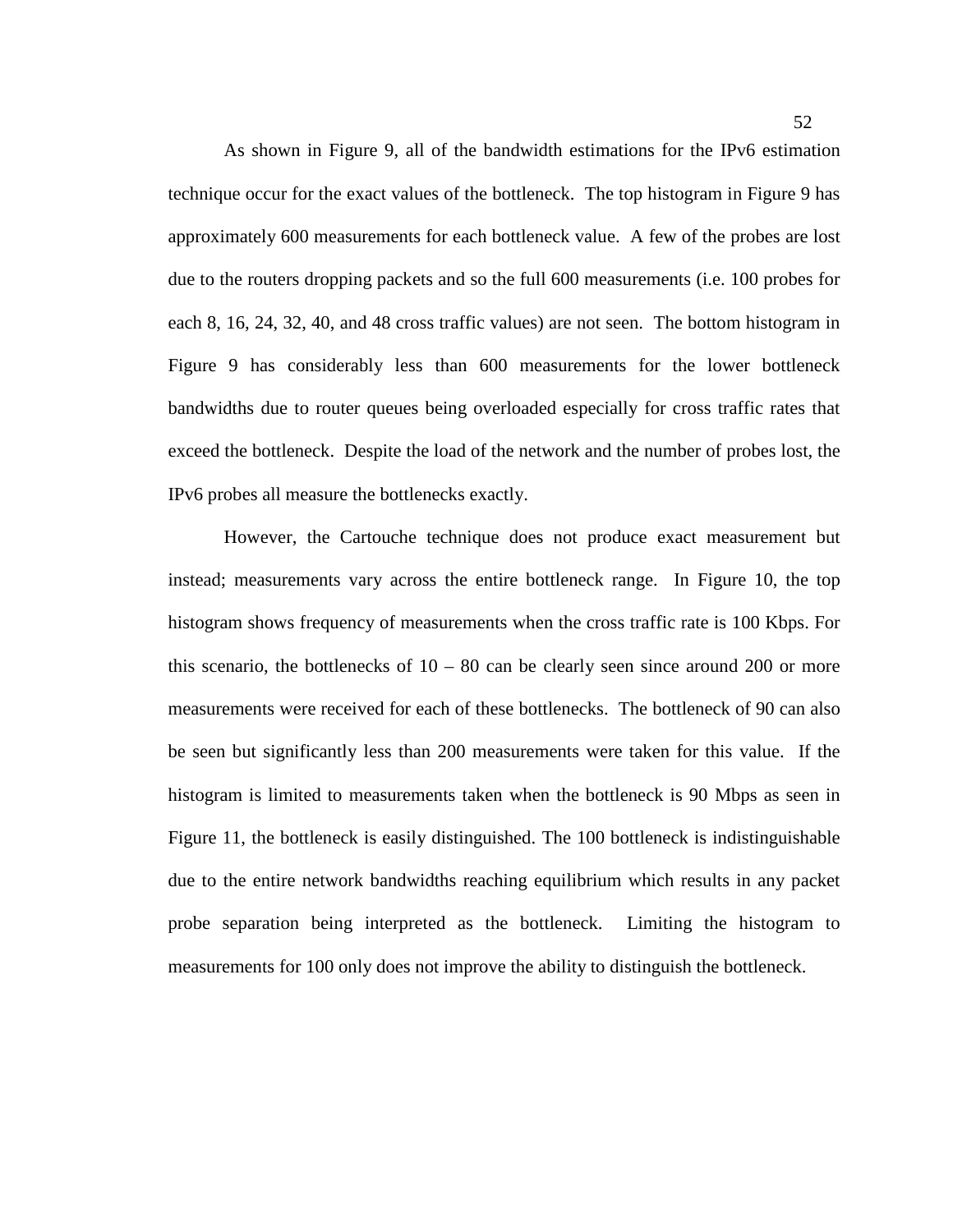

Figure 11 Frequency of Cartouche bandwidth measurements for 90 Mbps bottleneck and 100 Kbps cross traffic flows

The bottom histogram in Figure 10 shows the frequency of measurements when the cross traffic rate is 1 Mbps. In this figure, there are no distinguishable bottlenecks. Bandwidth measurements range throughout the possible network capacities due to probe packet spacing being affected by the high cross traffic rate. For this scenario, the assumption that the measurement with the highest frequency is the correct value does not apply. Limiting the histogram to measurements for a single bottleneck as seen in Figure 13 does not help in determining the bottleneck.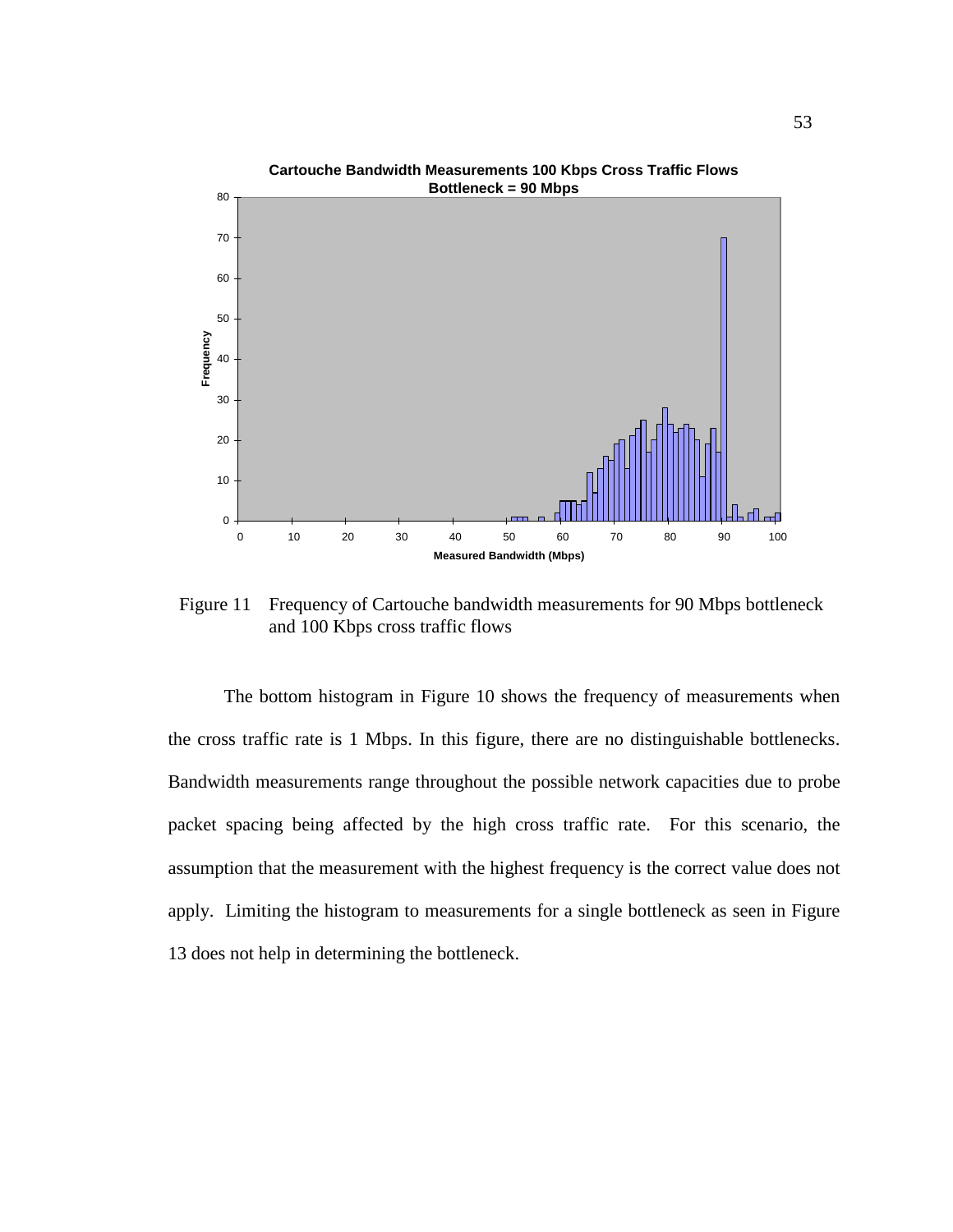

Figure 12 Frequency of Cartouche bandwidth measurements for 90 Mbps bottleneck and 1 Mbps cross traffic flows

## *4.2.2 Efficiency*

The IPv6 method is efficient in measuring bandwidth since only two probe packets are required as shown in Table 5. The lead packet size is always 1500 octets, while the tail packet size is dependent on the timestamp option. In order to record 20 hops, a size of 212 octets is needed while only 76 octets is needed to record a single targeted hop. The Cartouche method is also efficient in that it requires a few probe packets as shown in Table 6. The Cartouche method uses a train of packets in order to increase accuracy but this reduces the efficiency compared to the IPv6 method since the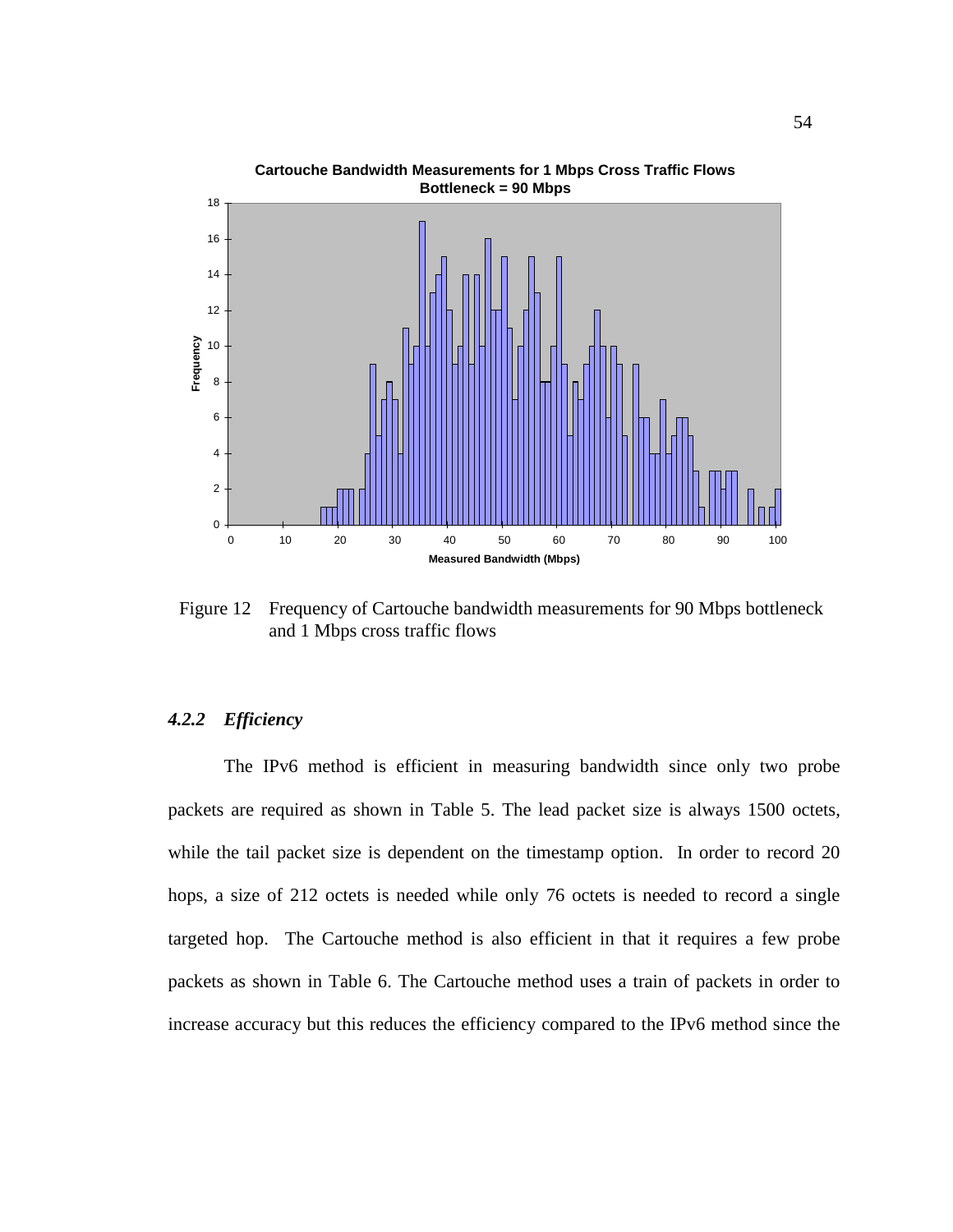train is always larger than two packets. In large bandwidth networks, both methods have a negligible impact on network resources but for small bandwidth networks, the Cartouche method has a greater impact compared to that of the IPv6 method.

|               |                                     | Lead Packet   Tail Packet   Total Size |          |
|---------------|-------------------------------------|----------------------------------------|----------|
|               | Size (octets) $\vert$ Size (octets) |                                        | (octets) |
| 1 hop record  | 1500                                | 76                                     | 1576     |
| 20 hop record | 1500                                | 212                                    | 1632     |

Table 5 Size of IPv6 probes

Table 6 Size of Cartouche probes

|                 | $p$ packet size | <i>m</i> , <i>q</i> packet size | <b>Total Size</b> |
|-----------------|-----------------|---------------------------------|-------------------|
|                 | (cctets)        | $-octets)$                      | (octets)          |
| Cartouche $r=1$ | 1500            |                                 | 3080              |
| Cartouche $r=2$ | 1500            | 40                              | 4620              |
| Cartouche $r=3$ | 1500            | 40                              | 6160              |
| Cartouche $r=l$ | 1500            |                                 | $1540 * 1$        |

The efficiency of the two methods is also determined based on the properties of the network. If the network hops vary significantly in capacity, the IPv6 method will be forced to use a 1500/76 octet packet-pair combination. With a 76 octet packet, only a single hop can be measured at a time. If 20 hops must be measured, then 20 packet-pair probes must be sent. The total bytes sent then is  $1576 * 20 = 31520$  or approximately 32 Kilobytes (KB). 32 KB is still negligible for a network with bandwidths of several Mbps or greater, but network links such as 56K modems and ADSL have limited upstream bandwidths that would be significantly affected by 20 probe-packet pairs.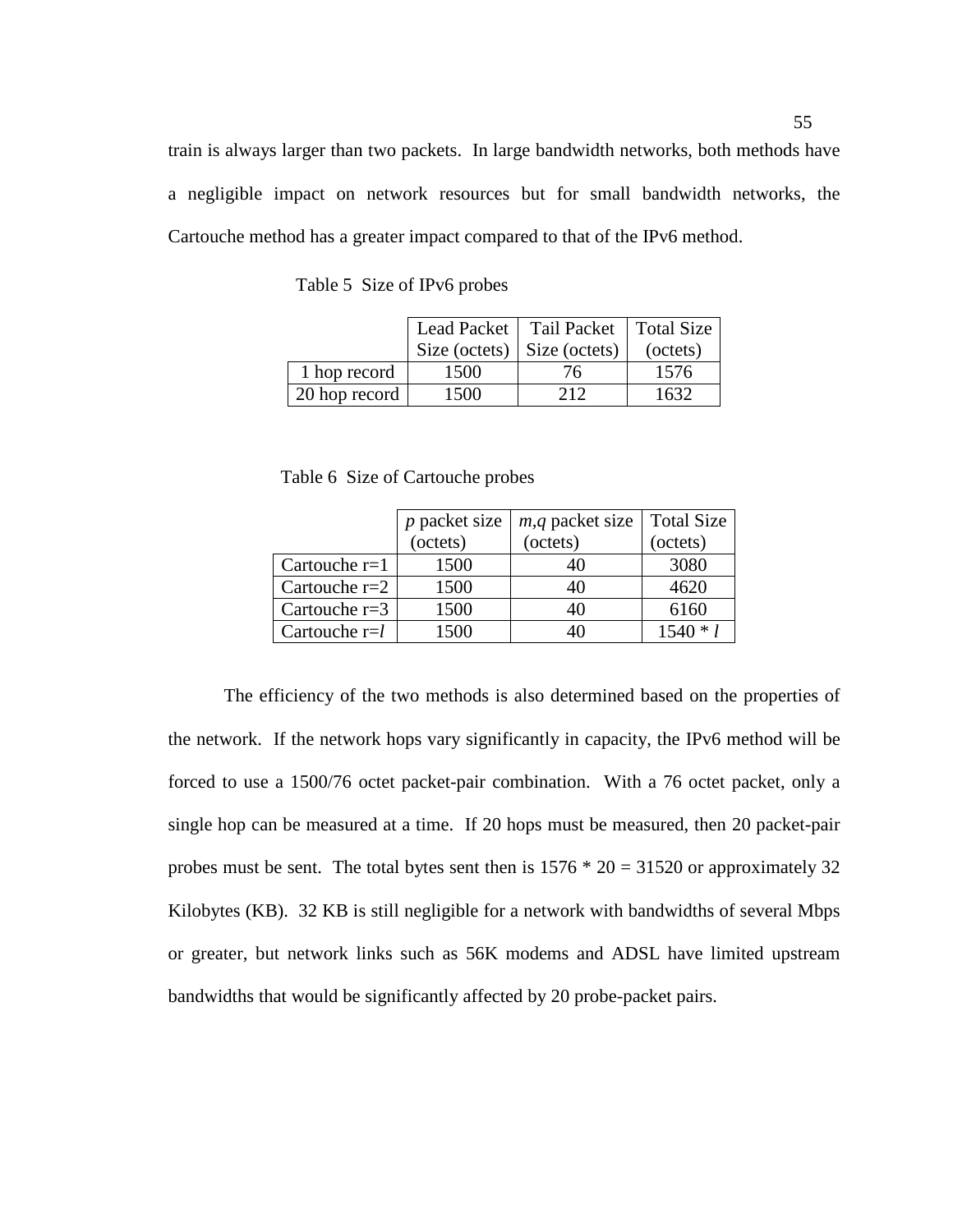The efficiency of the cartouche method would also be affected based on the targeted path to measure and how many measurements must be taken. The Cartouche method has the ability to measure specific sections of the network path. If several sections of the path must be measured, then multiple packets trains must be sent. If the entire path is measured, the length of the train is based on the length of the network path *l*. For an *l* of 20, the train must be 31 KB long. As explained in the previous section, a single measurement is not reliable and as a result, multiple measurements must be taken. The efficiency of the Cartouche method continues to decrease as more measurements are performed.

# *4.2.3 Measurement Time*

The time it takes to make a measurement is also a concern for bandwidth estimation techniques. The amount of time a technique takes before an accurate measurement is obtained strictly limits the applicability of that technique. If a technique takes too long to obtain an accurate measurement, then it cannot be used in applications such as end-to-end flow control where bandwidth measurements are needed quickly and continually. Many IPv4 techniques reduce accuracy in order to increase speed, while others reduce speed but increase accuracy. No technique currently exists that provides both speed and accuracy; such a technique would be ideal for almost every desired application.

The minimum measurement time for the IPv6 method is one round trip time (RTT). In this situation, a single probe packet pair is sent through the desired network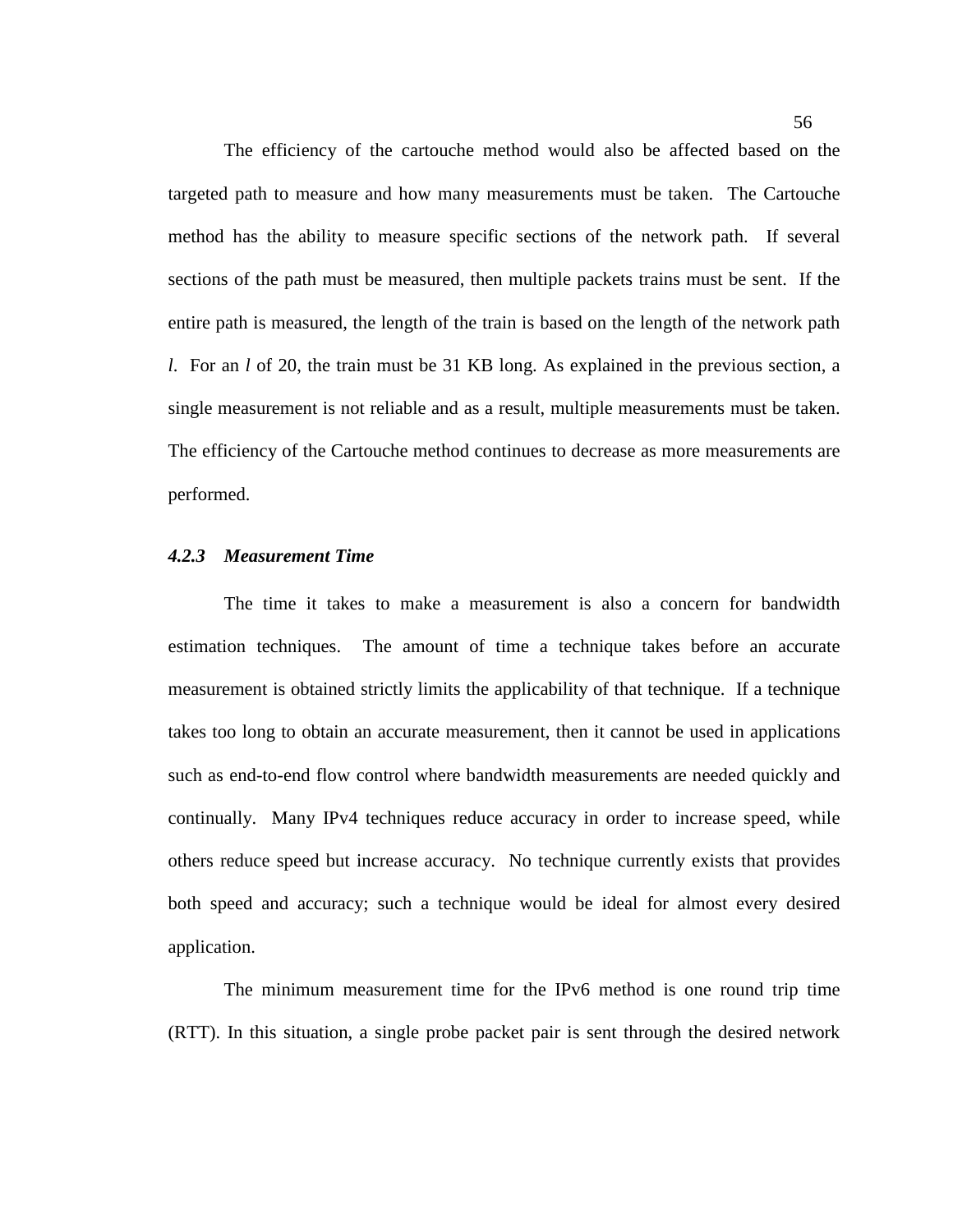path and immediately returned to the original host where the bandwidth is calculated. Since the IPv6 method is exact, only a single measurement is needed. If more than one probe packet pairs must be sent, the total measurement time increases to  $RTT + 2 * tn$ where *t* is the time it takes to send a probe pair and *n* is the number of pairs sent.

The Cartouche method can also obtain a bandwidth measurement in approximately one RTT but the measurement is most likely incorrect. Repeated measurements can increase the accuracy but measurement time increases. 100 measurements that were sent one per every RTT would take 100 RTT before a final value could be calculated.

### **4.3 Analysis**

The results clearly show the increased accuracy of the IPv6 probing method compared to Cartouche probing. The IPv6 timestamp method produced estimations that were 100% accurate compared to the actual bandwidth capacity, whereas the Cartouche method produced estimations that were as low as 30% accurate. The Cartouche probes experience compression and decompression as the probes encounter cross traffic at each hop resulting in artificial estimations. The IPv6 timestamp method is immune to skewed data caused by inter-hop, cross traffic effects due to its ability to detect when the probes are not sent back-to-back at a hop.

While these simulations show favorable results, certain factors in real world situations may contribute to skewed estimations. Slower processing path in routers for packets with hop-by-hop options, limited timestamp clock resolution, and significantly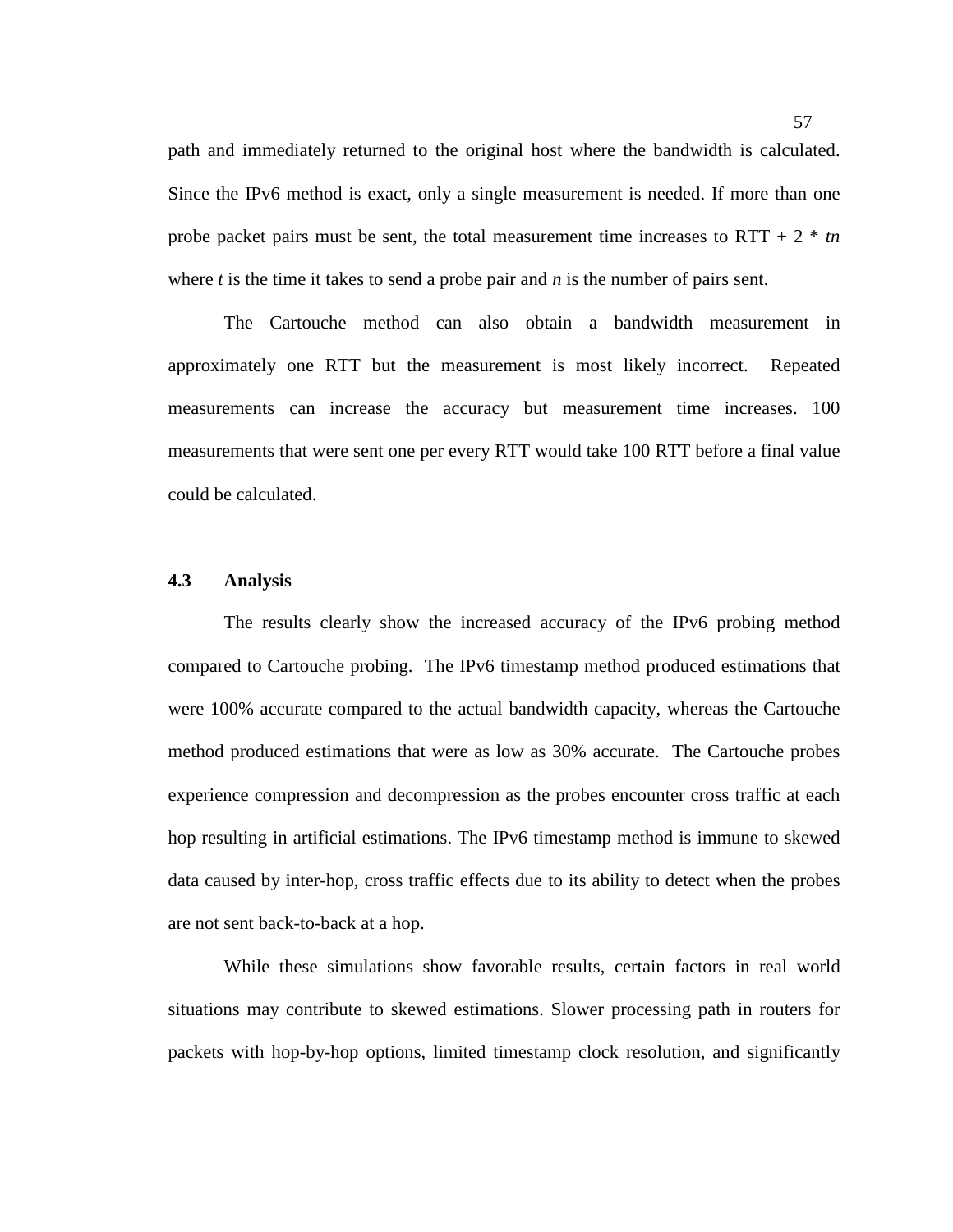varying capacities in a network path are a few factors that could cause skewed bandwidth estimations. Correct router timestamp implementation will eliminate the majority of router specific concerns, but varying link capacities and other network and traffic concerns will have to be studied in more detail. On the other hand, application specific networks such as a military battlefield network can guarantee correct router implementation or take a step further and implement explicit feedback mechanisms that report link capacity and utilization.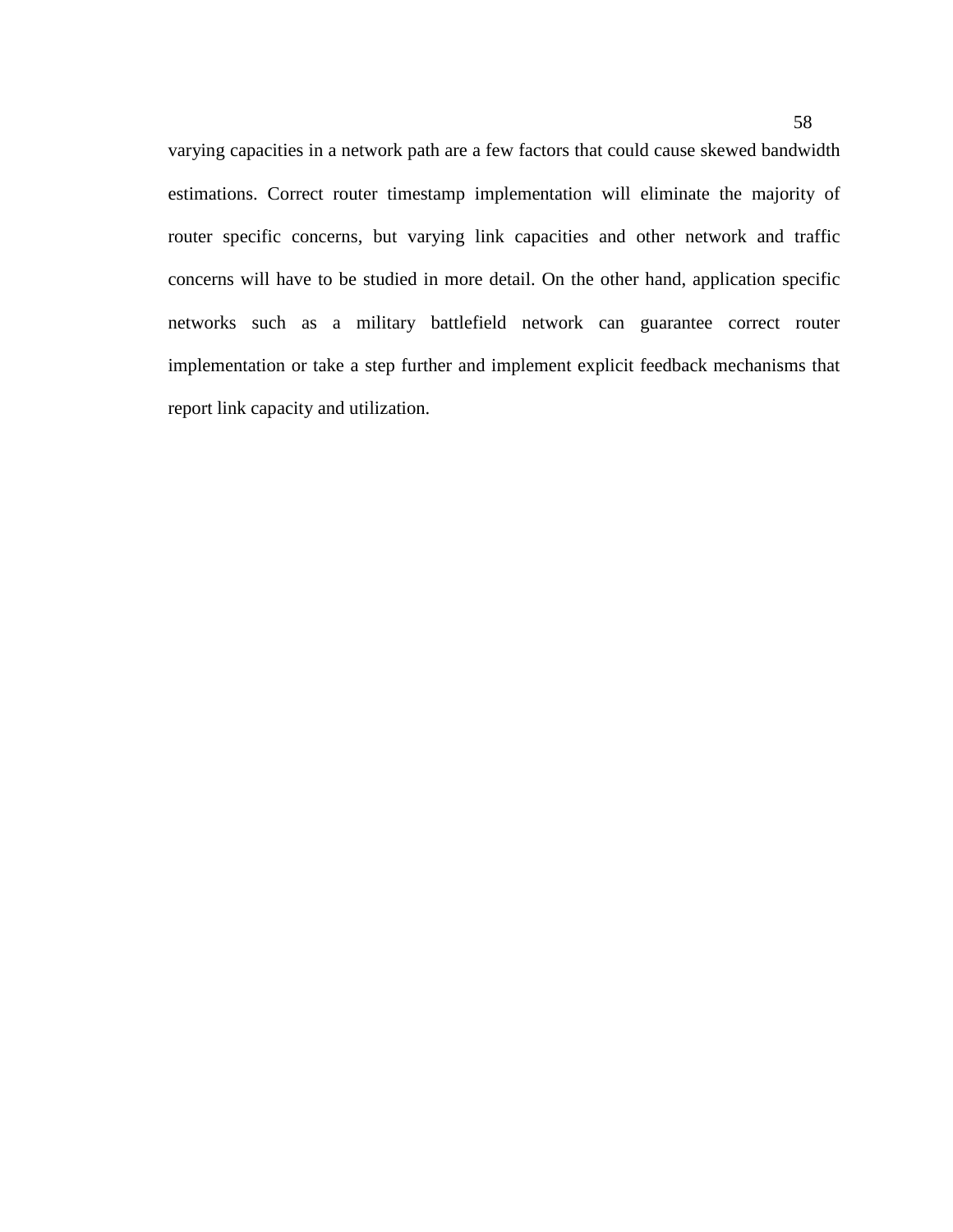# CHAPTER V

# CONCLUSION AND FUTURE WORK

# **5.1 Conclusions**

Bandwidth measurements are useful for a number of different applications and situations. Network applications can use information about network paths to select the best path and also decide how to efficiently use the available bandwidth in that path. Administrators and network designers can use bandwidth information to perform load balancing, traffic engineering, and network optimization. Current techniques for measuring available and bottleneck bandwidths are acceptable in certain applications, but they suffer from one or more of the following including limited accuracy, increased complexity, decreased efficiency, limited applicability, and susceptible to various factors..

The measurement techniques in IPv4, although not extremely accurate or dynamic, should be applicable in IPv6, but improved options of IPv6 provide the resources necessary to implement a timestamp option that will make these techniques simpler, accurate, and more efficient. The simulations show that timestamps used in conjunction with IPv6 provide an accurate solution and are up to 70% more accurate than similar IPv4 estimation methods.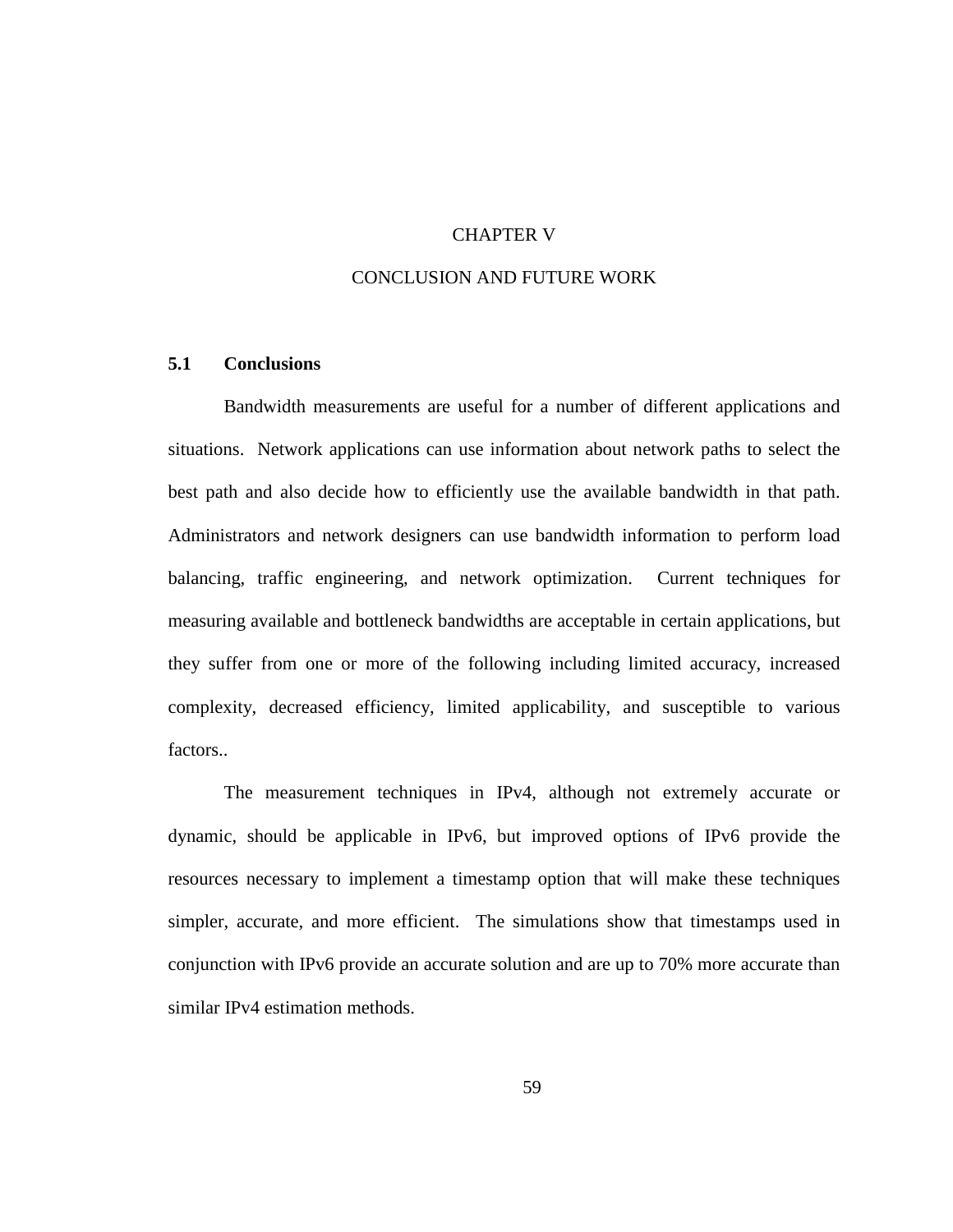The drawback to the IPV6 estimation methods is the necessary support by the routing entities in the network path. The routers must be able to insert timestamps immediately upon reception or transmission of the packet and the timestamp resolution must be fine enough for bandwidth calculations. In addition, the processing path for IPv6 packets that contain options must not be severely different from that of non-option packets in order for the timestamp packets to be processed equivalently to that of nonoption packets. This property is necessary only for available bandwidth measurements since available bandwidth probe packets must be treated the same as normal traffic in order to give an accurate representation of normal traffic.

Despite these concerns, a timestamp option would benefit not only bandwidth measurements, but other areas such as calculating router load and computation time. Until there is feedback from the network itself, consistent accurate bandwidth measurements will be a difficult challenge to overcome.

#### **5.2 Future Work**

#### *5.2.1 Extended Simulation Models*

The simulation models and scenarios presented in Chapter 4 represent only a small subset of possible network conditions and characteristics. More complete and exhaustive simulation scenarios are needed in order to examine the timestamp method in more diverse networks and compare it with available bandwidth and additional bottleneck bandwidth estimation techniques.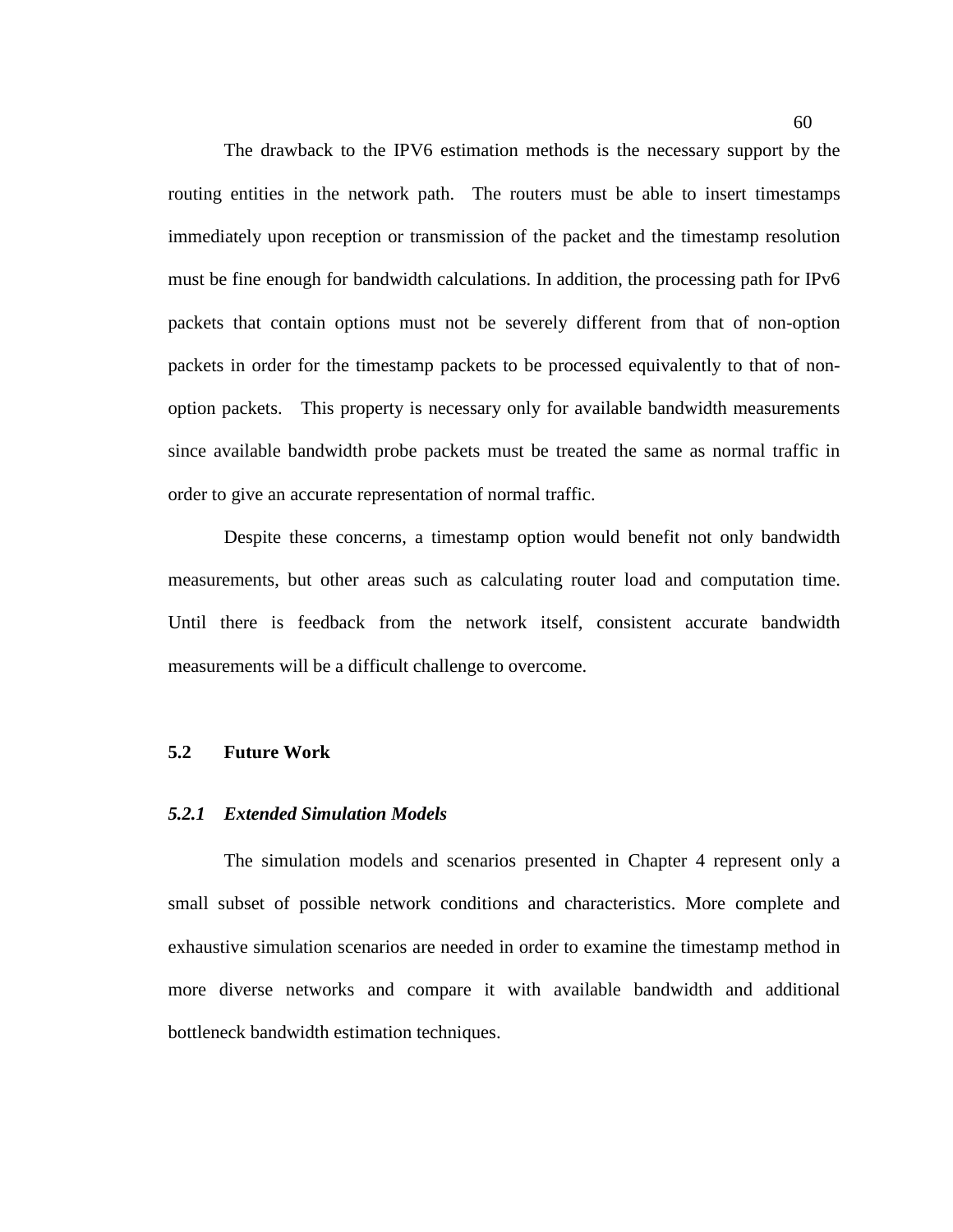In addition, the network models should be extended to more accurately represent real world hardware systems. Models are needed that accurately represent routing hardware and how that hardware would implement a timestamp option. The following list describes how models for network routers should be extended:

- Include models for various hardware types and configurations
- Include models for layer 2 switches and other non layer 3 hardware
- Include models that represent wireless links
- Include models that accurately represent the packet processing path
- Limit timestamp resolution to hardware capabilities
- Implement timestamp option in proper location of processing path

Various models that more accurately represent real world hardware systems will provide a better evaluation of the IPv6 timestamp method.

Cross traffic models should also be extended to include cross traffic with different characteristics. A single cross traffic model cannot completely represent the diversity of network traffic, especially traffic in the Internet. Additional cross traffic models that represent a wider range of network hosts including the following:

- Hosts sending and receiving real-time audio/video
- Hosts sending large amounts of data
- Hosts that are intermittently sending bursts of data
- Hosts performing peer-to-peer communications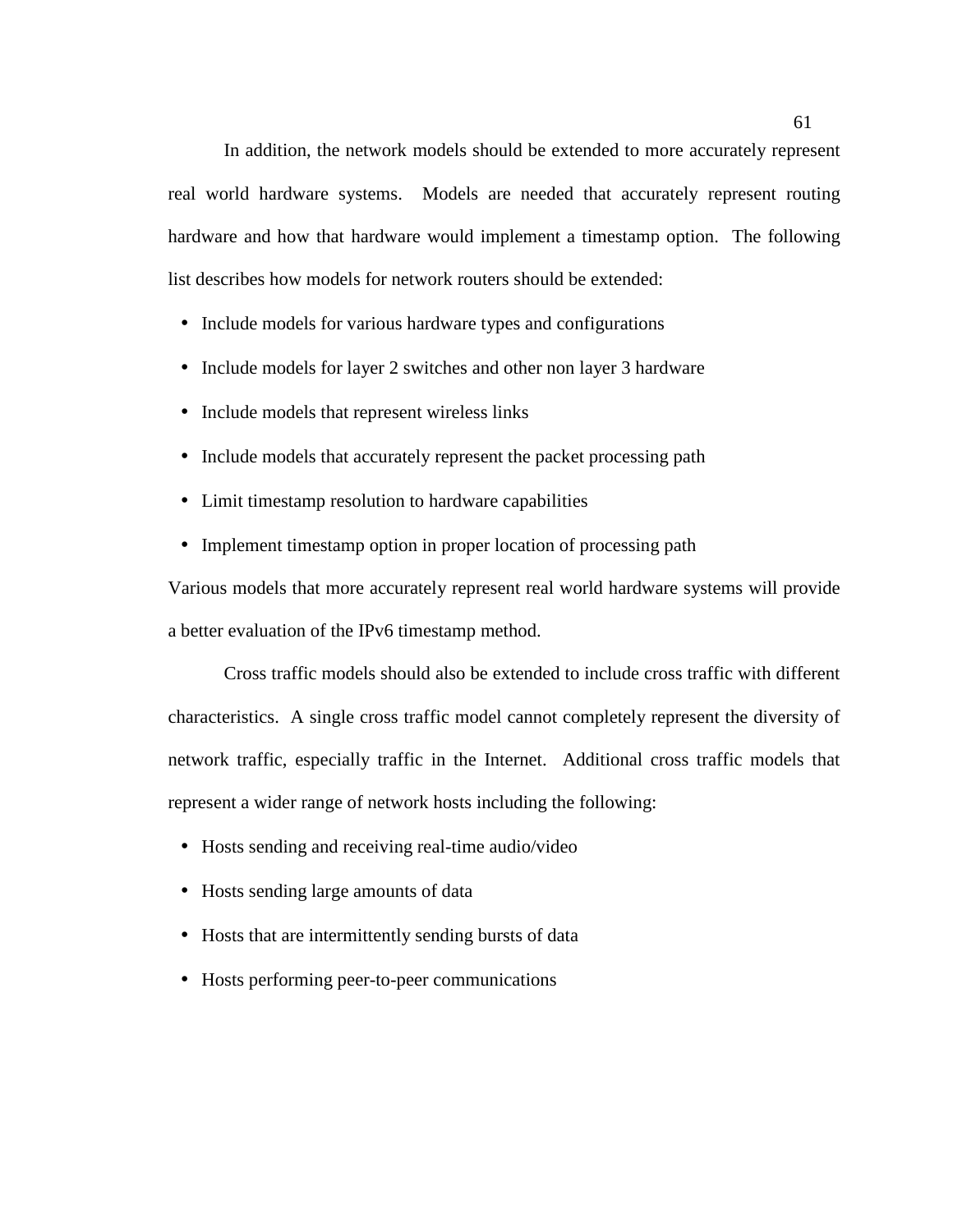Finally, additional simulations are needed that expand the network scenarios. Instead of a single 20 hop path that varies the bandwidth from 10 Mbps to 100 Mbps, more diverse networks need to be created with the following properties:

- Multiple bottlenecks
- Paths with layer 2 switches and other non routing hardware
- Hops with extreme variations in bandwidth
- Paths with links of various physical properties such as wireless

## *5.2.2 Real World Implementation*

A real-world implementation is also included for future study. In a real-world implementation, the IPv6 timestamp hop-by-hop option is implemented using routing hardware or standard computers and a modified operating system. Various scenarios can then be created and the IPv6 timestamp estimation method can be tested in order to evaluate its accuracy and performance in real-world settings.

## *5.2.3 Applications*

Future work also includes examining applications for the IPv6 bandwidth estimation method as well as applications for the IPv6 timestamp option. A few applications where the IPv6 estimation method should be evaluated include the following:

- Flow control for a reliable transport protocol such as TCP
- Server selection for content download
- Peer selection for content delivery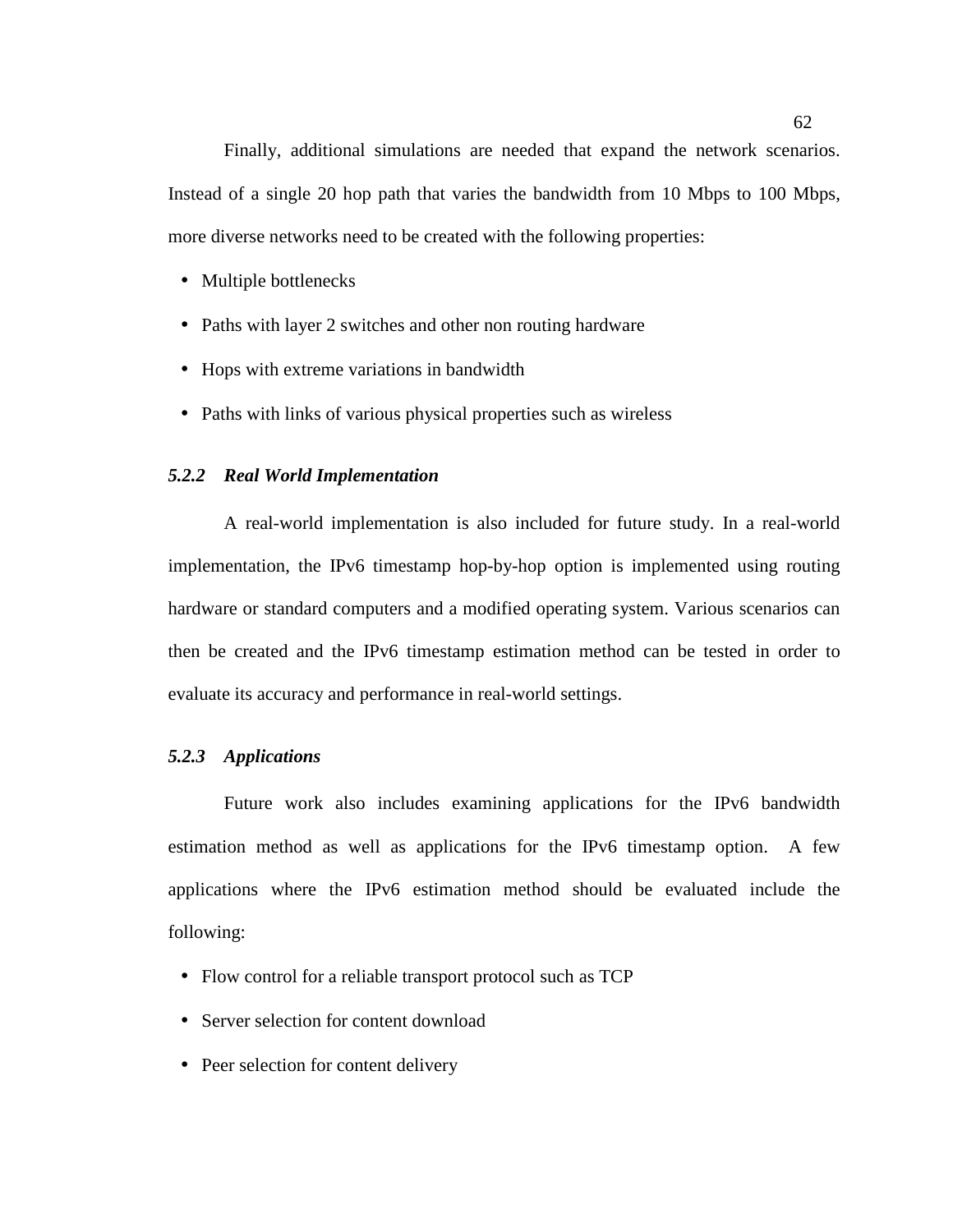• Network management and provisioning

Many more applications are possible for a bandwidth estimation method that is accurate, efficient, flexible, and simple.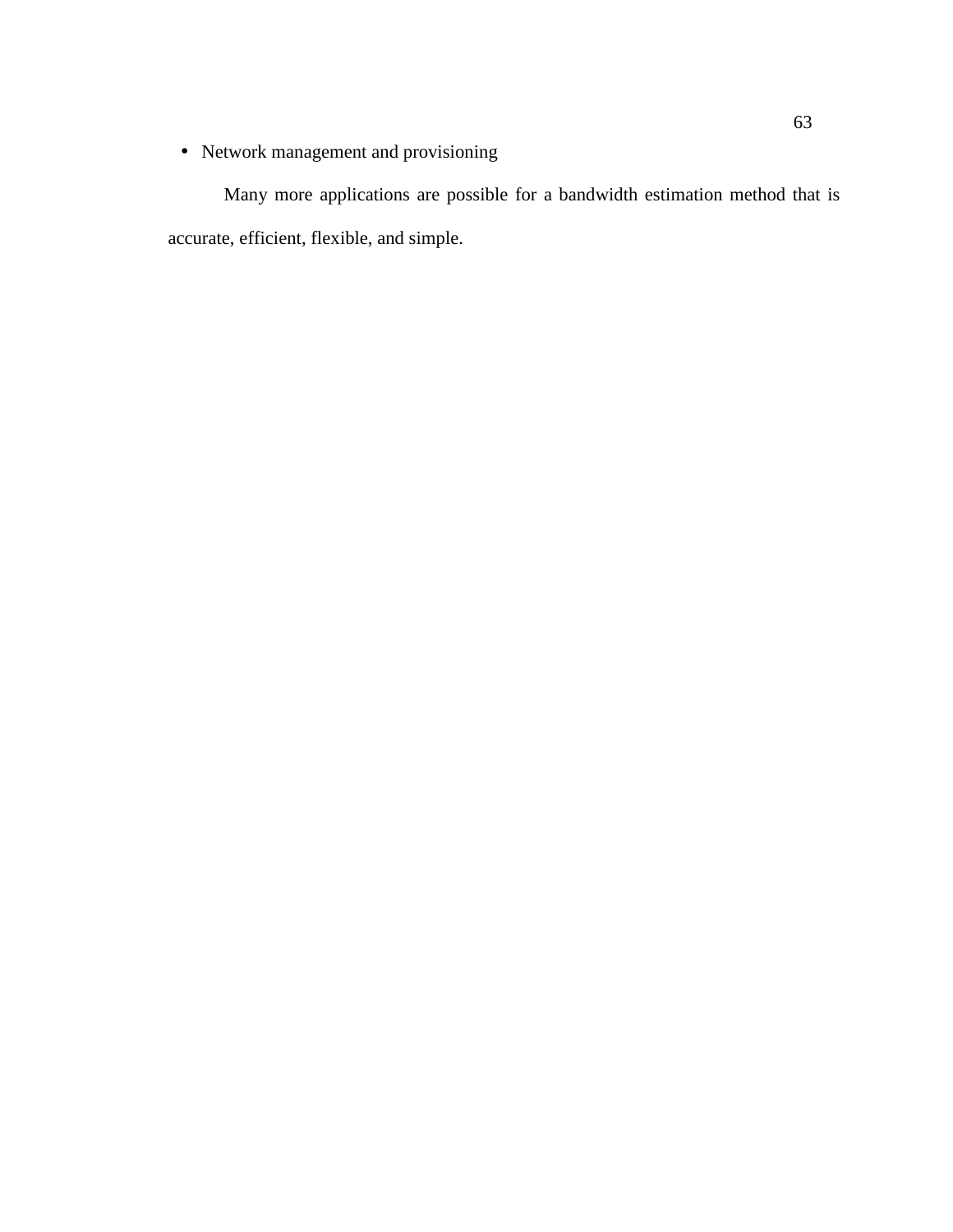## REFERENCES

- [1] D. Clark. "The Design Philosophy of the DARPA Internet Protocols," *Proceedings of ACM SIGCOMM*, pp. 106-114, August 1988.
- [2] J. C. Bolot, "End-to-end Packet Delay and Loss Behavior in the Internet," *Proceedings of ACM SIGCOMM*, pp. 289-298, September 1993.
- [3] V. J. Ribeiro, R. H. Riedi, R.G. Baraniuk, J. Navratil, and L. Cottrell, "PathChirp: Efficient Available Bandwidth Estimation for Network Paths," *Proceedings of Passive and Active Measurements Workshop*, April 2003*.*
- [4] M. Jain and C. Dovrolis, "End-to-end Available Bandwidth: Measurement Methodology, Dynamics, and relation with TCP Throughput," *IEEE/ACM Transactions on Networking*, vol. 11, pp. 537-549, August 2003.
- [5] M. Jain, and C. Dovrolis, "Pathload: An Available Bandwidth Estimation Tool," *Proceedings of Passive and Active Measurements Workshop*, 2002.
- [6] J. Navratil, "ABwE: A Practical Approach to Available Bandwidth," *Proceedings of Passive and Active Measurements*, 2003.
- [7] G. Jin, G. Yang, B. Crowley, and D. Agarwal, "Network Characterization Service (NCS)," Technical Report, LBNL report # 47892, 2001.
- [8] B. Melander, M. Bjorkman, and P. Gunnigberg, "A New End-to-end Probing and Analysis Method for Estimating Bandwidth Bottlenecks," *Proceedings of IEEE Global Internet Symposium*, 2000.
- [9] K. Harfoush, A. Bestavros, and J. Byers, "Measuring Bottleneck Bandwidth of Target Path Segments," *Proceedings of IEEE INFOCOM*, pp. 2079-2089, March 2003
- [10] V. Jacobson, Pathchar: A Tool to Infer Characteristics of Internet Paths. ftp://ftp.ee.lbl.gov/pathchar.
- [11] K. Lai and M. Baker, "Measuring Link Bandwidths Using a Deterministic Model of Packet Delay," *Proceedings ACM SIGCOMM*, pp. 283-294, September 2000.
- [12] K. Lai and M. Baker, "Nettimer: A tool for Measuring Bottleneck Link Bandwidth", *Proceedings of USITS*, pp. 123-134, Mar. 2001.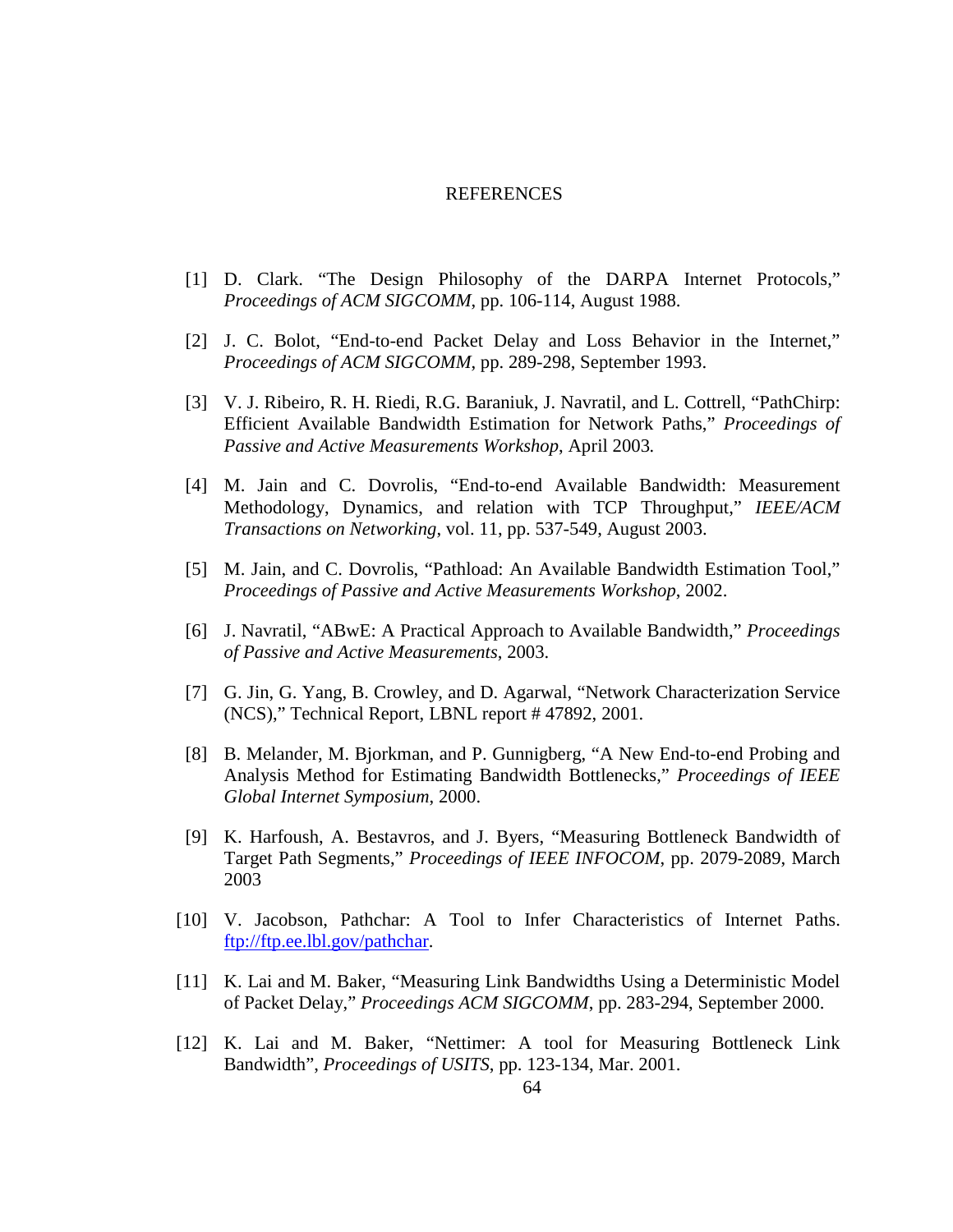- [13] B. Mah. pchar. http://www.ca.sandia.gov/bmah/Software/pchar, 2000.
- [14] A. Downey, "Using Pathchar to Estimate Internet Link Characteristics." *Proceedings of ACM SIGCOMM*, pp. 222-223, August 1999.
- [15] S. Keshav, "A Control-Theoretic Approach to Flow Control," *Proceedings of ACM SIGCOMM*, pp. 3 – 15, September 1991.
- [16] R. Carter and M. Crovella, "Measuring Bottle-neck Link Speed in Packetswitched Networks," *Performance Evaluation*, vol. 27/28, pp. 297-318, 1996
- [17] C. Dovrolis, P. Ramanathan, and D. More, "Packet-Dispersion Techniques and a Capacity-Estimation Methodology," *IEEE/ACM Transactions on Networking*, vol. 12, pp. 963-977, 2004
- [18] N. Hu, and P. Steenkiste, "Evaluation and Characterization of Available Bandwidth Probing Techniques," *IEEE Journal on Selected Areas in Communications*, vol. 21, pp. 879- 894, 2003.
- [19] M. Jain and C. Dovrolis, "Ten Fallacies and Pitfalls on End-to-End Available Bandwidth Estimation", *Proceedings of ACM SIGCOMM*, pp. 272-277, Oct. 2004.
- [20] X. Liu, K. Ravindran, and D. Loguinov, "Multi-Hop Probing Asymptotics in Available Bandwidth Estimation: Stochastic Analysis", *Proceedings of Internet Measurement Conference (IMC)*, October 2005.
- [21] Internet Engineering Taskforce and Internet Engineering Steering Group: IPv6 Working Group. RFC 2460: Internet Protocol, Version 6 (IPv6) Specification. http://www.rfc-editor.org/rfc/rfc2460
- [22] P. Loshin, *IPv6 Theory, Protocol, and Practice*, second ed., Morgan Kaufmann, San Francisco, 2004.
- [23] J. Miller, OMB sets deadlines for agencies' move to IPv6, Washington Technology, August 2005. http://www.washingtontechnology.com/news/1\_1/daily\_news/26715-1.html
- [24] C. Wilson, Network Centric Warfare: Background and Oversight Issues for Congress, CRS Report for Congress, pp. 30, June 2004.
- [25] IPv6 Internet Backbone. http://www.6bone.net.